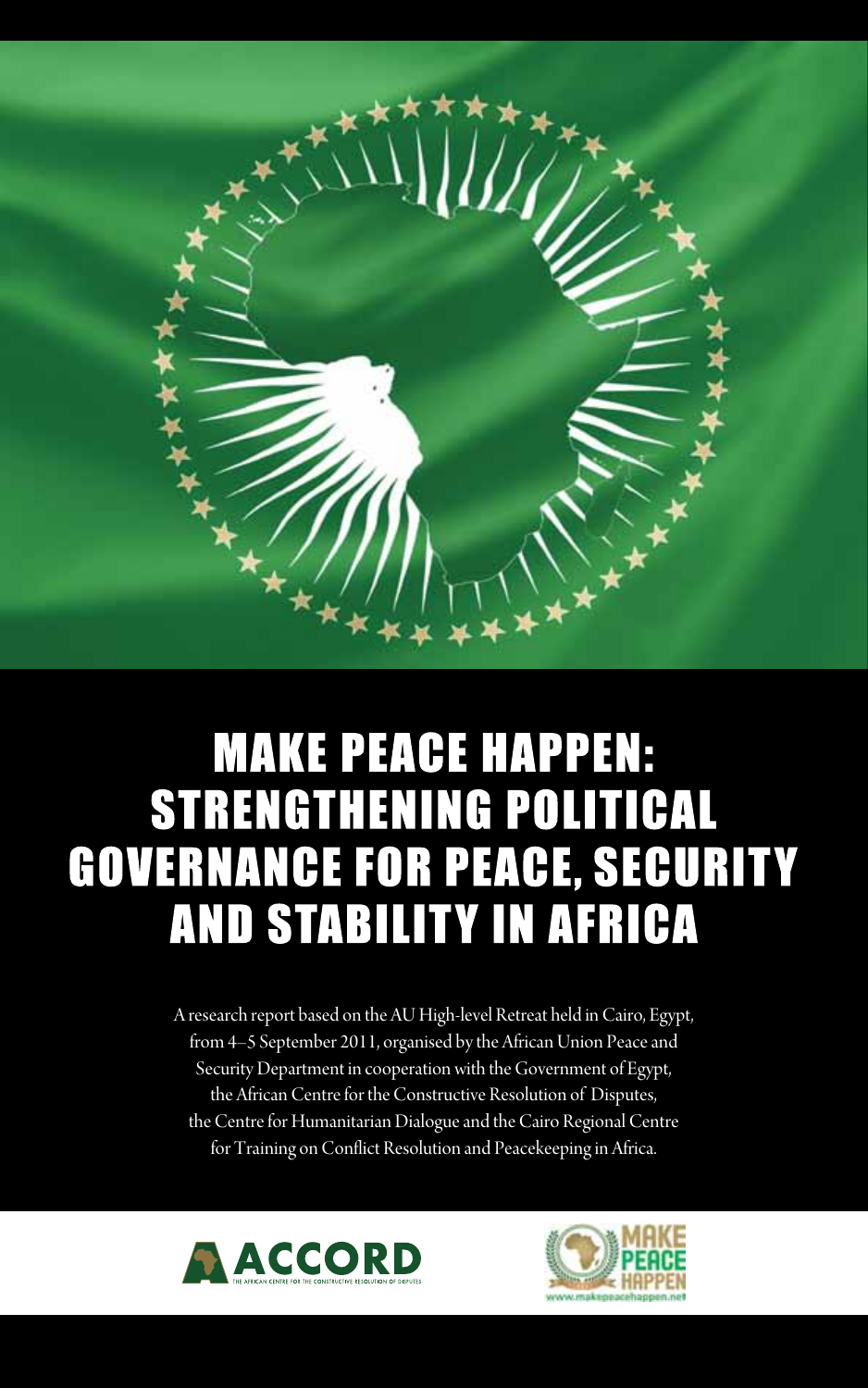# MAKE PEACE HAPPEN: STRENGTHENING POLITICAL GOVERNANCE FOR PEACE, SECURITY AND STABILITY IN AFRICA

A research report based on the AU High-level Retreat held in Cairo, Egypt, from 4–5 September 2011, organised by the African Union Peace and Security Department in cooperation with the Government of Egypt, the African Centre for the Constructive Resolution of Disputes, the Centre for Humanitarian Dialogue and the Cairo Regional Centre for Training on Conflict Resolution and Peacekeeping in Africa.



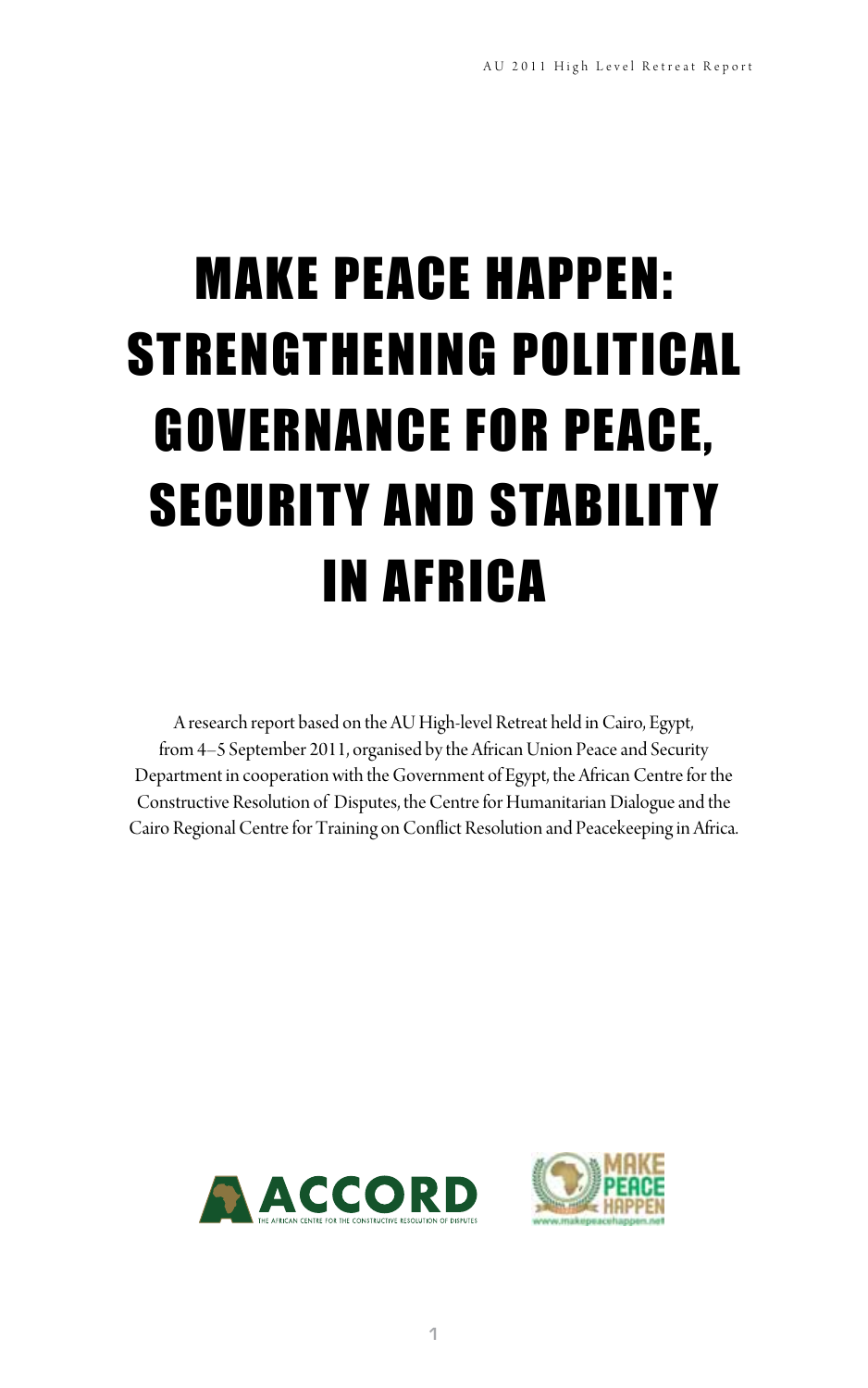ACCORD is a civil society institution working throughout Africa to bring creative African solutions to the challenges posted by conflict on the continent. ACCORD's primary aim is to influence political developments by bringing conflict resolution, dialogue and institutional development to the forefront as an alternative to armed violence and protracted conflict.

#### **The retreat**

Through sharing experiences, challenges and possible solutions, the retreat aimed at strengthening African peacemaking efforts in relation to conflicts that emerge from issues related to governance.

#### **The rapporteurs**

Dorcas Ettang is an Analyst in ACCORD's Peacebuilding Unit. Grace Maina is the Manager of ACCORD's Knowledge Production Department. Jenny Kervarrec is the Coordinator of ACCORD's Peacemaking Unit. Jeremy Taylor is a Senior Programme Officer in ACCORD's Peacemaking Unit. Martha Mutisi is a Senior Researcher in ACCORD's Knowledge Production Department.

**Views expressed in this report are not necessarily those of the AU, the Egyptian Government, ACCORD, the CCCPA or the HD Centre. While every attempt is made to ensure that the information published here is accurate, no responsibility is accepted for any loss or damage that may arise out of the reliance of any person upon any of the information this report contains.**

#### **Copyright© 2012 AU, ACCORD**

This publication may be downloaded at no charge from the ACCORD website: <http://www.accord.org.za>. All rights reserved. Apart from any fair dealing for the purpose of private study, research, criticism or review, as permitted under the Copyright Act, no part may be reproduced, stored in a retrieval system, or transmitted, in any form or by any means, electronic, mechanical, photocopying, recording or otherwise, without the prior permission of the publisher.

ACCORD, Private Bag X018, Umhlanga Rocks, 4320, Durban, South Africa

Editors: Jenny Kervarrec and Jeremy Taylor

Language editor: Haley Abrahams

Layout and design: Keegan Thumberan

Photographs: African Union

Printer: Fishwicks, South Africa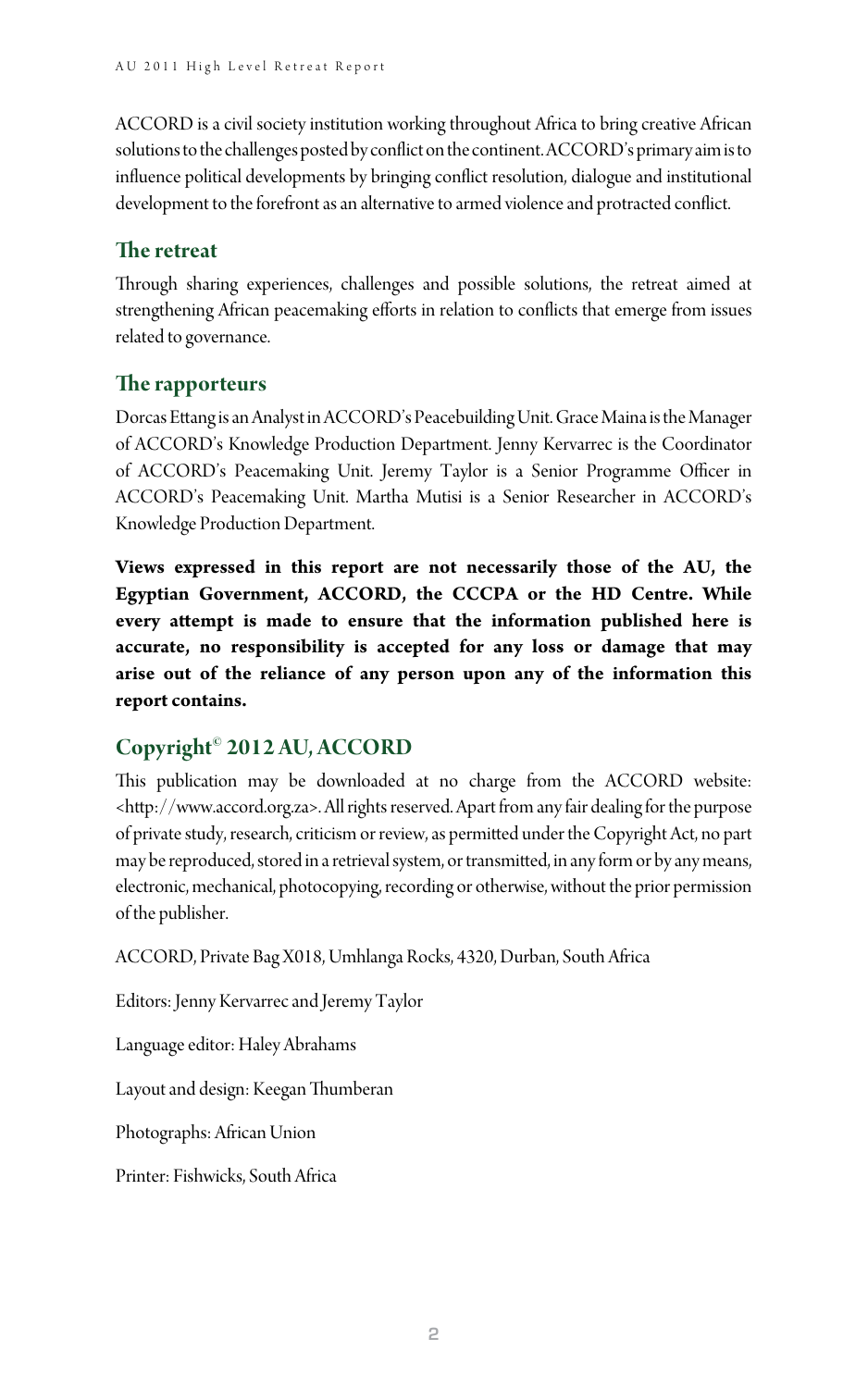# **Table of contents**

| List of acronyms                                                               | 5  |
|--------------------------------------------------------------------------------|----|
| Executive summary                                                              | 7  |
| 1. Introduction                                                                | 12 |
| 1.1 Objectives of the high-level retreat                                       | 13 |
| 2. Governance: towards conceptual clarity                                      | 15 |
| 2.1 Assessing the governance environment in Africa                             | 16 |
| 2.2 Indicators and principles of governance                                    | 17 |
| 2.3 Measuring governance: examples of initiatives                              | 17 |
| 2.3.1 The NEPAD and the APRM                                                   | 18 |
| 2.3.2 The African Governance Report                                            | 19 |
| 2.3.3 The Ibrahim Index of African Governance                                  | 19 |
| 2.3.4 The Africa Governance Monitoring and Advocacy Project (AfriMAP)          | 20 |
| 2.3.5 Global indexes: the Human Development Index                              | 20 |
| 3. Governance in Africa: trends, prospects and challenges                      | 21 |
| 3.1 Prospects and positive trends                                              | 21 |
| 3.1.1 Jumpstarting governance: the role of social media and technologies       | 21 |
| 3.1.2 The strengthening of governance architecture and norms in Africa         | 24 |
| 3.1.3 Strengthening the role of regional organisations                         | 25 |
| 3.1.4 The role of the private sector and civil society in enhancing governance | 26 |
| 3.1.5 The gender dimension of governance                                       | 28 |
| 3.2. Challenges of governance in Africa                                        | 29 |
| 3.2.1. Poverty, underdevelopment and food insecurity                           | 29 |
| 3.2.2. The democracy deficit and election-related violence                     | 30 |
| 3.2.3 Weak institutions and leadership                                         | 31 |
| 3.2.4 Entrenched structures of poor governance                                 | 32 |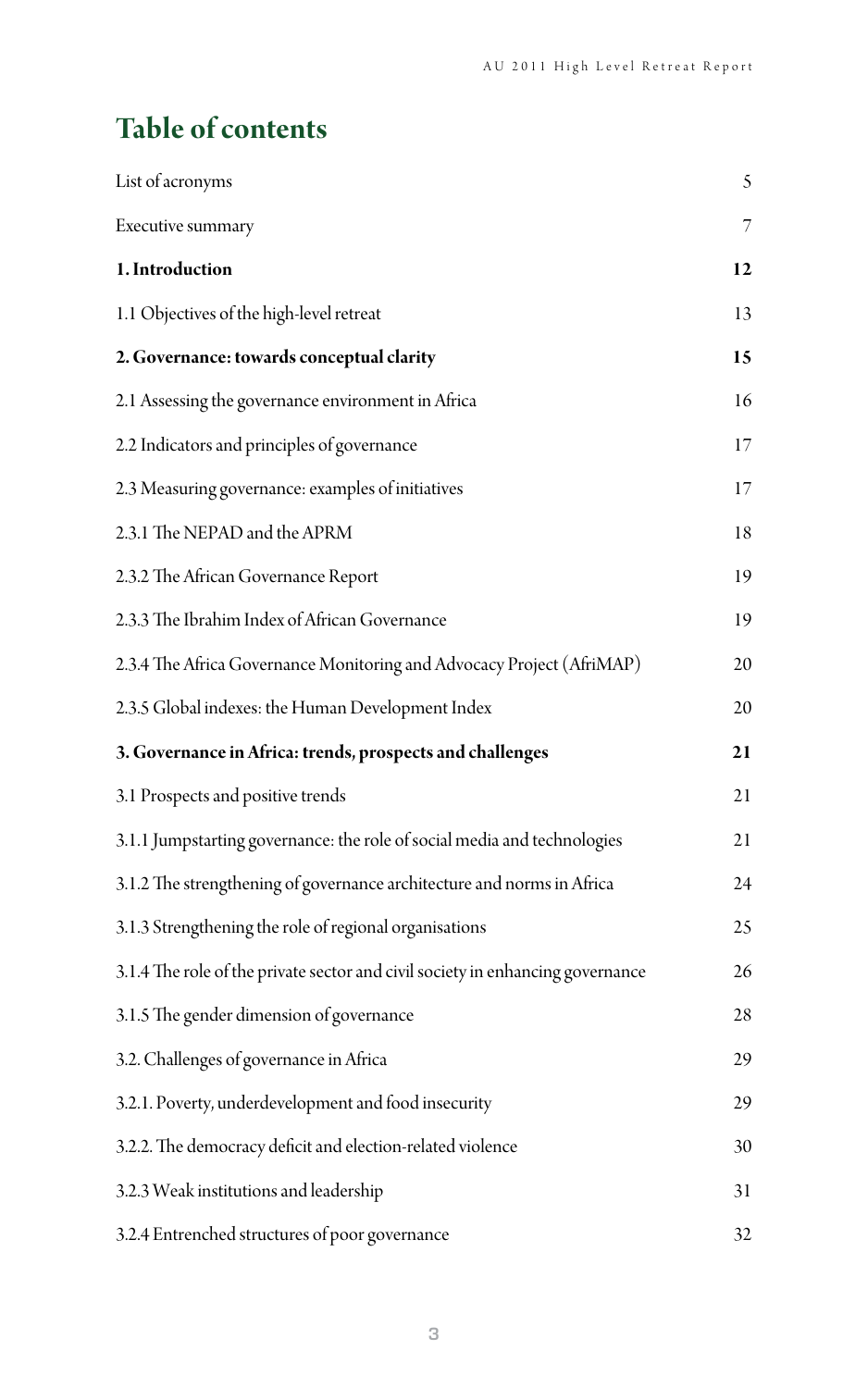| 3.2.5 Security sector reform                                                             | 33 |
|------------------------------------------------------------------------------------------|----|
| 3.2.6 The impact of natural resources and climate change on governance                   | 34 |
| 3.2.7 The 'youth bulge'                                                                  | 36 |
| 4. Conclusion: taking the leap forward - strengthening political governance in Africa 36 |    |
| 4.1 Tripartite partnership between government, civil society and the private sector      | 37 |
| 4.2 The role of CSOs in promoting governance                                             | 37 |
| 4.3 Gendered empowerment and youth advancement                                           | 37 |
| 4.4 Consolidating the non-indifference policy by the AU and RECs                         | 37 |
| Bibliography                                                                             | 39 |
| <b>ANNEX I: Agenda</b>                                                                   | 44 |
| <b>ANNEX II: Cairo Declaration</b>                                                       | 47 |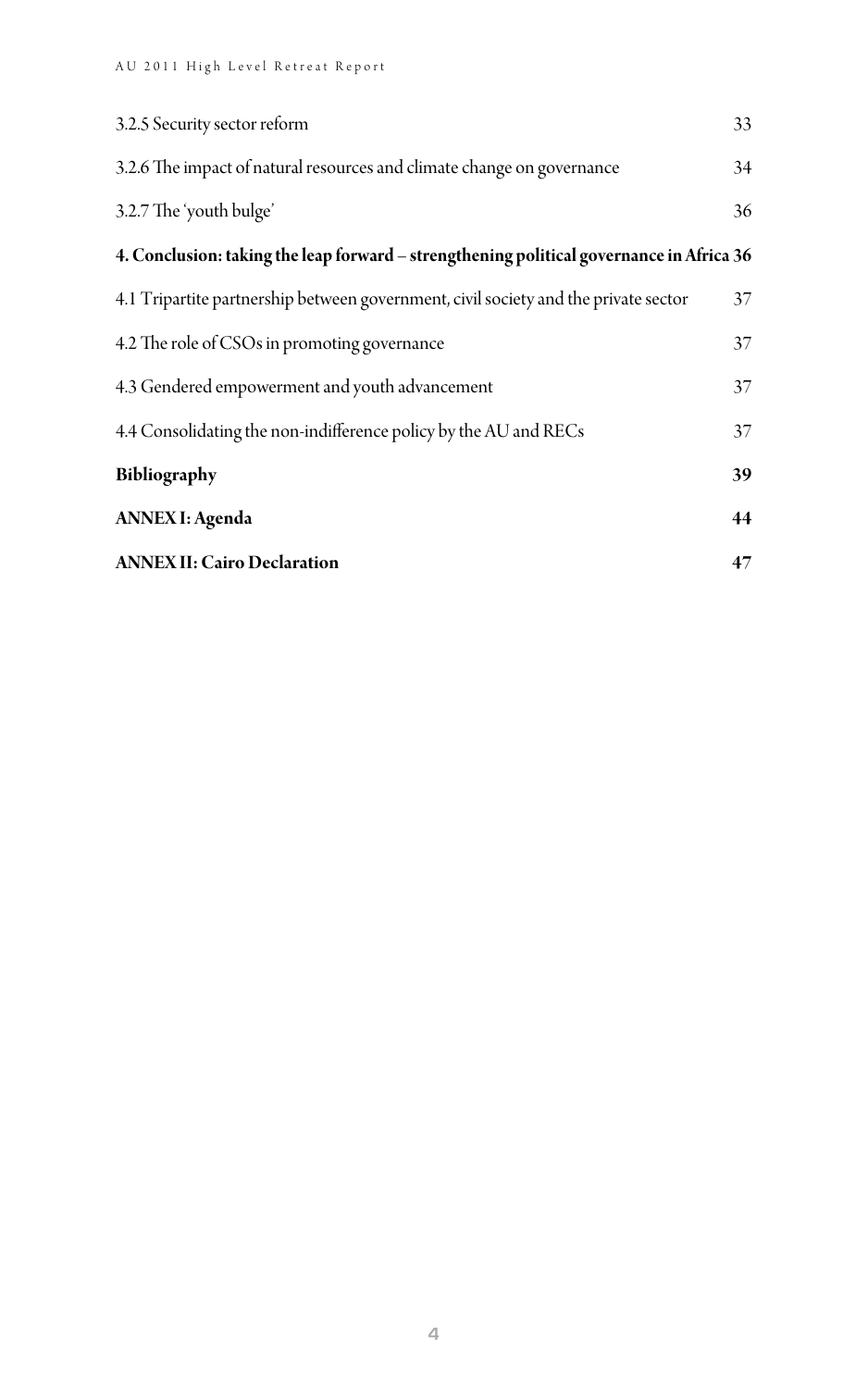# **List of acronyms**

| <b>ACCORD</b> | African Centre for the Constructive Resolution of Disputes                              |
|---------------|-----------------------------------------------------------------------------------------|
| AfDB          | African Development Bank                                                                |
| AfriMAP       | Africa Governance Monitoring and Advocacy Project                                       |
| $\rm{AGR}$    | African Governance Report                                                               |
| APRM          | African Peer Review Mechanism                                                           |
| APSA          | African Peace and Security Architecture                                                 |
| AU            | African Union                                                                           |
| AUC           | African Union Commission                                                                |
| <b>CCCPA</b>  | Cairo Regional Centre for Training on Conflict Resolution and<br>Peacekeeping in Africa |
| CSO(s)        | Civil society organisation $(s)$                                                        |
| <b>CSR</b>    | Corporate social responsibility                                                         |
| DFID          | Department for International Development, UK                                            |
| DRC           | Democratic Republic of the Congo                                                        |
| <b>ECOWAS</b> | Economic Community of West African States                                               |
| EU            | European Union                                                                          |
| FAO           | Food and Agricultural Organisation, UN                                                  |
| HD Centre     | Centre for Humanitarian Dialogue                                                        |
| HDI           | Human Development Index                                                                 |
| <b>ICGLR</b>  | International Conference of the Great Lakes Region                                      |
| ICT           | Information communication technology                                                    |
| IMF           | International Monetary Fund                                                             |
| <b>IPCC</b>   | Intergovernmental Panel on Climate Change                                               |
| LDCs          | Least developed countries                                                               |
| MDG(s)        | Millennium Development Goal(s)                                                          |
| <b>NEPAD</b>  | New Partnership for Africa's Development                                                |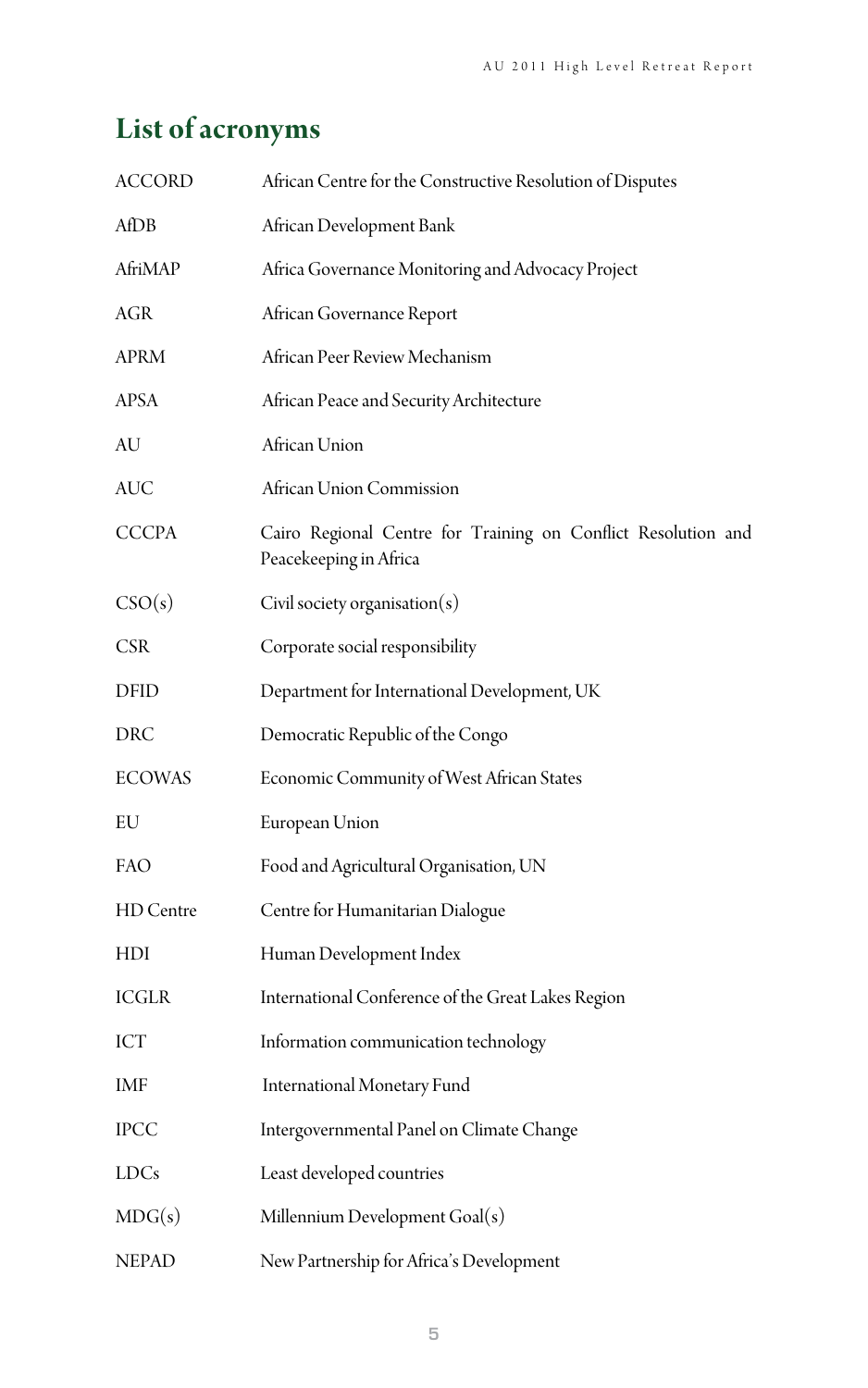| NGO(s)       | Non-governmental organisation(s)              |
|--------------|-----------------------------------------------|
| OAU          | Organisation of African Unity                 |
| <b>PAP</b>   | Pan-African Parliament                        |
| <b>PCRD</b>  | Post-conflict reconstruction and development  |
| PoW          | Panel of the Wise                             |
| <b>PSC</b>   | Peace and Security Council, AU                |
| REC(s)       | Regional economic community(ies)              |
| RM(s)        | Regional mechanism $(s)$                      |
| <b>SADC</b>  | Southern African Development Community        |
| SodNet       | Social Network of Development, Kenya          |
| <b>SSR</b>   | Security sector reform                        |
| UK           | United Kingdom                                |
| <b>UN</b>    | <b>United Nations</b>                         |
| <b>UNDP</b>  | United Nations Development Programme          |
| <b>UNECA</b> | United Nations Economic Commission for Africa |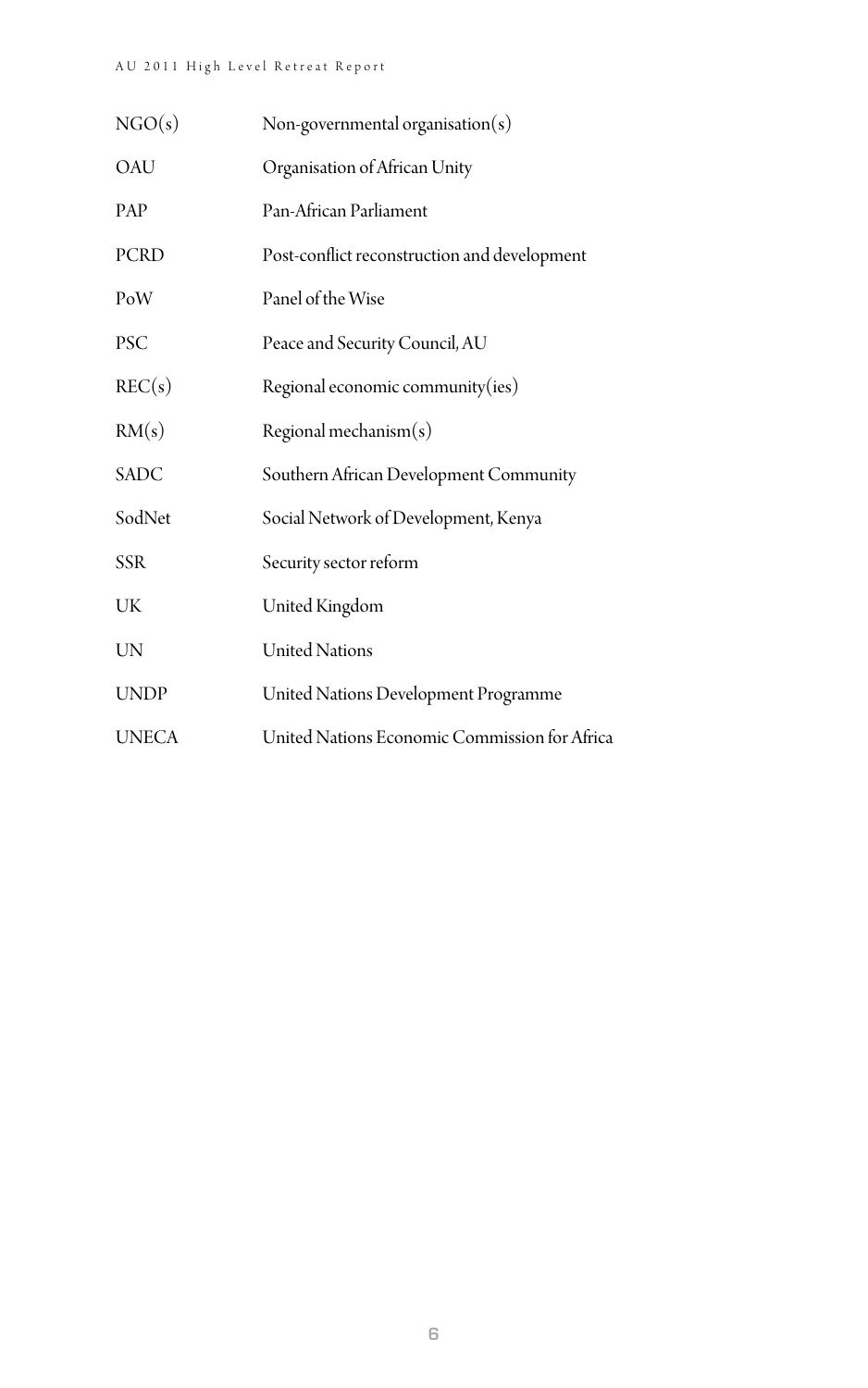### **Executive summary**

From 4–5 September 2011, the African Union (AU) convened its second High-level Retreat on the Promotion of Peace, Security and Stability in Africa in Cairo, Egypt. The AU Retreat was convened in collaboration with the host country, Egypt; the African Centre for the Constructive Resolution of Disputes (ACCORD); the Centre for Humanitarian Dialogue (HD Centre) and the Cairo Regional Centre for Training on Conflict Resolution and Peacekeeping in Africa (CCCPA). The overall theme of the 2011 AU Retreat was 'Strengthening political governance for peace, security and stability in Africa', primarily as an opportunity to respond to governance-related challenges to the peace and security landscape in Africa.

The AU Retreat took place against the background of unprecedented developments and unrests in North Africa. It brought together approximately 150 participants, including senior officials and special envoys/representatives of the AU, regional economic communities (RECs)/regional mechanisms (RMs), the United Nations (UN), the European Union (EU), the League of Arab States, the International Organisation of La Francophonie, the Organisation of the Islamic Conference, research institutes and think tanks, and experienced private mediators. Through sharing experiences, challenges and possible solutions, the retreat aimed to strengthen African peacemaking efforts in relation to conflicts that emerge from governance-related issues.

Through both plenary and break-out sessions, the AU Retreat provided the opportunity to exchange perspectives on the following topics:

- 1. trends, challenges and prospects for political governance in Africa
- 2. the role of governance in preventing conflicts, including leadership and accountability
- 3. the restoration of peace when governance breaks down, with a focus on election-related conflicts, constitutional crises, security sector reform (SSR) and the management of national resources.

The imperative for good governance on the African continent cannot be overemphasised. This is due to the intricate connection between governance and other socio-economic issues including economic growth, development, security and democracy. In the African context, the governance of public office is prominent in discussions of good governance, hence the use of the United Nations Development Programme (UNDP) definition, which conceptualises governance as the "exercise of power or authority to manage a country's resources and affairs. It comprises mechanisms, processes and institutions through which citizens and groups articulate their interests, exercise their rights and obligations, and mediate their differences" (UNDP, 1997). Good governance emphasises values such as participation, representation, accountability, transparency, responsiveness and respect for the rule of law.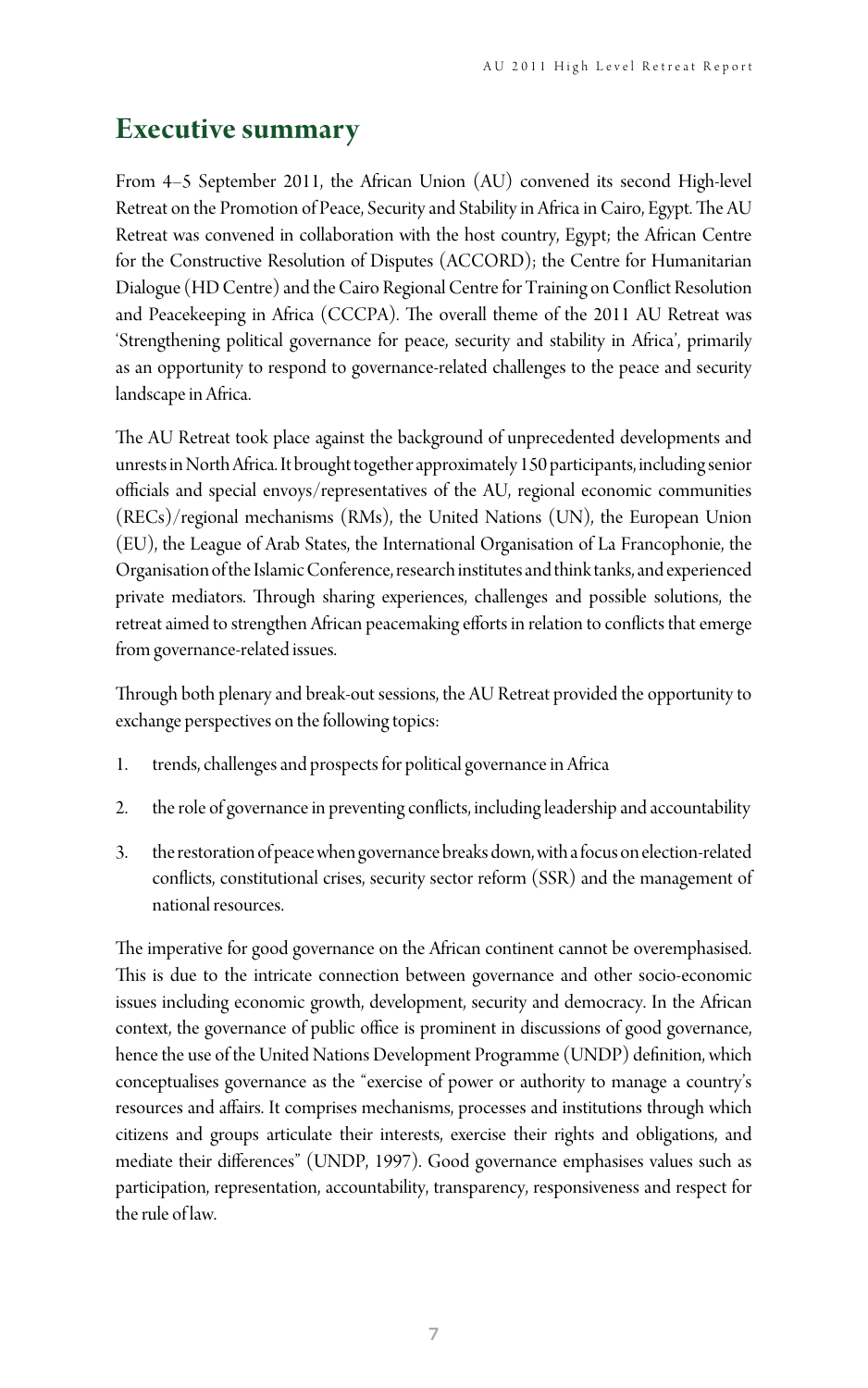Since its establishment, the AU has undertaken new commitments in the field of good governance, expanding on earlier pledges made by the Organisation of African Unity (OAU). The Constitutive Act (AU, 2002) confirmed the AU's determination "to promote and protect human and peoples' rights, consolidate democratic institutions and culture, and to ensure good governance and the rule of law". In July 2002, the AU supplemented the Constitutive Act and the New Partnership for Africa's Development (NEPAD) with a Declaration on Democracy, Political, Economic and Corporate Governance, which states that member states "believe in just, honest, transparent, accountable and participatory government and probity in public life" (NEPAD, 2002).

While every country faces the challenge of developing its national infrastructure and putting in place functioning governance mechanisms, the governance environment in Africa must be understood in terms of the pressing socio-economic conditions that characterise much of the continent. Despite the achievements that have been registered in a number of African countries, the majority of the countries classified by the UN as 'least developed countries' (LDCs) are found in Africa. This reality underscores the importance of improved governance to realise the needs of society, and contextualises the challenging context in which governance structures operate. It is against this backdrop that, in recent years, several efforts have been initiated to assess and measure the quality of governance of countries around the world – including those with a particular focus in Africa.

Measuring and comparing governance across different countries is a controversial and political exercise, which is by definition an extremely challenging undertaking. That said, governance measures such as the NEPAD and the African Peer Review Mechanism (APRM), the African Governance Report (AGR), the Ibrahim Index of African Governance, the African Governance Monitoring and Advocacy Project (AfriMAP) and the Human Development Index do still yield powerful comparative assessment tools capable of capturing the societal conditions that drive governance efforts. Developing statistical tools for comparisons between countries allows for the ability to monitor change, identify problems and contribute to priority setting and policy formulation – thereby revealing in a country an understanding of the governance environment that would otherwise be invisible.

In recent years, there have been a number of initiatives and interventions intended to enhance governance in Africa. A key initiative was the adoption of the African Charter on Democracy, Elections and Governance at the 8th Ordinary Session of the AU Assembly, held in Addis Ababa on 30 January 2007. This charter highlights the commitment by member states to the universal values and principles of democracy, good governance, human rights and the right to development. It is intended to provide member states with a reference point to measure reform and to improve governance processes.

Some of the prospects and opportunities for Africa's governance that were discussed by stakeholders at the retreat included:

• *The role of social media and technologies* – Governments in both the developed and developing world continue to make huge strides in using new technologies to bridge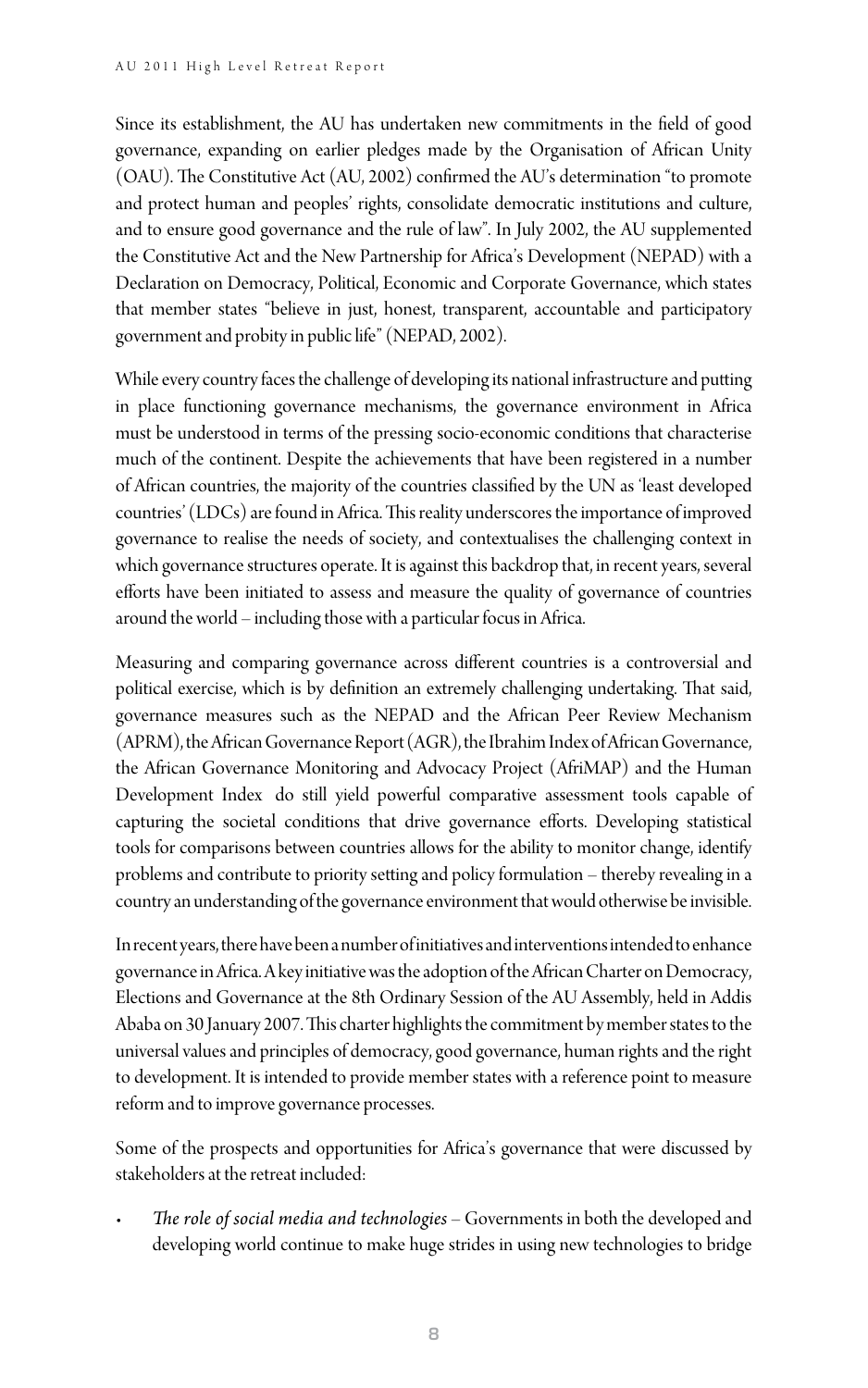the gap between the state and its citizens, and to ensure efficient and effective service delivery.

- *The strengthening of governance architecture and norms in Africa* Strengthening governance architectures and norms in Africa speaks to how states are made accountable in promoting and implementing the principles of good governance.
- *Strengthening the role of regional organisations* Regional organisations play a significant role in calling for and advocating fair, credible and non-violent elections, and providing opportunities for engagement among member states to increase their efforts in enhancing good governance.
- *The gender dimension of governance* Governance from a gender perspective means not only creating the spaces for women to engage and actively participate, but that they are seen as legitimate actors in governance processes.

Challenges of governance in Africa that were discussed by stakeholders at the retreat included:

- *Poverty, underdevelopment, food insecurity* Inefficient and ineffective governance is experienced daily by a great number of Africans who become affected by poverty, underdevelopment and food insecurity.
- *The democracy deficit and election-related violence* The inability of many African states to exercise effective and truly inclusive democracies, including conducting free and fair elections, remains a leading governance concern.
- *Weak institutions and leadership* Weak institutions are considered a fundamental reason for poor governance, and the absence of strong institutions can lend itself to a lack of accountability and poor leadership.
- *Entrenched structures of poor governance* Weak or poor governance finds its expression through the absence of rule of law, limits to democracy, lack of accountability and transparency, and multifaceted corruption. Across different states, these issues are engrained in state structures, undermining the very concept of governance.
- *Security sector reform* The failure of African security organisations in the past has often stemmed from poor governance of the state and, in particular, the security sector – making this a key factor in developing strategies and mechanisms for improved governance on the continent.
- *The impact of natural resources and climate change on governance* The ability of a state to benefit from the presence of natural resources within its borders is often a function of its governance strengths or weaknesses. Also, the majority of people in Africa depend on agriculture for food production, which relies heavily on a predictable climate. As global warming alters climatic conditions, leading to threats to food security, the large-scale displacement of people and the possibility of conflict, concern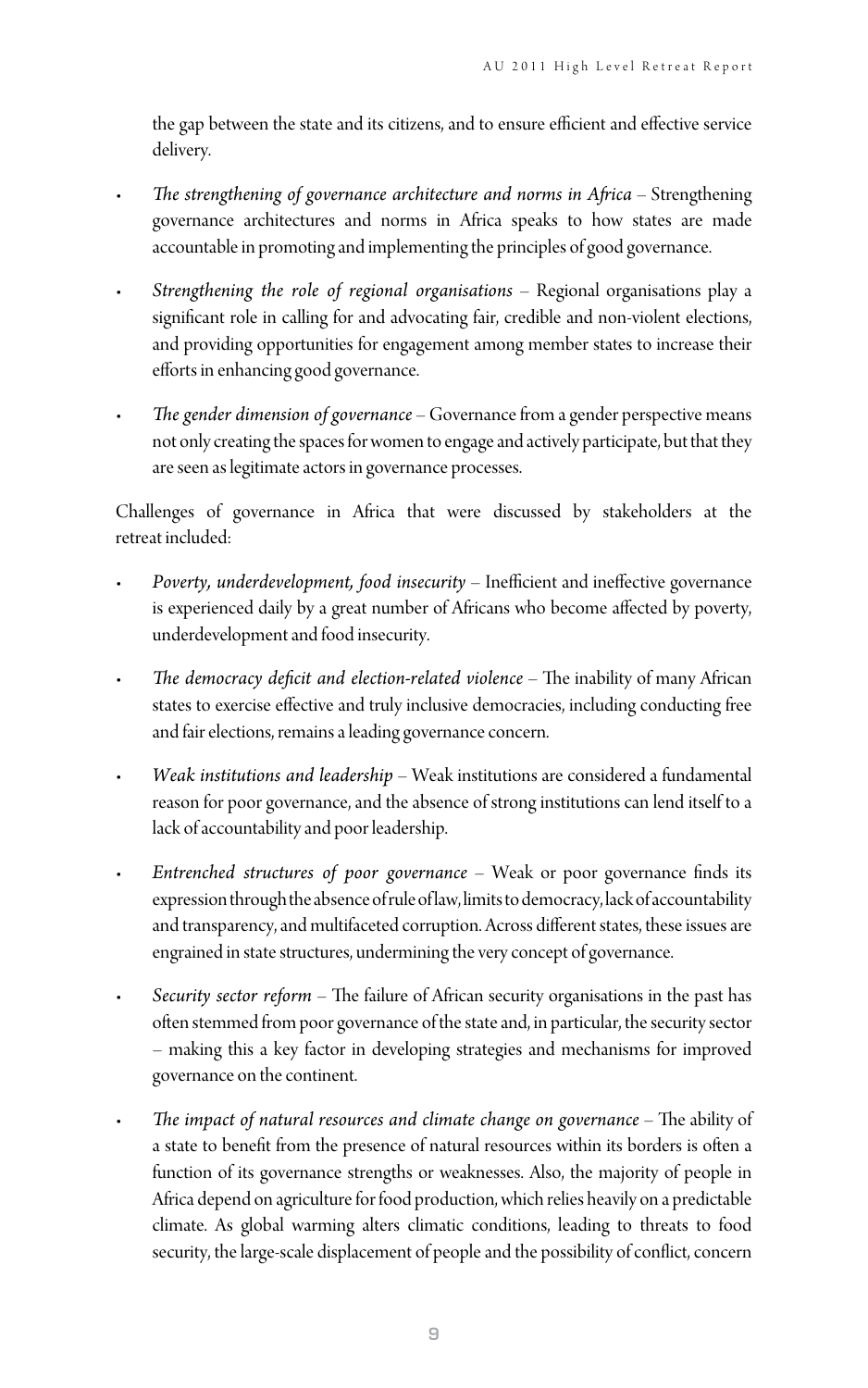is heightened as communities struggle over access to dwindling resources – a real challenge for governance globally, and more specifically in Africa.

• *The 'youth bulge'* – Youth unemployment will likely pose a threat to durable peace on the continent and will serve as a conflict driver, since they can be more susceptible to armed violence and militarisation. The capacity of African governments to engage the youth meaningfully will, therefore, continue to be a challenge.

During the deliberations, participants stressed the need not only to strengthen existing frameworks of good governance, but also to call for the operationalisation of existing instruments. The conclusion of the AU Retreat witnessed a call to the AU to support ongoing transition processes in North Africa fully, to ensure that the quest for democracy and good governance is met. A key outcome of the AU Retreat was the Cairo Declaration (AU, 2011), which reiterated the need for renewed efforts by different actors and stakeholders in governance to address implementation gaps. In addition, the following recommendations emerged:

- The AU and regional organisations should enhance the tripartite partnership of government, civil society and the private sector to augment the development– governance nexus. The private sector should partner with government and civil society in enhancing good governance through the support of institution-building initiatives and economic growth endeavours, as well as through the creation or maintenance of socio-economic capital among citizens. There is also a need to enhance efforts towards inclusive development and decision making to facilitate democratic governance in public-sector agencies.
- Civil society should play a role in highlighting gaps or failures of government and the private sector, especially in promoting good governance, which includes transparency and accountability in policy-making and the expenditure of state resources.
- There is a need for regional organisations, governments, non-governmental organisations (NGOs) and the private sector to promote youth-focused and womenfocussed initiatives in promoting good governance.
- The AU and RECs should consolidate and fully operationalise the non-indifference policy on governance in member states, by taking a stand on those who disrespect constitutionalism and the rule of law. Innovative monitoring and evaluation tools – such as the APRM, AGR and the Ibrahim Index of African Governance – should be fully utilised by the AU, RECs and member states to promote accountability, facilitate transparent economic management and, ultimately, consolidate good governance and democracy.

In addition to the above recommendations, participants called for the AU Peace and Security Council (PSC) to exercise its powers fully under Article 7(m) of the PSC Protocol. This stipulates that the PSC, in collaboration with the Chairperson of the Commission, shall "follow up, within the framework of its conflict prevention responsibilities, the progress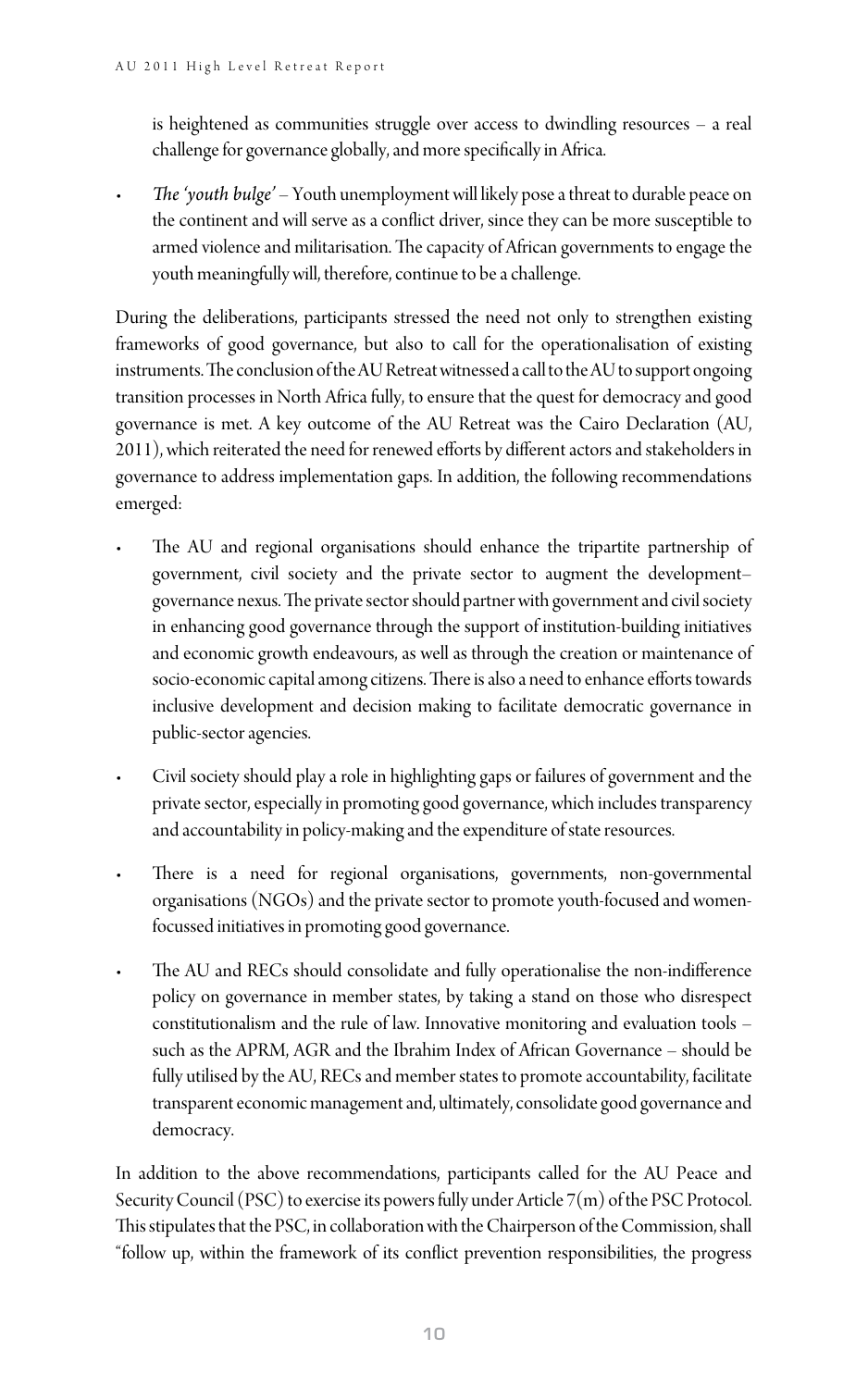towards the promotion of democratic practices, good governance, the rule of law, protection of human rights and fundamental freedoms, respect for the sanctity of human life by member states". Greater involvement of the AU Panel of the Wise (PoW), the Pan-African Parliament (PAP) and the African Union Commission (AUC) on Human and People's Rights were also encouraged towards the overall efforts to promote good governance.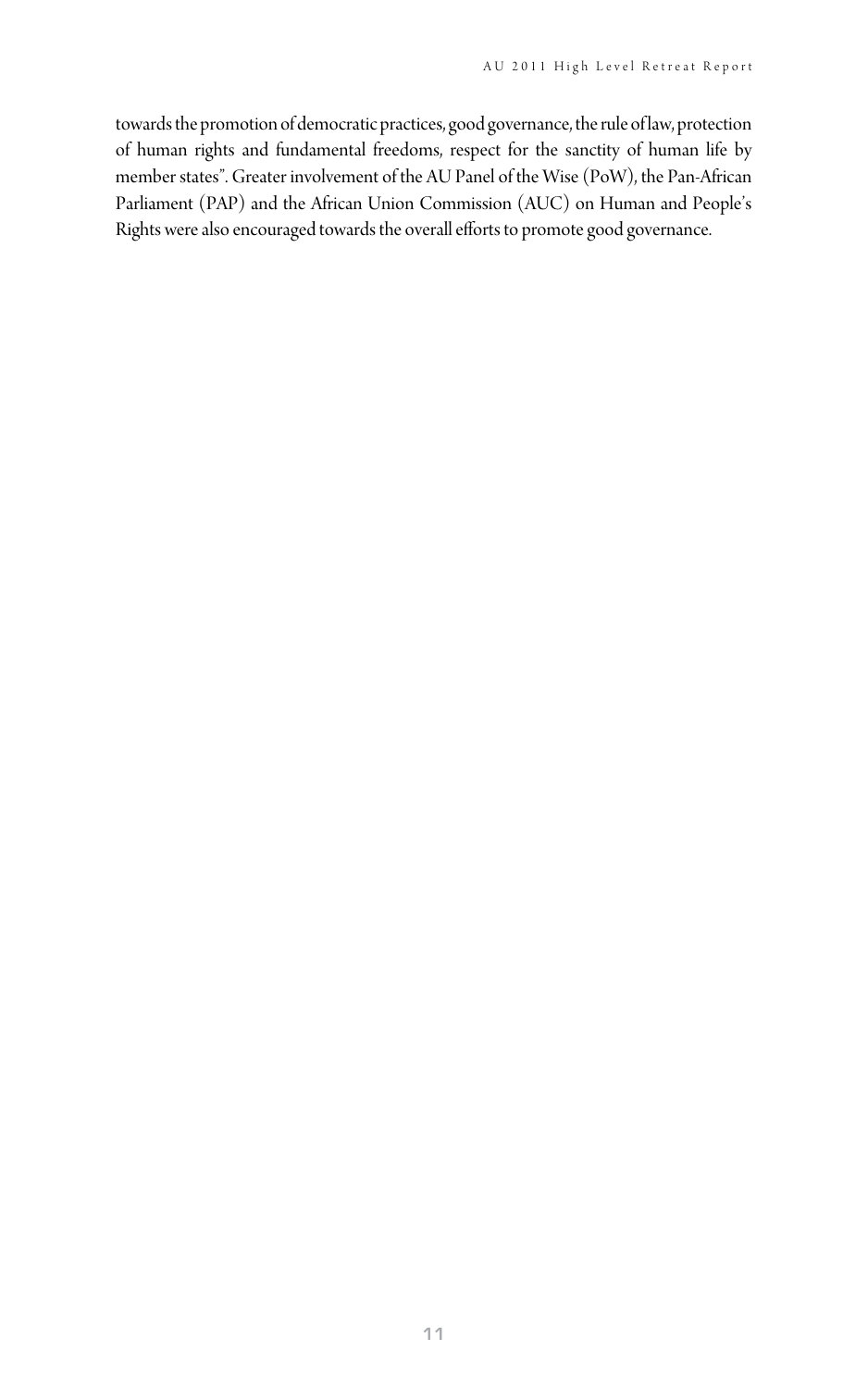# **1. Introduction**

The imperative for good governance on the African continent cannot be overemphasised. This is due to the intricate connection between governance and other socio-economic issues including economic growth, development, security and democracy. Speaking to the nexus between governance and development, the president of the African Development Bank (AfDB) asserted that "good governance is not only a worthy goal but also a prerequisite for sustainable development and poverty reduction in the longer term" (Kabbaj, 2003). Similarly, the Executive Secretary of the United Nations Economic Commission for Africa (UNECA) posited that "good governance is essential for the political and economic transformation of Africa" (Amoako, 2000).

Good governance has become a critical pillar of the emerging African Peace and Security Architecture (APSA). The African Union (AU) Constitutive Act (2002) expressed commitment to the regional intergovernmental organisation's emerging respect for governance, democracy, human rights and human security. Furthermore, the creation by the AU of institutions – such as the Peace and Security Council (PSC); the Pan-African Parliament (PAP); the African Union Commission (AUC); the Economic, Social and Cultural Council; and the African Court of Justice – is a reflection of the shift towards the promotion of broad-based governance machineries with extrajudicial mandates. In addition, African regional organisations have made significant headway in promoting good governance in member states through instruments such as the New Partnership for Africa's Development's (NEPAD) African Peer Review Mechanism (APRM). Institutions such as the Panel of the Wise (PoW) have engaged in preventive diplomacy and peacemaking activities to support good governance in situations where this is under threat.

The theme of the 16th Ordinary Session of the Assembly of the AU in Addis Ababa, Ethiopia, held on 30–31 January 2011, was 'Towards greater unity and integration through shared values' (AU, 2011a). One of the outcomes was a call issued for the AUC to ensure greater synergy between peace and security matters and governance and democracy, thereby ensuring that developments in the terrain of shared values feature prominently in the PSC. When considering the broader political environment in many parts of Africa, the need for greater peace, security and stability is apparent and a vital aspect in achieving this is the need to strengthen political governance structures; not only to assist in realising improved stability and security, but in ensuring a meaningful and sustainable peace. Strengthening political governance to achieve improved peace and security can, therefore, be understood as the effective use of political authority in the management of national resources for social and economic development. This involves state institutions, decision-making processes, policy-making, information flows and the leadership responsible for allocating resources and power within society. Thus, whatever the conflict manifestations, improved political governance remains a critical component of the broader enabling environment that is conducive to peace, security and stability.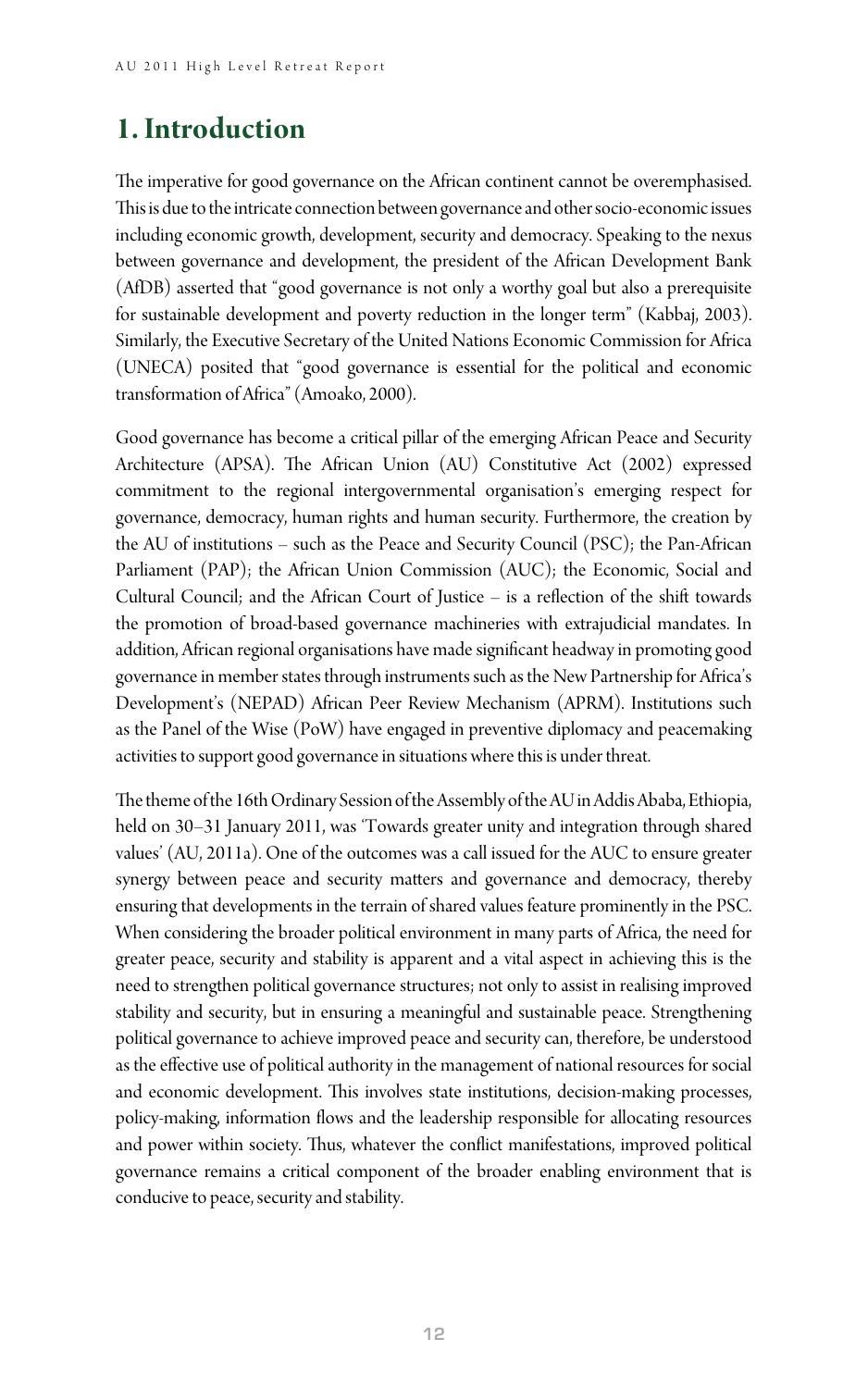In respect of the significance of governance on the African continent, the AU, in cooperation with the host country, Egypt, the African Centre for the Constructive Resolution of Disputes (ACCORD), the Centre for Humanitarian Dialogue (HD Centre) and the Cairo Regional Centre for Training on Conflict Resolution and Peacekeeping in Africa (CCCPA), hosted a high-level retreat on governance in Cairo from 3–5 September 2011.

#### **1.1 Objectives of the high-level retreat**

The AU High-level Retreat (hereafter referred to as the 'retreat') was convened with the broad objective of understanding the role of governance in the context of threats to peace and security on the continent. When considering the broader political environment in many regions of Africa, failures and weaknesses in governance structures often coincide with or result in violent conflict. Functioning democratic governance structures are vital, not only to assist in realising stability and security but also to ensure a meaningful and sustainable peace. The retreat therefore sought to strengthen African peacemaking efforts, with a particular focus on the role of governance through sharing experiences and challenges and identifying possible solutions.

In this regard, the retreat identified the following key objectives:

- to define parameters for governance to enhance peace, security and stability
- to examine the implications of poor governance to peace, security and stability
- to identify opportunities for promoting and strengthening governance, peace and security
- to identify and develop mechanisms for addressing governance challenges
- to formulate policy recommendations that will strengthen governance on the continent
- to enhance regional and international responses to governance-related conflicts.

Through both the plenary and break-out sessions, the AU Retreat provided an opportunity to exchange on the following topics:

#### **1. Political governance in Africa**

- *Political governance in Africa* This was a general overview of governance and its implications on peace and security to set the stage for the remainder of the retreat. The session focused on prospects, opportunities and achievements in promoting good governance, and drew attention to setbacks to good governance in Africa.
- *How to measure and monitor governance efficiently?* This session provided an assessment of the contribution of indexes and mechanisms, such as the Ibrahim Index of African Governance and the APRM, in measuring and monitoring governance.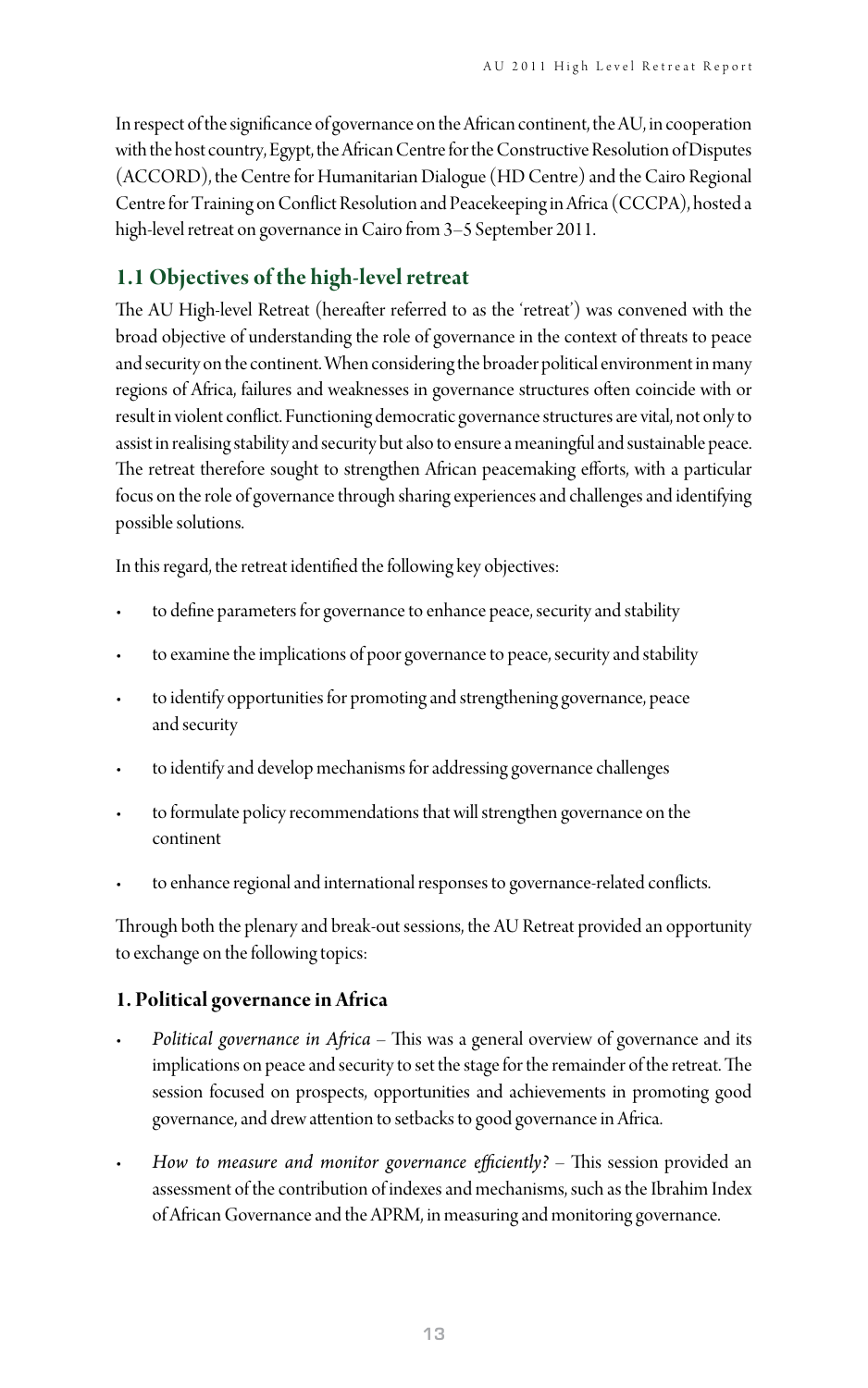#### **2. The role of governance in preventing conflicts**

- *New technologies and social media tools* This session assessed how new technologies and social media have connected and mobilised society to identify and overcome governance-related challenges. It also examined how governments can use and adapt new technologies to improve governance and service delivery to their citizens significantly, despite limited resources.
- *Leadership and accountability* This session looked at the potential of leadership in transforming societies. It discussed how leaders can be held accountable for their action and inaction, and how to inspire leaders to reform the public sector for better governance.
- *The role of civil society* This session examined the contribution of civil society and the press as key actors supporting responsible governance.
- *The role of the private sector* This session examined the added value of a vibrant private sector in promoting good governance.

#### **3. The uprisings in North Africa**

• *The uprisings in North Africa: a new dawn for governance?* – This session provided an opportunity to reflect critically on how the international community can support transformation from autocratic to democratic societies. Looking at the recent popular uprisings in North Africa and international responses to these uprisings, participants discussed the remaining challenges and how they can be addressed.

#### **4. Restoring peace when governance breaks down**

- *Election-related conflicts* This session examined the phenomenon of election-related and political violence, identifying options to deal with and resolve these conflicts, and to help re-establish the credibility of the democratic process.
- *Responding to constitutional crisis* This session assessed recent cases of constitutional impasse and identified options to address these. Participants looked at the factors that usually lead to political breakdown and discussed how constitutional institutions and processes can be strengthened to protect African states from *coups d'état*.
- *Transformation of security sectors* This session examined how a dysfunctional security sector can be effectively subjected to democratic control, and how it can actively promote the rule of law and strengthen political governance.
- *Management of natural resources* This session focused on possible responses and solutions to situations where the mismanagement of natural resources has triggered, exacerbated or sustained violent conflict.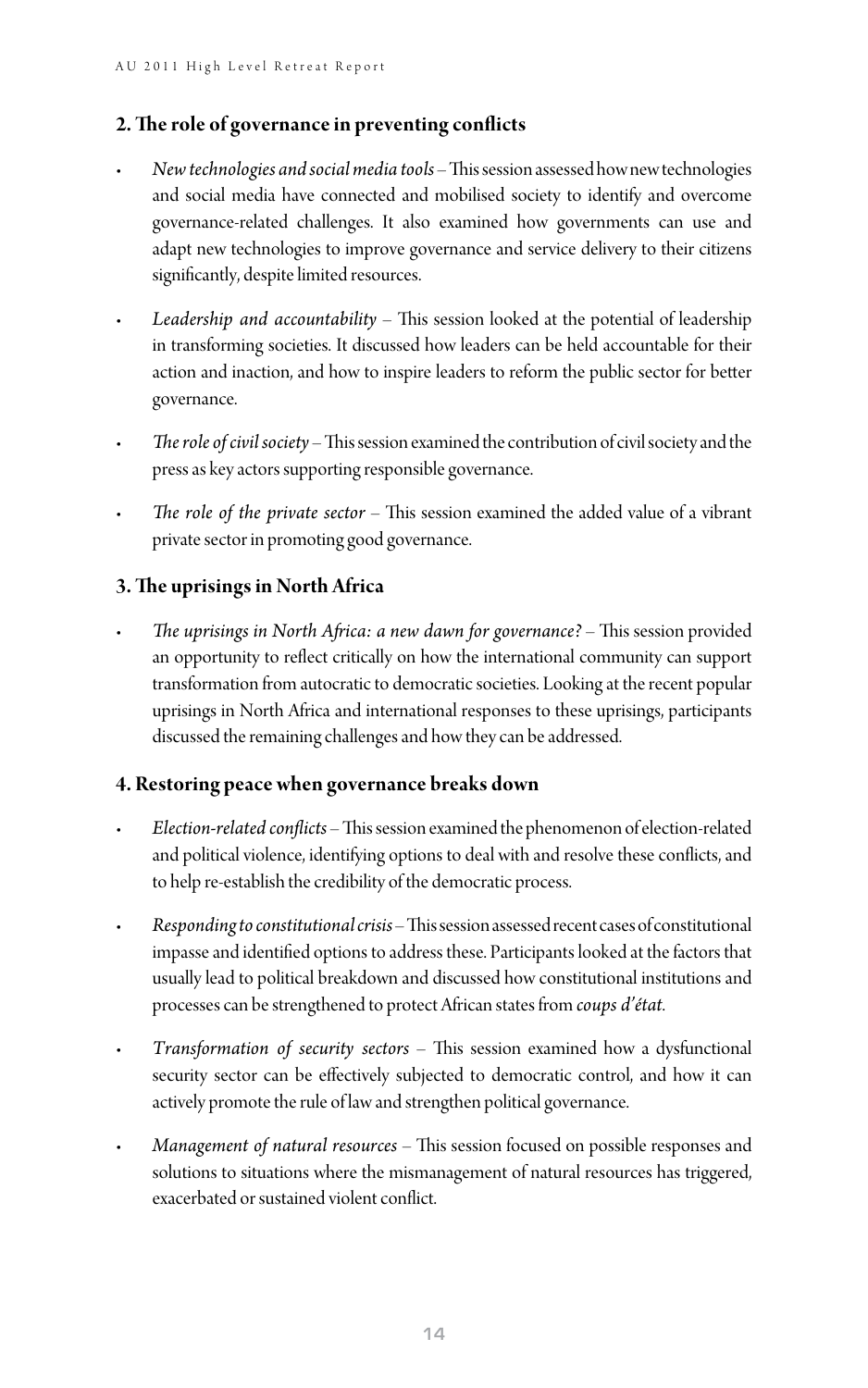#### **5. Inspire change: strengthening political governance**

• *Strengthening political governance* – Distinguished African figures reflected on past experiences, challenges and prospects for good governance on the continent.

This report captures the key trends, prospects and challenges relating to governance in Africa, including recommendations towards strengthening political governance for peace, security and stability on the continent.

## **2. Governance: towards conceptual clarity**

Governance is an integral aspect of every society. The concept of governance involves the exercise of authority, and also denotes the manner in which responsibility is discharged. Authority is acquired through various means, including election, appointment and delegation. Chibba (2009: 79) simply defines governance as "all aspects of the way a nation is governed, including its institutions, policies, laws, regulations, processes and oversight mechanisms". In the African context, the governance of public office is prominent in discussions of good governance, hence the use of the broader United Nations Development Programme (UNDP) definition, which conceptualises governance as the "exercise of power or authority to manage a country's resources and affairs. It comprises mechanisms, processes and institutions through which citizens and groups articulate their interests, exercise their rights and obligations, and mediate their differences" (UNDP, 1997). Good governance emphasises values such as participation, representation, accountability, transparency, responsiveness and respect for the rule of law.

Matters of governance were particularly highlighted in international development discourse during the 1990s. In 1996, the World Bank and the International Monetary Fund (IMF) underscored good governance as a priority for realising development. Nonetheless, the Bretton Woods Institutions' role in governance matters is limited largely to policies and interventions that can have a macroeconomic impact. In 2000, the UN formulated the Millennium Development Goals (MDGs), which not only reiterated the nexus between political and economic forces but also called upon states to improve governance. The World Bank and the United Nations (UN), as well as other international agencies such as the United Kingdom (UK) Department for International Development (DFID), agree that good governance is pivotal to sustained socio-economic advancement, sustainable development and political stability. Indeed, the global consensus on governance provided impetus to mainstream the subject matter in development discourses at regional and national levels.

Since its establishment, the AU has undertaken new commitments in the field of good governance, expanding on earlier commitments made by the Organisation of African Unity (OAU). The Constitutive Act (2002) confirmed the AU's determination "to promote and protect human and peoples' rights, consolidate democratic institutions and culture, and to ensure good governance and the rule of law". In July 2002, the AU supplemented the Constitutive Act and the NEPAD with a Declaration on Democracy, Political, Economic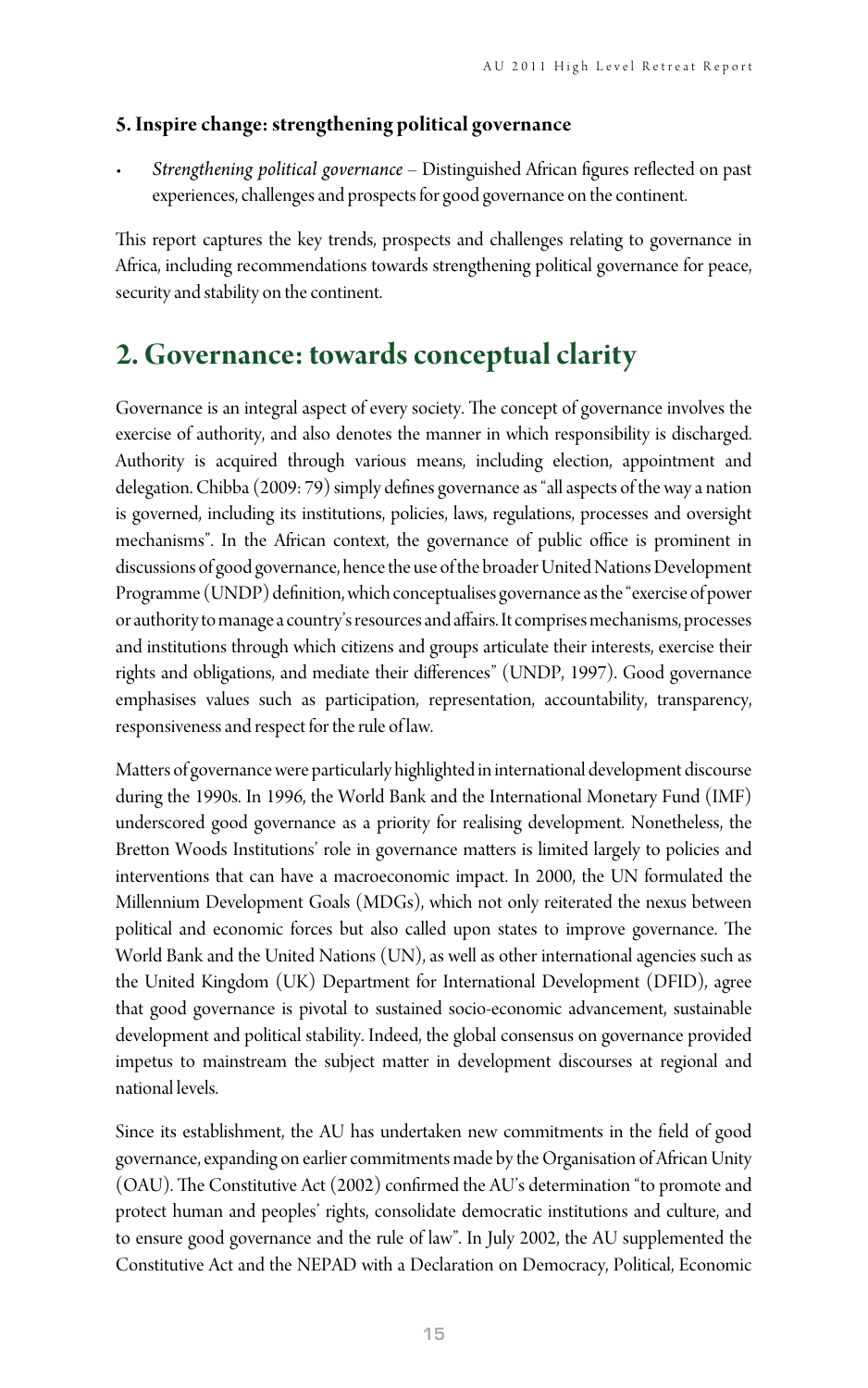and Corporate Governance, which states that member states "believe in just, honest, transparent, accountable and participatory government and probity in public life" (NEPAD, 2002). The declaration further commits participating states to establish an APRM through which a country's fulfilment of its government commitments is reviewed by peers. There are a host of governance monitoring initiatives that are being carried out by different actors across the continent. Some are externally driven, while others have organically evolved in response to perceived needs. Monitoring initiatives at global, regional and national levels include the Ibrahim Index of African Governance; the Transparency International Corruption Perception Index; the Center for Public Integrity's Global Integrity Index; UNECA's Governance Report, AfroBarometer; the Open Society Foundations' Africa Governance Monitoring and Advocacy Project (AfriMAP); and others. These will be discussed in more detail below.

#### **2.1 Assessing the governance environment in Africa**

While every country faces the challenge of developing its national infrastructure and putting in place functioning governance mechanisms, the governance environment in Africa must be understood in terms of the pressing socio-economic conditions that characterise much of the continent. Despite the achievements that have been registered in a number of African countries, the majority of the countries classified by the UN as 'least developed countries' (LDCs) are found in Africa. Whichever yardstick is applied – income, nutrition, access to health services, access to potable water, life expectancy, access to education, human physical security (Kauzy, 2007) – many African countries fair very poorly in relation to the rest of the world. This reality underscores the importance of improved governance to realise the needs of society, and contextualises the challenging context in which governance structures operate.

It is against this backdrop that, in recent years, several efforts have been initiated to assess and measure the quality of governance of countries around the world – including those with a particular focus in Africa. It is, therefore, important to make a clear distinction between external assessments, peer assessments and self-assessment that may be undertaken by a government, civil society actors, or other stakeholders at a national level.

Measuring and comparing governance across different countries is a controversial and political exercise that is, by definition, extremely challenging. Measuring issues of governance pose unique challenges, because unlike economic growth or primary school enrolment, it is much more difficult to find and agree upon indicators of political macro phenomena such as governance or political rights (Court, Hyden & Mease, 2002). Many of the tools of measurement are designed for cross-country comparability and do not recognise adequately the particularities of individual countries and the lack of available data in some, while the accuracy and methods used in sourcing governance data may also vary between countries. Thus, attempting to summarise a complex system such as governance in a single metric creates a number of empirical challenges – from the quality of the data to the selection and rating of the various indicators. Yet beyond the data itself, it can be argued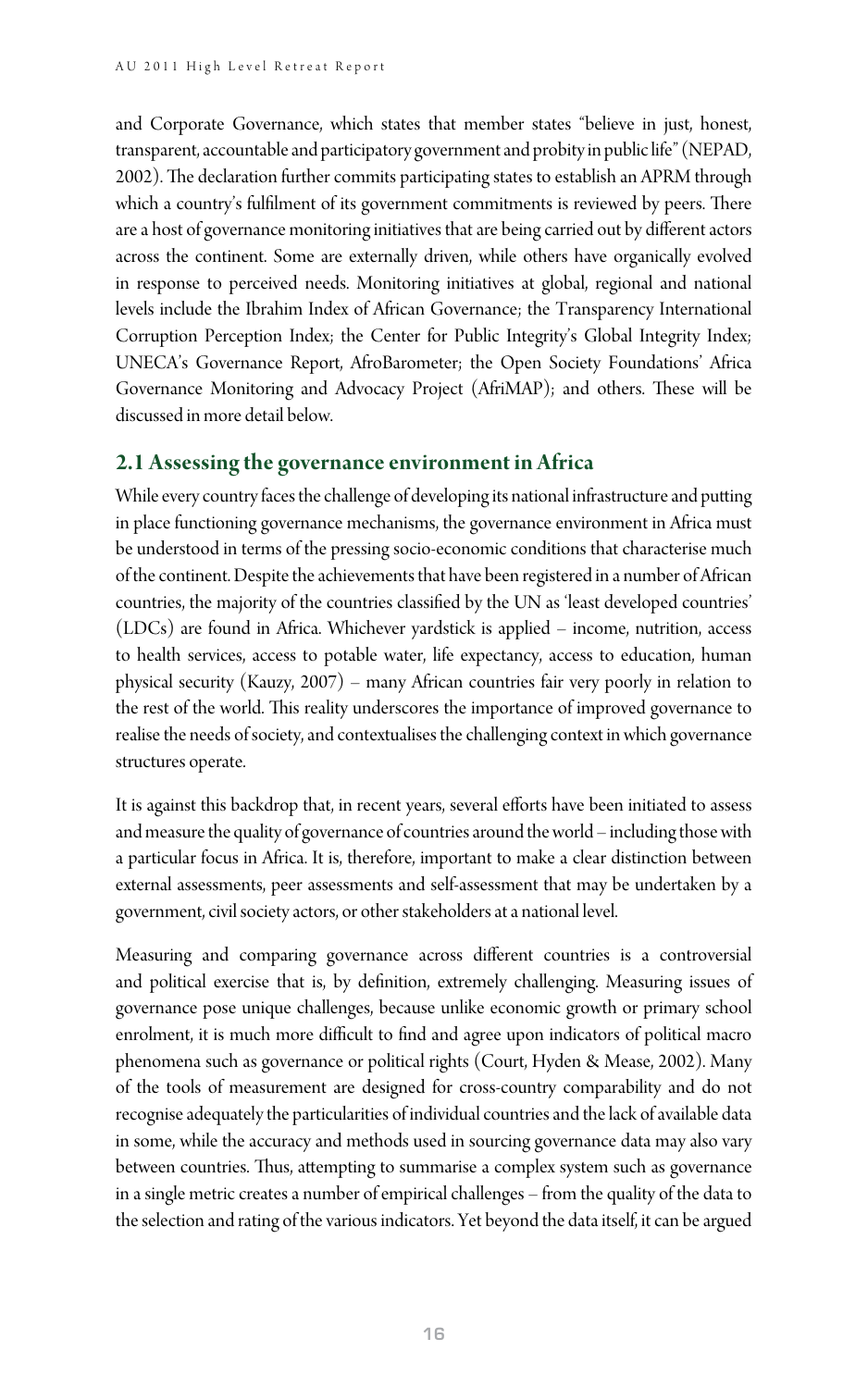that ranking countries on a measure of governance will not reveal an understanding of the factors that drive improvements over time or cause governments to implement poor policy.

That said, despite these challenges, the types of governance measures identified below do still yield a powerful comparative assessment tool capable of capturing the societal conditions that drive governance efforts. Developing statistical tools for comparisons between countries allows for the ability to monitor change, identify problems and contribute to priority setting and policy formulation – thereby revealing in a country an understanding of the governance environment that would otherwise be invisible.

#### **2.2 Indicators and principles of governance**

Indicators of governance are essentially measures that represent a complex reality; indicators simplify and quantify multi-layered complex information. They play a number of distinct roles: scientific (by describing the state of governance), political (by identifying priorities and evaluating the performances of actors involved), and social (by facilitating communication and pointing actions in the right direction) (François, 2009).

Measures of governance performance in Africa are developed in a variety of ways – from surveys of perception to empirical data analysis and the development of numerical governance indicators. It should be noted that there are a number of challenges associated with measures of governance. Without a normative concept or unifying single theory underlying our understanding of 'good governance', it is difficult to discriminate between good or bad governance approaches – for example, when are regulatory controls deemed desirable or necessary, and when are they an expression of poor governance?

However, while the approaches and methodologies to developing a measure of governance may differ, they do offer a useful snapshot of the general governance environment within a country. For the purposes of this report, we will understand the term 'governance' to comprise a broad measure of core components. These components include economic growth, sustainable development, human development, human security (which includes access to education, health and welfare). Good governance, therefore, can be understood to manifest as a respect for human rights and the rule of law, the participation of the population in influencing policy and political processes, and a separation of powers between the main arms of government. Stability and national security are also core components of governance.

#### **2.3 Measuring governance: examples of initiatives**

In recent years, the emphasis on improved and accountable governance has been a common theme in policy debates across the continent – from the AU to regional economic communities (RECs) and international partners. Thus, just as good governance has become an increasingly important factor in directing the flows of aid, trade and investment so vital to Africa's development, so too has the need to measure governance. In this regard, identifying and developing mechanisms for addressing governance challenges was a key objective of the retreat.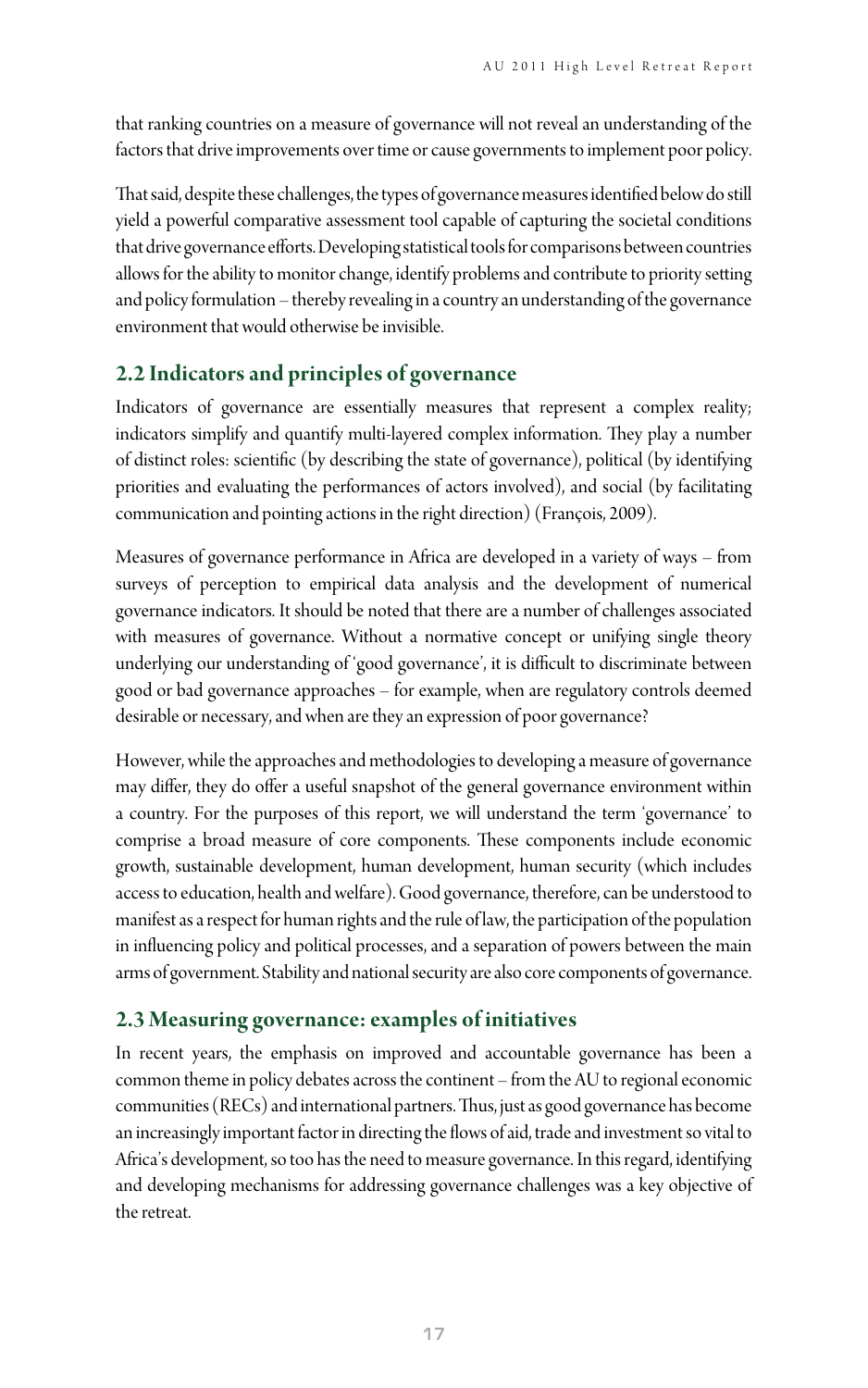Some of the existing initiatives that have emerged to meet the demand for comparable, measurable and accountable governance in Africa include the following:

#### **2.3.1 The NEPAD and the APRM**

The NEPAD is an AU strategic framework for African socio-economic development. Intended as both a vision and policy framework, it has been hailed as the first development initiative created by Africans to foster socio-economic development and promote democracy and good governance (NEPAD website, 2012). The NEPAD manages a number of programmes and projects, covering six thematic areas – one of which is economic and corporate governance. Within this thematic focus, the NEPAD initiatives include:

- "strengthening the capacity of member states to ensure good corporate governance and management of development programmes
- assisting in improving technical aspects of procurement processes
- strengthening capacity to supervise and control programmes and projects
- supporting efforts to strengthen the capacity of enterprises to implement flagship programmes and projects
- promoting an enabling environment for business and effective regulatory framework for economic activities
- improving corporate accountability
- empowering the Diaspora and creating conditions to enable them to play an active role in development, democracy, conflict prevention and post-conflict reconstruction processes
- promoting macroeconomic policies that support sustainable development
- supporting implementation of sound, transparent and predictable government policies
- promoting sound public finance management" (NEPAD website, 2012).

The NEPAD offered a new approach to addressing traditional development issues by linking concepts such as poverty reduction to issues previously seen as 'political', such as democracy or government corruption. Through the APRM, African leaders committed themselves to meeting specific standards and indicators of democracy and good governance. Founded in 2003, the APRM is a voluntary self-monitoring assessment tool acceded to by member states of the AU. Through the APRM, African leaders can have their states undergo a peer review process on their operationalisation of democracy and good governance. The reviews are held every two to four years.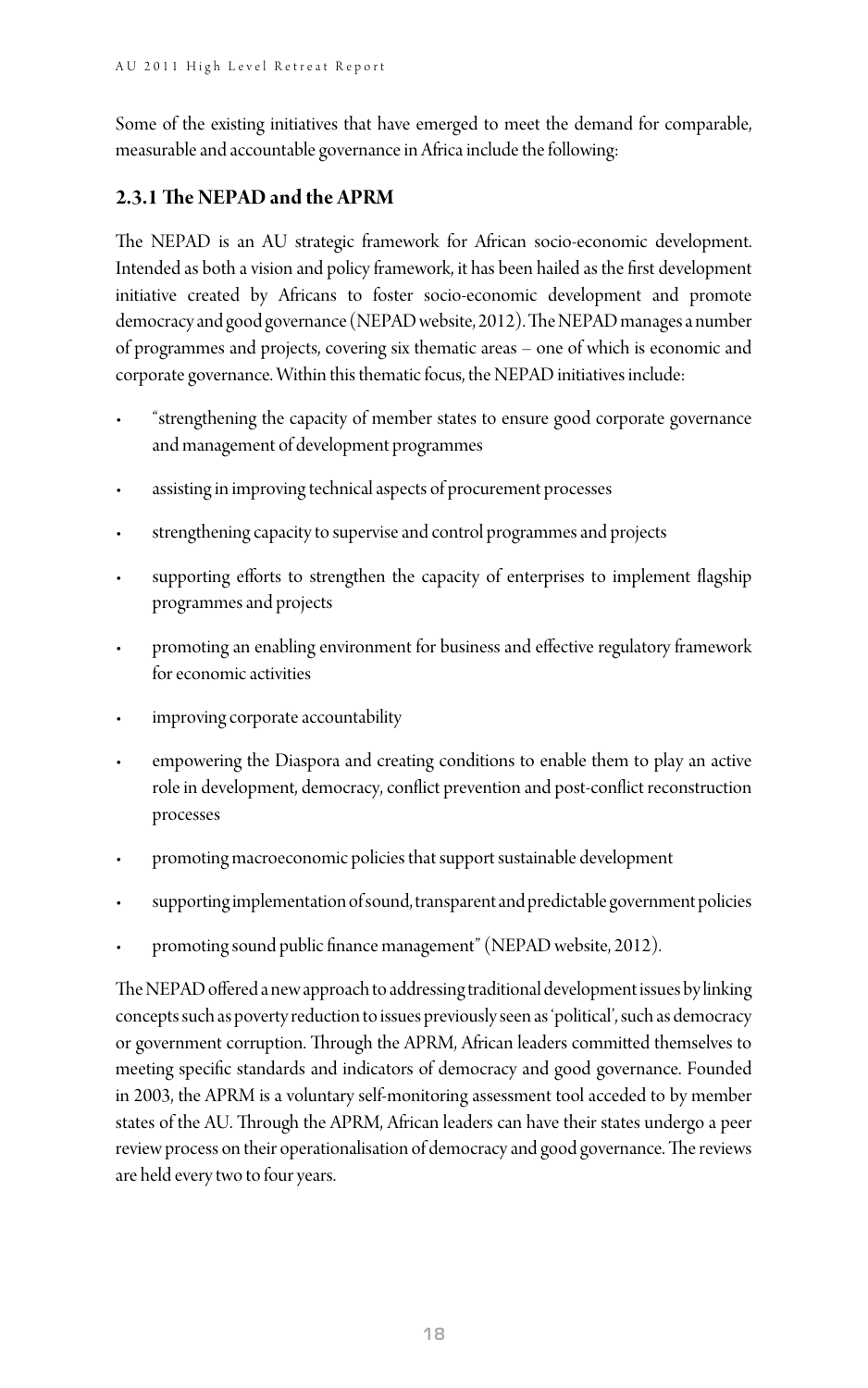The vision of the APRM is to work within the framework of the NEPAD. The APRM's mandate is to encourage conformity with regard to political, economic and corporate governance values, codes and standards. Essentially, the APRM is a tool to assess the performance of African countries' compliance with a number of agreed indicators, standards of good governance and sustainable development frameworks. As such, it is seen by many as an innovative and ambitious African-led exercise, which breaks new ground in terms of the concept of 'peer review' and moves beyond the existing norms around the inviolability of sovereignty that had previously hampered debate around more effective governance measures in Africa. Based on voluntary commitment by heads of state, the peer review process is ideally funded – and thus 'owned' – by the country undertaking the review. In this way, the mechanism does not operate as a governance watchdog, but is rather intended to function more as a support structure for those governments that are committed to improving governance in their respective countries. Each country designs its own review process – ideally based around transparency and accountability – where structures are put in place to ensure the participation of citizens and civil society in assessing the governance practices in the country (NEPAD website, 2012).

#### **2.3.2 The African Governance Report**

The biannual African Governance Report (AGR) is published by UNECA and monitors progress towards good governance in African countries. The first AGR, titled *Striving for Good Governance in Africa*, was published in 2005 and covered a survey of 27 countries that assessed the perception on governance by households and experts at a country level (NEPAD, 2007b). The second AGR, titled *Measuring and Monitoring Progress Towards Good Governance*, was published in 2007. Overall, the Africa Governance Report recognises that good governance is a prerequisite for the realisation of development challenges and the achievement of the MDGs (NEPAD, 2007b).

#### **2.3.3 The Ibrahim Index of African Governance**

The Ibrahim Index of African Governance is a statistical measure of governance levels across all African countries. The index is funded by the Mo Ibrahim Foundation, which was launched in 2006 to support good governance and improved leadership on the continent. The index uses a variety of indicators to compile a ranking table indicating the overall quality of governance in the respective countries. The results are compressed into a single statistical measure, where an improvement or decline in governance performance can be tracked and compared annually. This allows citizens and civil society organisations (CSOs) to assess the performance of their country's government. The index measures and assesses national governance against 57 separate criteria in order to capture comprehensively the quality of services provided to citizens by their governments. The essential objective of the index is to look beyond policy statement and intention, and rather focus on measurable output and the impact felt by citizens (Mo Ibrahim Foundation website, 2012).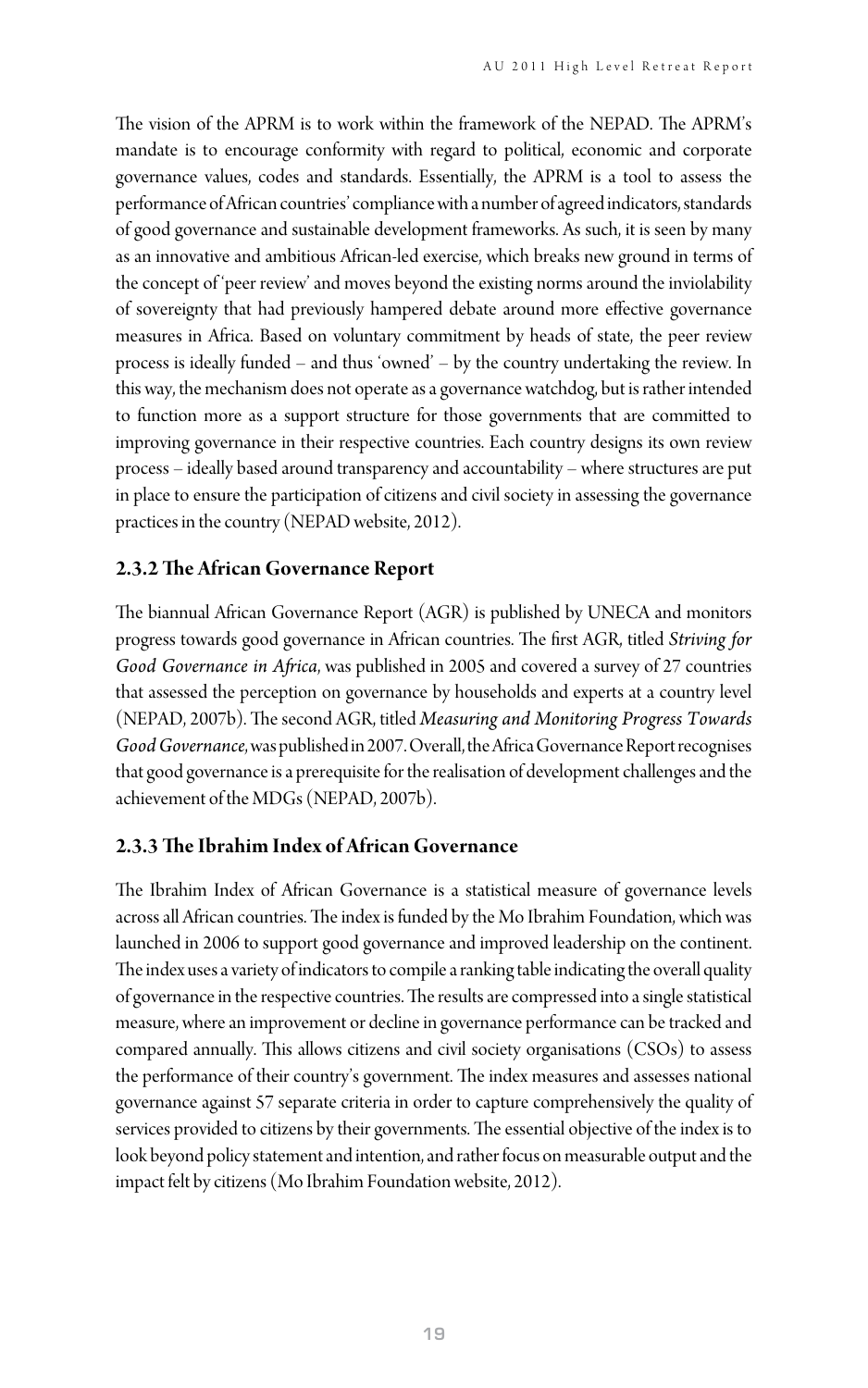#### **2.3.4 The Africa Governance Monitoring and Advocacy Project (AfriMAP)**

Established in 2004, the AfriMAP was developed with the intention of complementing existing initiatives, such as the APRM, by providing in-depth research on selected themes to provide an independent source of information on governance issues. In this regard, the AfriMAP monitors the compliance of member states of the AU with selected standards of good governance, democracy, human rights and the rule of law (Open Society Foundation, 2011).

Working with CSOs and other relevant national actors, the AfriMAP develops country reports on governance issues focused around the link between development and the respect for human rights. The reports serve as an audit of government performance across the justice sector, political participation and democracy, as well as the effective delivery of public services. Developed with a standardised template that allows for comparison between countries, the reports highlight successes, areas of improvement and best practices. The AfriMAP has also commissioned reviews of the APRM process in several countries, and plays a significant part in the broader response to the call from the AU to emphasise the need for accountable governance in Africa (Open Society Foundation, 2011).

#### **2.3.5 Global indexes: the Human Development Index**

The Human Development Index (HDI) is a composite statistical index used to rank countries by level of 'human development'. The comparative index is a measure of life expectancy, literacy, education and standards of living. The HDI is significant in that it developed a single statistical measure for both social and economic development (UNDP, 2012).

While the HDI is used to distinguish whether the country is a developed, developing or an underdeveloped country, it can also measure the impact of economic policies on quality of life – and, as such, can be used to question national policies. The HDI's relevance as a measure of governance would be, for example, in highlighting two countries with similar levels of income per person, but vastly different levels of life expectancy or primary school enrolment. Such statistical contrasts can serve to stimulate debate around government policy priorities.

The diversity of mechanisms and approaches to measuring governance in Africa is indicative of the increasing recognition that governance matters – in terms of socioeconomic development, entrenching democracy and achieving and securing peace. Thus, linking improvements in governance with improvements in socio-economic outcomes creates impetus for change, improves aid effectiveness and creates benchmarks and targets against which countries can measure their respective governance goals. Consequently, understanding existing mechanisms for assessing and addressing governance was an important context that framed discussions at the retreat.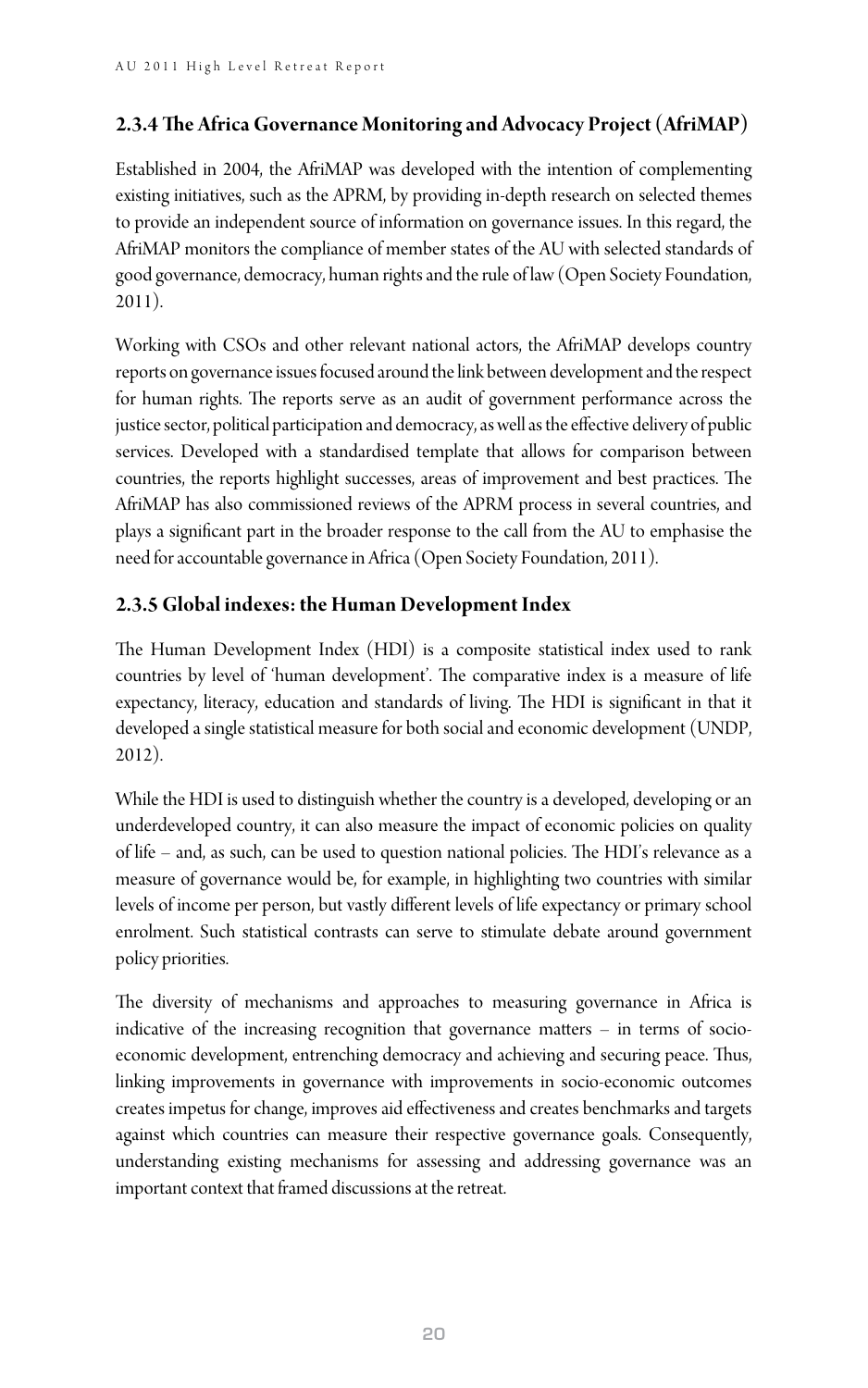# **3. Governance in Africa: trends, prospects and challenges**

#### **3.1 Prospects and positive trends**

In recent years, there have been a number of initiatives and interventions intended to enhance governance in Africa (Shinkaiye, 2006). Central to the development of the AU was the expectation that the organisation of states would act as a moral check, ensuring that member states remained true to the obligations enshrined in the concept of a social contract between the state and its citizenry. As such, good governance and the promotion of democratic ideals that see to the effective participation of the citizens in defining who rules them, are central to the mandate of the AU.

In furthering these goals, the African Charter on Democracy, Elections and Governance was adopted at the 8<sup>th</sup> Ordinary Session of the AU Assembly, held in Addis Ababa on 30 January 2007. This charter highlights the commitment by member states to the universal values and principles of democracy, good governance, human rights and the right to development. The charter provides a comprehensive framework against which governance on the continent can be measured, by highlighting adherence to the rule of law; the holding of regular, free and fair elections; the rejection of unconstitutional changes of government; the promotion of an independent judiciary; fostering citizen participation; and access to free speech and information. Underpinning the charter are the principles of transparency, accountability and fairness. The charter is intended to provide member states with a reference point to measure reform and to improve governance processes.

While the challenges associated with ensuring sufficient political will to embrace and enforce this charter might remain, this section aims to outline some of the prospects and opportunities for Africa's governance that were discussed by stakeholders at the retreat.

#### **3.1.1 Jumpstarting governance: the role of social media and technologies**

Central to good governance is a government's ability to reach its citizens and bridge the gap between government and the people. Governments in both the developed and developing world continue to make huge strides in using new technologies to straddle this divide, and to ensure efficient and effective service delivery. The relationship between civil society, mass media and the government has undergone significant changes as the influence of information communication technology (ICT) has spread. Three key facets of this technology have emerged as part of the so-called 'social web': "(a) mobile communications – extending internet access through a new generation of mobile phones and handheld computers; (b) social media – enabling individuals to easily upload their own content (text, photos, video) and to find (and discuss) the content generated by others and; (c) online Social Networking – enabling people to maintain and to extend their personal and professional networks, as well as to facilitate the flow of information through these networks" (Willard, 2009). ICTs have increased citizens' ability to voice their opinions and access information regarding the government and its work. Through these technologies, information is provided to and shared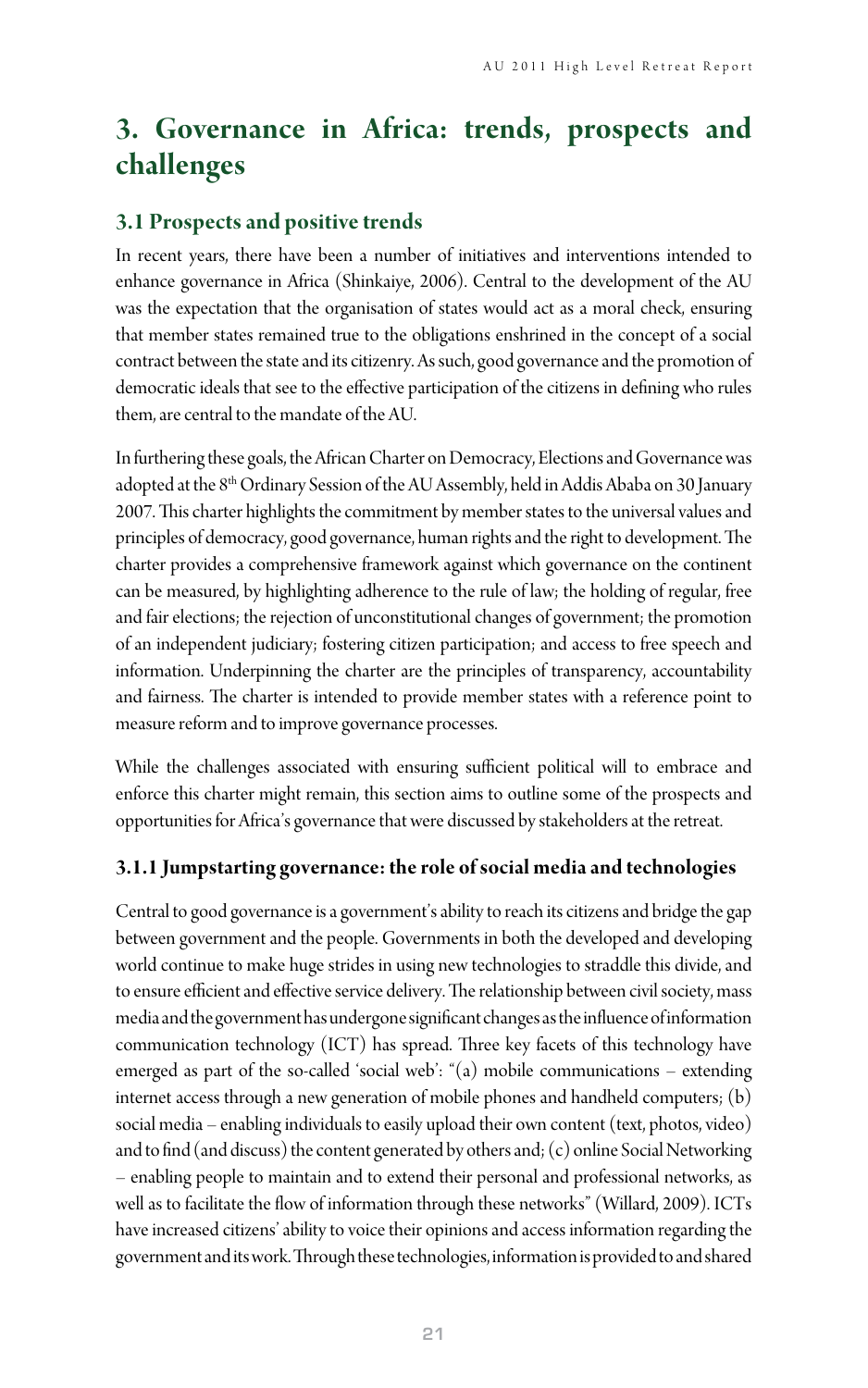by the citizenry, thereby increasing civic input into the governance process. Furthermore, they encourage active citizen participation as the population becomes informed, consulted and involved in how government runs its affairs. Citizens have, therefore, shifted from being passive to becoming deliberators, advisors and innovators (AU, 2011).

#### **The power of social media: lessons from North Africa**

The year 2011 saw a series of remarkable youth-led popular demonstrations and uprisings spread from North Africa across the Arab world into Yemen, Bahrain and Syria. Popularly known as the 'Arab Spring', the street demonstrations against longserving and dictatorial regimes were significant in highlighting the power of social media alongside the mainstream media in organising and sustaining the uprisings. Social media platforms such as Twitter, blogs and Facebook were pivotal in spreading the flame of revolution in these countries – driven predominantly by the availability of mobile phones and young activists comfortable with Internet-based technologies. These platforms were used to publicly state their demands, coordinate demonstrations and gain support from the broader population.

Discussions at the retreat recognised the importance of reaching significant constituents such as the youth, who have a great reliance on new communication technologies – and noted that governments should seek to strengthen their use of ICTs to bolster channels of communication with them. Furthermore, these platforms are beneficial in transforming and amplifying the concerns of the wider population. Citizens find solidarity through social media, providing a space for them to engage with others and share their concerns. It has emerged as a tool for citizens to monitor and call for transparency and accountability in governance. Civil society groups have also been strengthened, as access to social networks has given them the opportunity to network, expand and share information. With these new developments, they have become exposed to a range of global issues in a short period of time and are in a position to challenge the government on a wide range of issues.

The presence of social media and new technologies enhances decentralisation, as it provides a wide array of channels through which the population can obtain information, therefore reducing reliance on more traditional media forms. However, the reality for many African societies is that new developments in technology have not replaced more traditional forms of mass media but, rather, have complemented them. For instance, radio shows still provide the space for individuals to call in and voice their opinions and, through that, still engage with the political process. Furthermore, crowd sourcing has garnered considerable attention, especially within the field of conflict resolution and peacebuilding. Within this context, information is gathered voluntarily and anonymously through various systems such as social media communication ecosystems, e-mails and mobile phone technology. This information is aimed to provide early warning and early response mechanisms to prevent conflict. Platforms such as Ushahidi provide a solid example of early warning information calling for timely response (see below). Social media and mobile technology have become instrumental to share information, especially during elections – the elections in Senegal and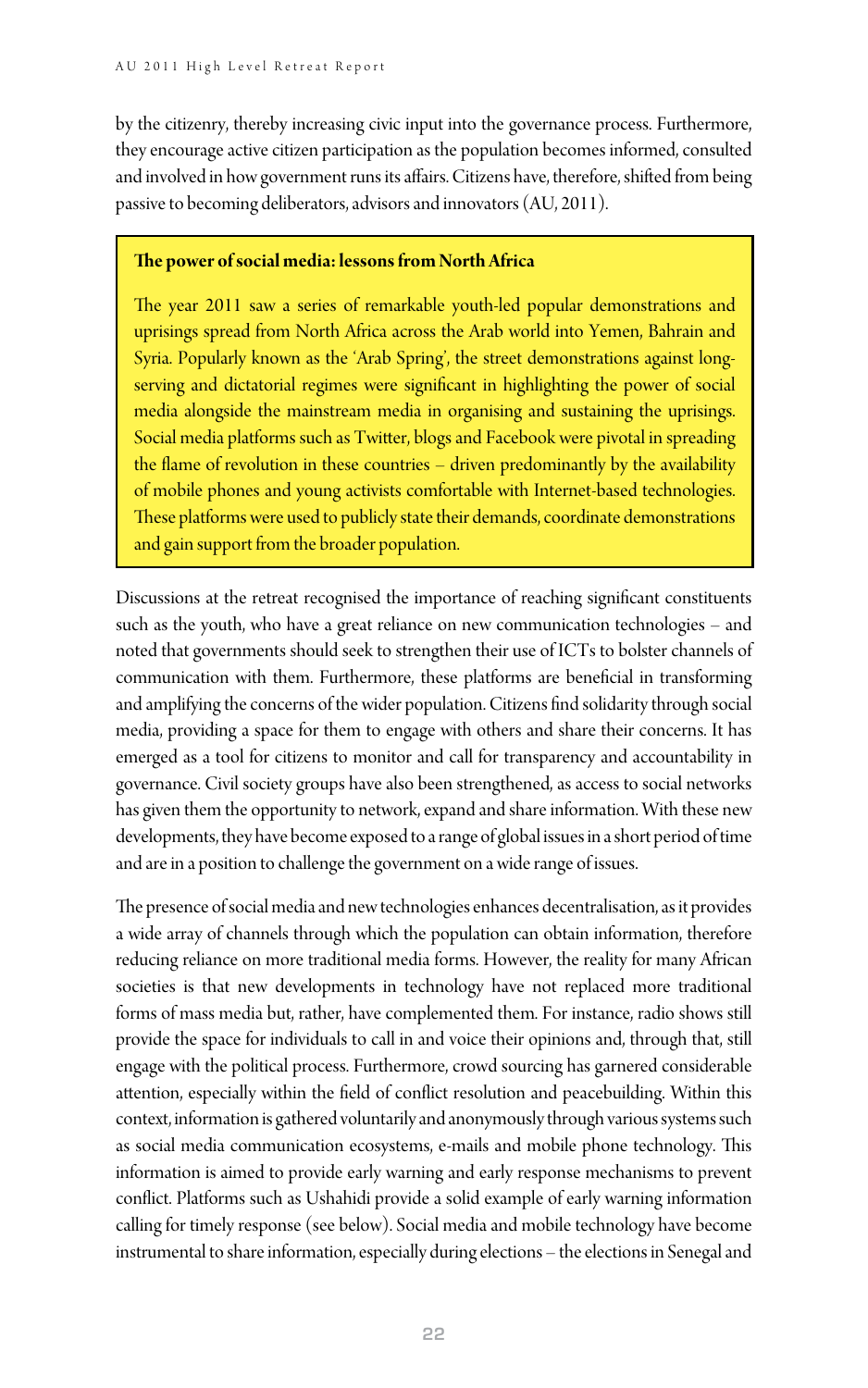Kenya highlighted the role of these tools. In Senegal, information on the outcome of the election was shared as results became available. This contributed to the transparency of the election process, with little space to influence the results.

#### **Ushahidi and SodNet in Kenya**

Kenya provides a great example of technology innovation in Africa. The Ushahidi Platform – established from the 2008 post-election violence in Kenya – and the Social Network for Development (SodNet), focus on understanding and exploring how technology can be used to prevent future occurrences of violence (Ushahidi website, 2011; SodNet website, 2012). These platforms rely on information from citizens that is processed into responses. Ushahidi has been described as a new forum for world governance, as it promotes and utilises bottom-up processes to obtain information that is fed into preventative responses. It also provides timely information, in real-time and through a wide range of channels, through the use of mobile technology. SodNet, as an African technology company, has focused on the visualisation and contextualisation of information that is sourced from the public. Obtaining information from multiple sources helps to address gaps of credibility and the reliability of information. As more individuals provide similar information, it guarantees that the information is true and relevant.

Sub-Saharan Africa continues to advance in the telecommunications sector and its mobile phone market is one of the fastest-growing in the world. Kenya's recent referendum was successful because the government realised the benefit of new technology (mobile phones). Mobile phones are effective because they are able to disseminate messages in a timely and speedy manner. They can also be used for immediate action – unlike mass media, where there is no space for response or immediate feedback. Thus, if information is controlled, it limits the opportunity for good governance.

It should be noted, however, that there are a number of significant challenges preventing greater usage and interaction with these new technologies in Africa. Examples of these challenges include illiteracy; insufficient logistical and financial resources; lack of skills and understanding of ICT systems in various government sectors; misinformation and the spread of false information – and these all point to the link between development and good governance.

Much remains to be seen and done on how governments include social media and new technologies into their strategies and methods of engagement. While the media and civil society have largely evolved to accept these new technologies, responses from governments remain slow. Participants at the retreat highlighted the importance of embracing social media and new technologies towards the achievement of good governance, and noted that governments should find ways through which they can constructively use ICT to meet the needs and priorities of the population.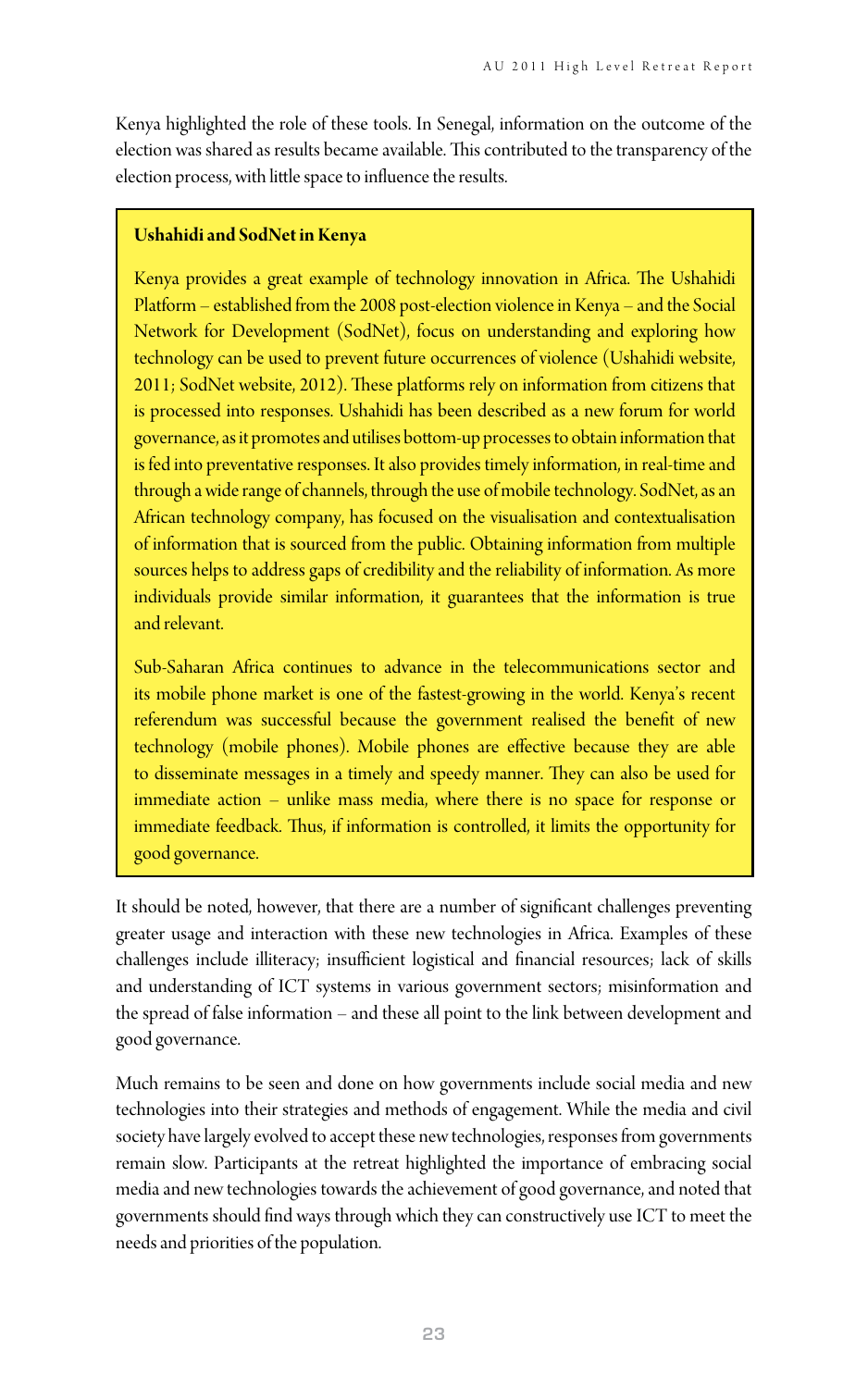#### **3.1.2 The strengthening of governance architecture and norms in Africa**

Strengthening governance architectures and norms in Africa speaks to how states are made accountable in promoting and implementing the principles of good governance. The African Charter of Democracy, Elections and Governance provides a comprehensive reference point to shape and understand governance in Africa. Corruption, poor political will and poor relations with civil society will inhibit any efforts to incorporate and promulgate the principles of good governance across the continent. In strengthening governance, it is important that the focus is on building credible, fair and strong institutions that are permanent and transformative. However, institutions are not solely sufficient in guaranteeing good governance – the role of leadership is important. Leaders must, therefore, uphold good values, be visionary and demonstrate political will to support reforms aimed at promoting good governance. The current focus on strong institutions raises the challenge of shifting the focus to good leadership as a key contribution to good governance.

In this regard, many African countries continue to make strides in adhering to principles of good governance. In increasing citizen participation and ensuring service delivery, governments have employed a wide range of tools and embarked on various initiatives to implement economic reform agendas with accompanying good governance frameworks. Embracing a multiparty state; conducting free, fair, credible and non-violent elections; creating an enabling environment for a vibrant civil society and media; improving service delivery; and increasing the space for active citizen engagement in public affairs are some of the ways through which governments are embracing the ideals of governance. However, stakeholders at the retreat pointed out that much more effort is needed to deal with corruption; encouraging and managing diversity; and promoting a sense of nationhood that overrides ethnic, religious and racial lines. Views expressed indicated that in increasing their commitment to improved governance, governments must ratify and adhere to various frameworks and instruments focused on enhancing governance on the continent. In this context, initiatives such as the APRM should be embraced, as it provides an opportunity to assess gaps in the governance process and identify approaches to addressing them.

Efforts towards genuine democratisation are reflected by the expansion of public space, which allows citizens to participate in the political process and express their demands and concerns to those who govern. Many governments in Africa have made considerable efforts to open up spaces for non-state actors to participate in public decision-making and policy influence. The creation of watchdog agencies, such as the Office of the Ombudsman, in some countries are significant examples of the move towards enhancing inclusive governance. In Ghana, for example, through the concept of e-governance, citizens can contribute online to policy processes such as budget formulation.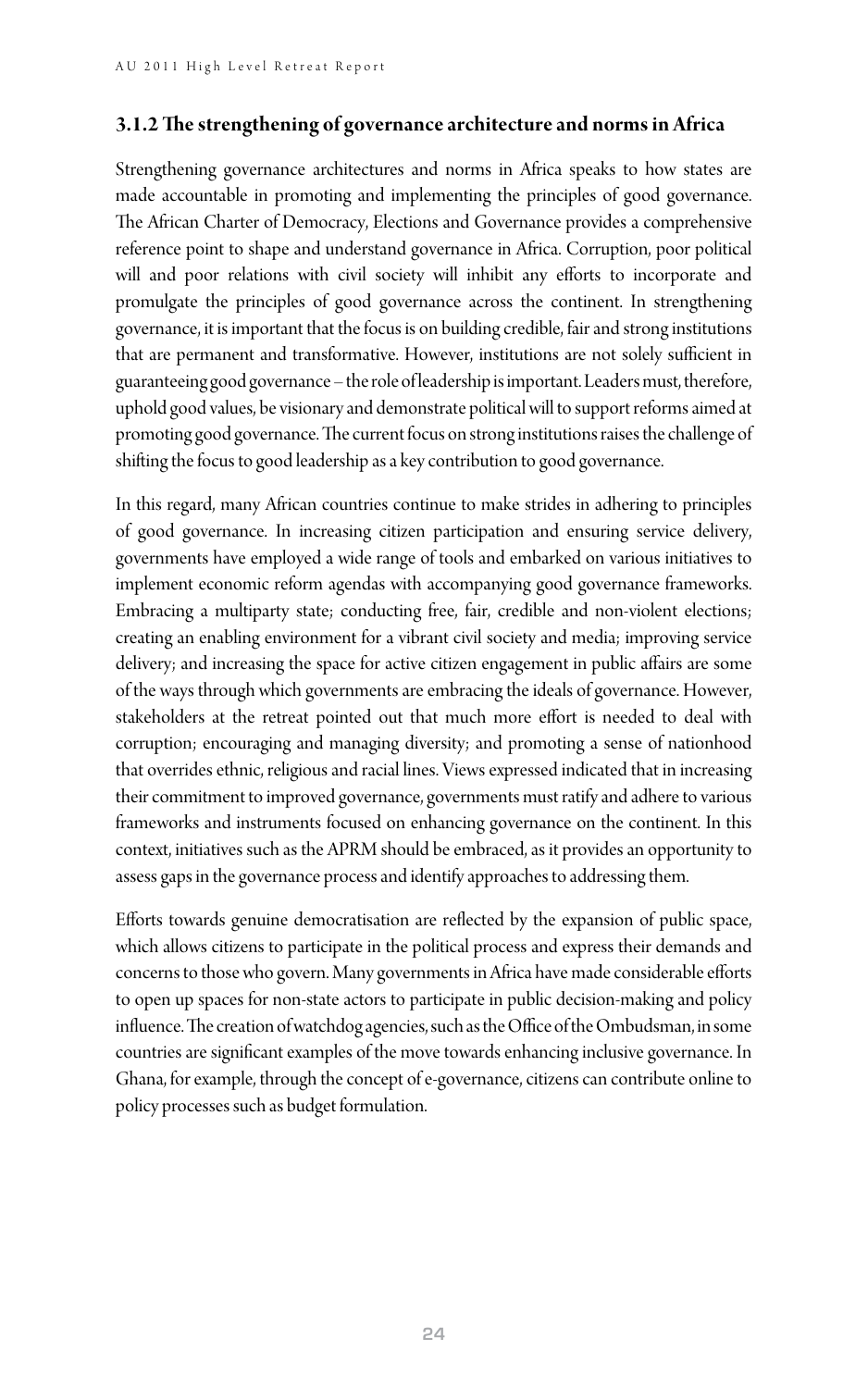#### **E-governance**

Through e-governance platforms, citizens can access government services and information at all times through various online tools. In Ghana, efforts to engage with new media platforms have increased considerably, creating enhanced channels of communication between the people and government. To achieve this, the Ministry of Communication and Technology was responsible for "developing, coordinating, monitoring and evaluating the implementation of policies, plans, programmes and projects that help to promote access to ICT infrastructure, products and services for effective governance, stability and the development of the country" (Clark, 2001). This has been done to ensure that the country shifts towards an information society.

In 1998, a communication policy conference was held to chart a path for how Ghana would proceed in the communications era. This later evolved into a consultative process that focused on how the government could engage with new media. A culmination of these processes led to a series of legislation to develop this framework.

Another example of how new technologies were applied to government processes and systems was through customs clearance and the use of the GCNET system. This system provides information on the customs clearing process, further eliminating human processes and the related opportunities for corruption. This and other similar processes are often cited as examples of successful initiatives in reducing corruption and personalising the governance process.

#### **3.1.3 Strengthening the role of regional organisations**

Regional organisations play a significant role in advocating for good governance in member states. Regional organisations – including RECs and intergovernmental organisations such as the International Conference on the Great Lakes Region (ICGLR), as well as regional CSOs – are involved in calling and advocating for fair, credible and non-violent elections, and in providing opportunities for engagement among member states to increase their efforts in enhancing good governance. Within the Southern Africa Development Community (SADC), the respect for democracy and good governance is considered a major tool in contributing to regional integration and development (NEPAD, 2007). In addition, the Economic Community of West African States (ECOWAS), through its Commission, is tasked with implementing its Supplementary Protocol on Democracy and Good Governance of 2001. It has the duty to facilitate electoral assistance to member states through capacity building for electoral management bodies, and the observation and monitoring of elections. More importantly, it promotes and consolidates good governance through capacity building for political parties, legislative bodies, the judiciary, the media, and human rights and anti-corruption institutions.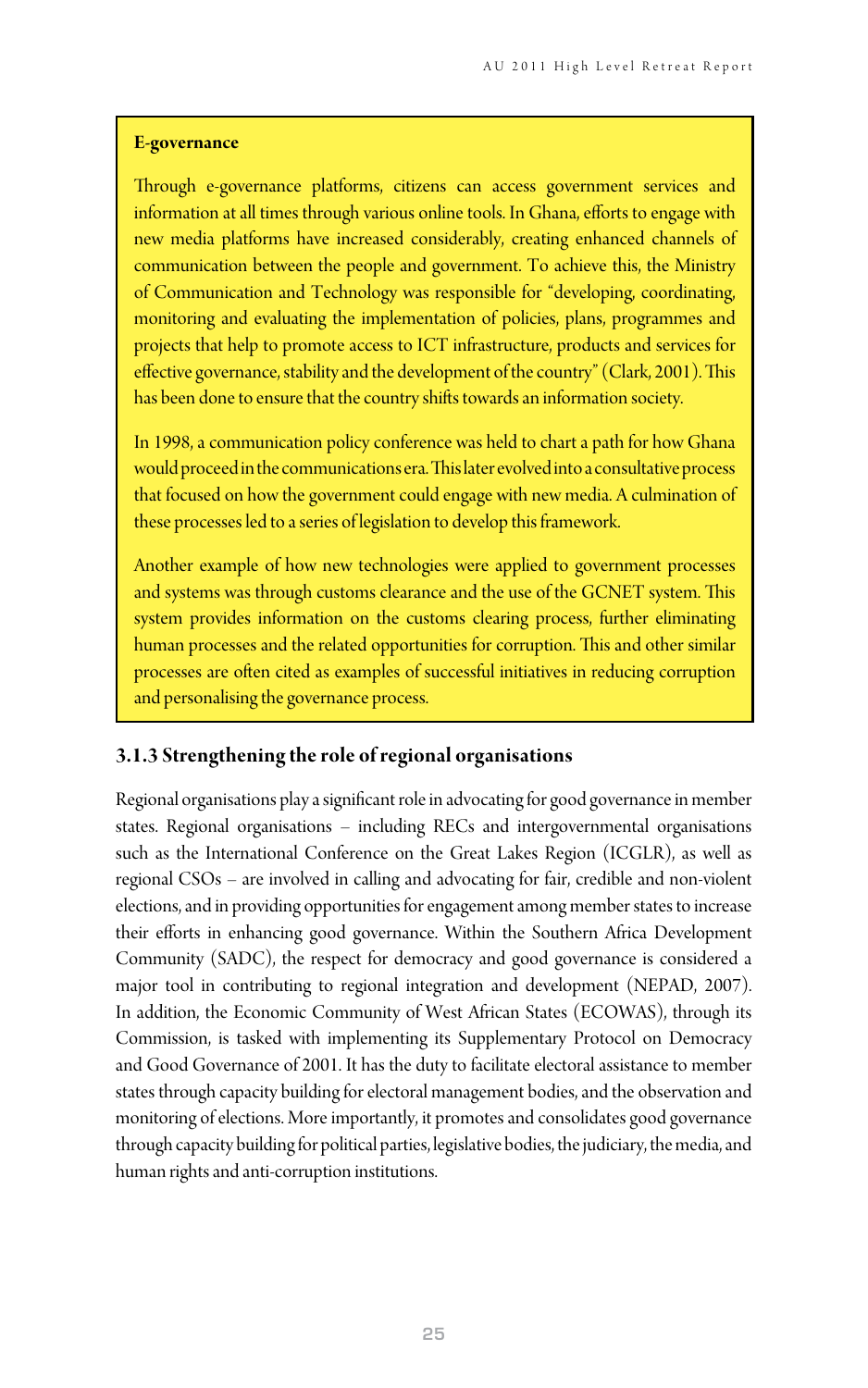Through promoting integration and cooperation at a regional level, these organisations can help in harmonising governance policies and increase information sharing among member states. They can also be relied upon to advocate that member states adhere to and ratify the African Charter of Democracy, Elections and Governance – and to engage in the coordination, monitoring and evaluation of the charter, as outlined in Chapter 10 of the charter. Discussions during the retreat reiterated that strengthening regional organisations through increasing resources and capacity will promote the governance agenda. Increased partnership between the AU and regional institutions will strengthen their involvement in governance and create avenues for joint collaboration and cooperation in measuring progress in member states. Moreover, political will and continued support from member states to endorse the regional and continental agendas are important to promoting governance.

#### **3.1.4 The role of the private sector and civil society in enhancing governance**

The emergence of global finance, trade and banking networks, as well as greater economic connectivity and interdependence, has lessened the gap between government and the private sector through the development of regulatory frameworks that allow for global business entities. This deepening interdependency is seen through the building of markets, environmental issues, global health, infrastructure, social inclusion, industrial development, security and good governance (Hamdok, 2011). The private sector is not only responsible for increasing profit margins or achieving optimum growth, but can offer support for good governance through a number of initiatives. The role of the private sector in adhering to corporate social responsibility (CSR) is important to promoting good governance. This sector can help build governance through a wide range of initiatives such as empowerment programmes, poverty eradication initiatives, social development projects and contribute to the development of the health, environmental and education sectors in the countries and societies that they work in. It can also offer support for good governance through promoting transparency and sound business ethics, and embracing anti-corruption practices. Furthermore, it can promote accountability in corporate governance, fairness in commercial dispute resolution and the protection of intellectual property rights – and can engage in institution building, the creation or maintenance of social capital, and call for and support vibrant and active civil societies and freedom of the press. It can also contribute to "policy change, engaging communities, adapting its products, investing in market conditions, collaborating with other organisations and making social investments" (Hamdok, 2011).

Much remains to be learnt on the role of the private sector in enhancing governance. These gaps can be filled by implementing awareness campaigns for the business community on good governance and particularly understanding their role in that process.

Civil society is an important element in the tripartite relationship including government and the private sector. The tripartite relationship ensures that a holistic, inclusive and needsbased approach is taken in enhancing good governance. Civil society has a decentralised presence, has access to information and understands the dynamics, needs and interests on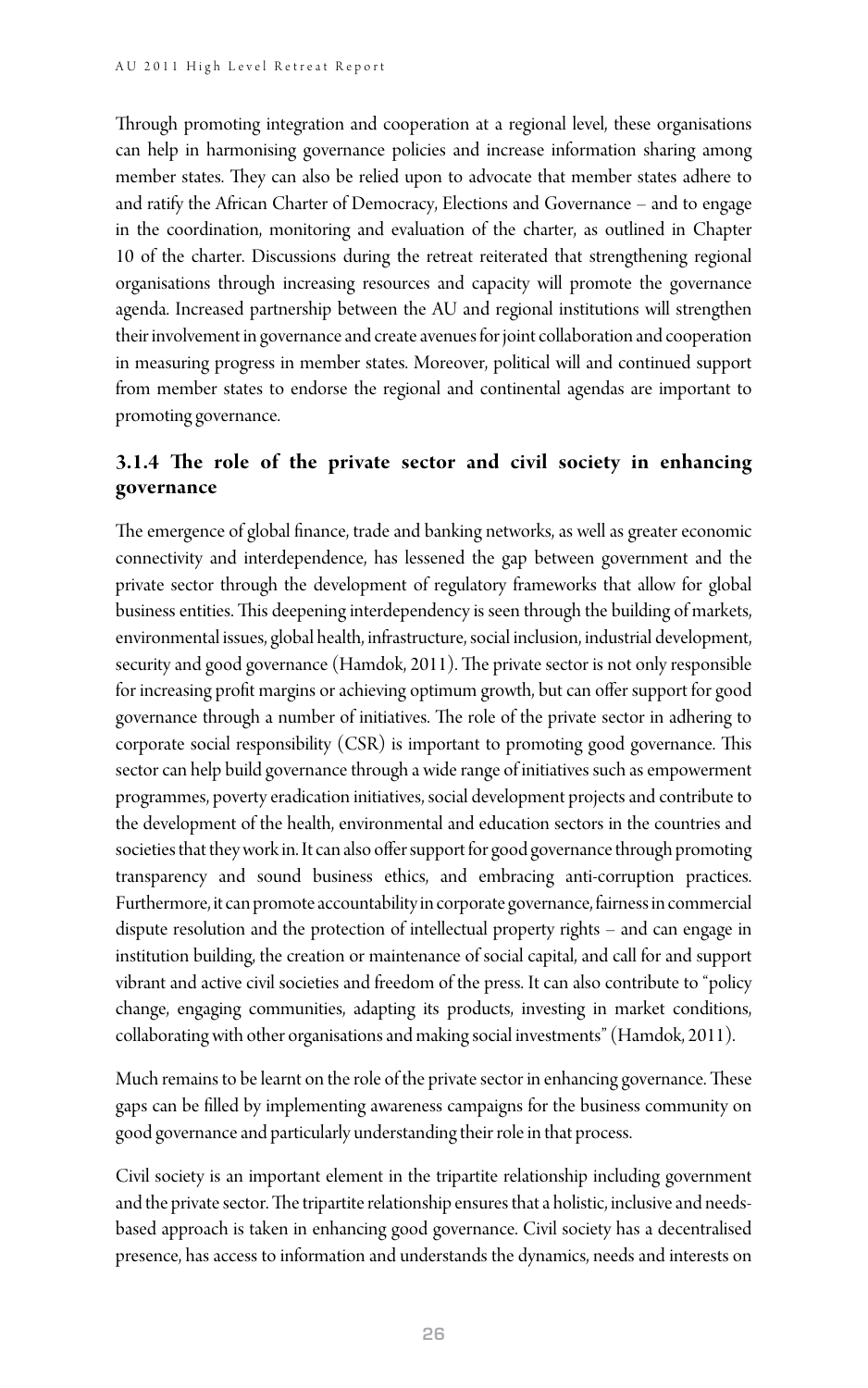the ground. Its involvement in developing programmes and initiatives that enhance good governance is important to the success of such efforts. Civil society can also play a role in highlighting the gaps or failures of government and the private sector, especially in terms of whether or they are promoting good governance.

In this regard, discussions at the retreat sought to unpack the role of civil society partnering with government to promote and ensure good governance. Participants expressed that the understanding of the role of civil society in Africa has evolved; yet questions still remain around how best to define the relationship between the state, its institutions and civil society. CSOs play a significant role in promoting good governance by formalising the engagement between citizens and government around particular issues. The concept of civil society and building stronger, wider participation in the governance arena has emerged as a significant component of global forums such as the retreat, and can arguably be linked to democratic processes on the continent.

As participants noted, CSOs remain actors within the political space. As such, they must be considered within the broader power dynamics at play. There remains a legacy of weak civil society in a number of African countries, as a result of severely limited political space for actors other than those controlled by the state. Yet the emergence of more pluralistic political systems, the spread of new technologies and greater international recognition of the importance of strong civil society has seen remarkable growth of these organisations in recent years. Nevertheless, participants at the retreat highlighted that overall, despite significant improvement and growth in CSOs on the continent, Africa must still strive for good governance through wider civil society participation. This is most important in those countries where the broader policy environment and political space do not support the development of civil society groups. As participants noted, in some instances governments see CSOs as rivals in the political space and, as a result, relations are strained. This must be overcome if civil society is to play a role in strengthening democracy and ensuring improved governance.

#### **International civil society and governance in Africa**

Transparency International is an example of an international CSO that works extensively through advocacy around anti-corruption issues. In Kenya, for example, Transparency International launched the Kenya Bribery Index, an advocacy tool that has been used to identify state officials involved in corrupt business deals. In other African countries such as Ghana, Madagascar, Niger, Senegal and Sierra Leone, Transparency International launched the Africa Education Watch project, which seeks to improve transparency and accountability in the management of primary education resources.

A further example is Sierra Leone's Campaign for Good Governance, which undertakes assessments on governance in Sierra Leone using the UNECA instruments for monitoring good governance. In 2007, the Campaign for Good Governance launched a project titled 'Measuring and Monitoring Progress towards Good Governance', demonstrating how CSOs can play an integral role in ensuring accountability and transparency.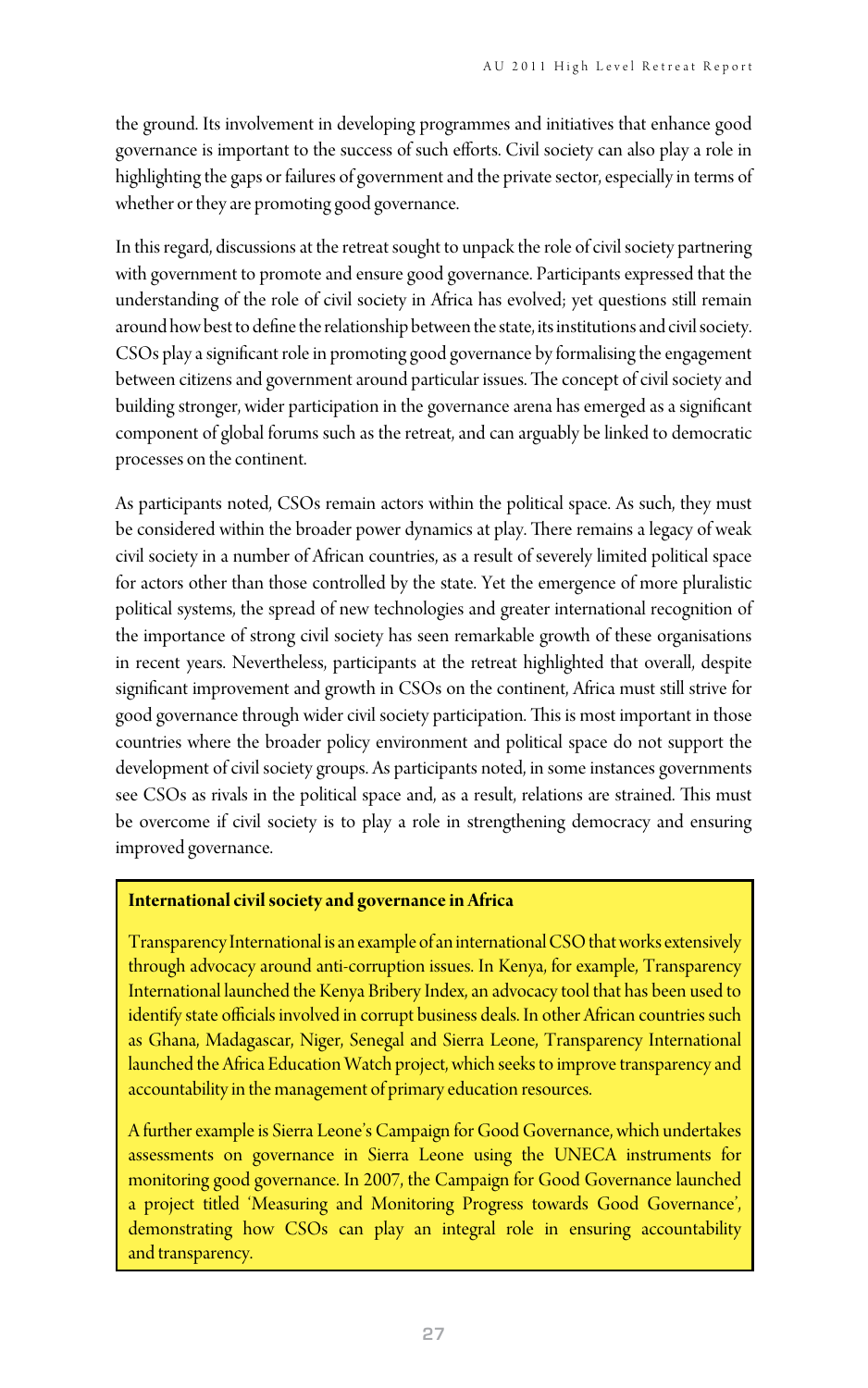#### **3.1.5 The gender dimension of governance**

Governance from a gender perspective means creating the spaces for women to engage and actively participate, as well as for them to be seen as legitimate actors in the process. One of the pillars of UN Security Council Resolution 1325 and the Beijing Platform for Action, which speak to the participation of women, identifies the importance of gender inclusion, equality and equity in the making of decisions that affect society. As longstanding gender discussions and research have shown, the gap between gender and governance is very wide, and much more remains to be done.

In promoting gender equity, it is important that a favourable work environment is created where women are treated with equal respect as their male counterparts, that they are held equally as responsible as men for the promotion of gender equity, and ensuring that they are justly represented in all government institutions, committees and offices (Gender Advocacy Programme, 2000). Related to elections, political parties should support women candidates on their party lists, ensure that every alternate candidate is a woman and develop and adhere to a quota system that reduces the under-representation of women (Gender Advocacy Programme, 2000).

Participants at the retreat emphasised the important place of gender in governance discourse, as it upholds the principles of human rights and the involvement of all people in political, economic and social processes. Gender integration and mainstreaming are central to achieving governance of the highest order. This however requires gender analysis to better understand the obstacles and challenges in integrating gender into policy design and implementation. Furthermore, a transformational approach is needed – not only integrating gender into structures, institutions and programmes but transforming the agenda. More importantly, it goes beyond the making of laws that benefit and include women. Tracking and following the process of implementation to ensure that these laws are applied and measured in terms of how they are positively impacting on women' lives, and finding solutions to problems emerging from the application of the law, are necessary.

Engendering national governance institutions also requires that these are accountable to women as citizens; that they actively adapt the rules, procedures and priorities to incorporate the interests of poor women in the development agenda and mobilise active women's agencies in civil society (Mukhopadhyay, 2003: 46). In achieving full inclusivity of gender considerations, governments must engage in broad and numerous consultations with women and men (who, in most cases, are under-represented in gender deliberations). Women's needs, priorities and interests must be captured to achieve sustainable governance reform. Providing education, informing women of their rights and interests, and building the capacity of women are important as these elements enable their active participation in the political process. It is also important to engage in discussions about the role and place of tradition, and how this impedes the participation of women in the political sphere. Furthermore, there should be guarantees for women of their involvement as political leaders rather than mere citizens. Examples where this has been successful include Liberia, Mozambique, Namibia, Rwanda, South Africa and Uganda (where more than 25% of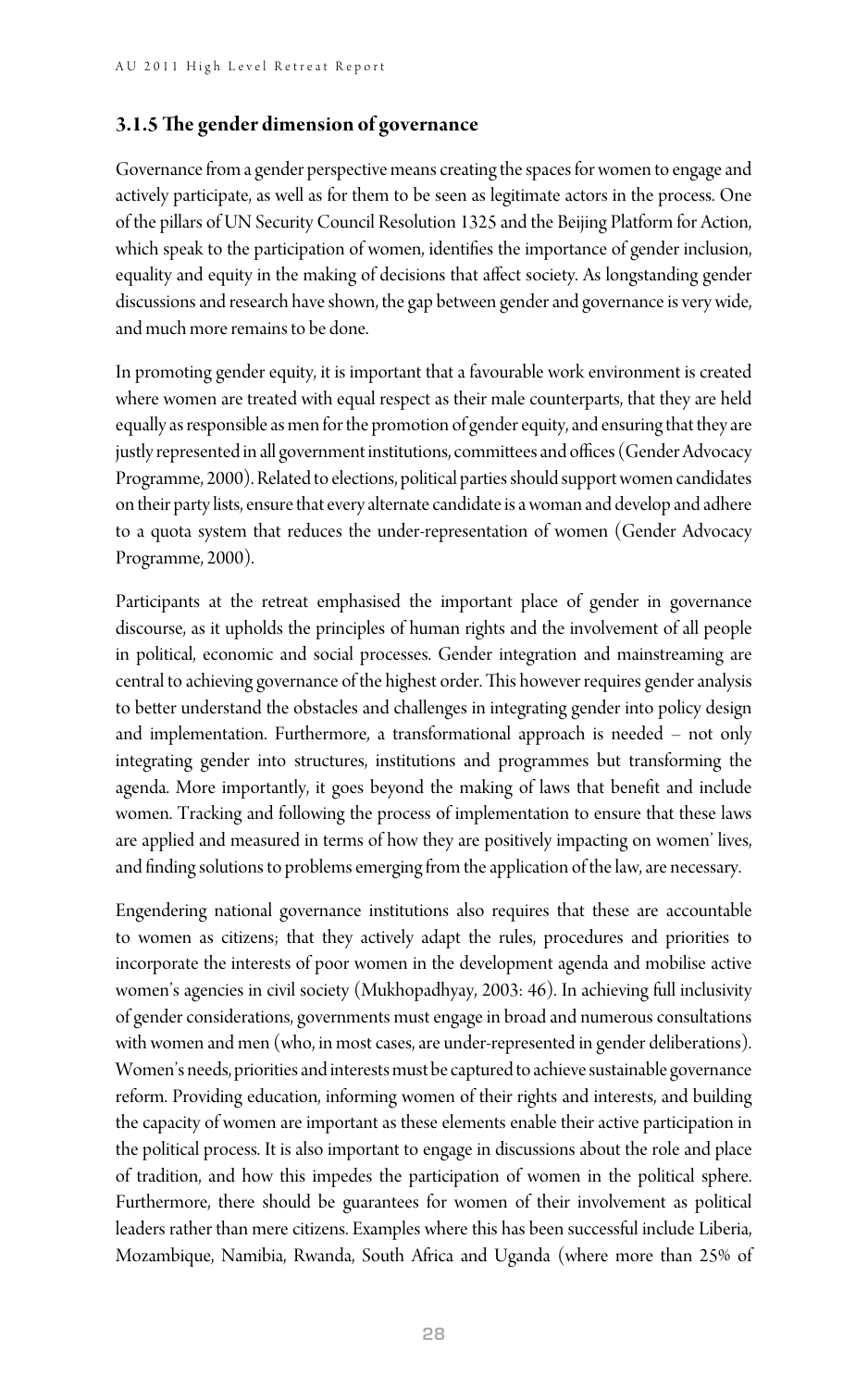Parliament are represented by women). Rwanda has 49% of Parliament represented by women (Amaoko, 2010).

#### **3.2. Challenges of governance in Africa**

One of the biggest challenges to the development of African states is weak governance structures. The inability of African states to consolidate themselves fully has been a contingency inherited from their colonial past. Most African states find themselves with centralised power structures. This form of government in a state that is unable to respond, protect and provide an enabling environment for its citizens is a key characteristic that undermines governance in Africa. Most post-independence African countries find themselves heir to governance systems that are both defective and unresponsive to their development challenges (Shinkaiye, 2006). These same governance institutions remain unable to ensure and safeguard democratisation. The AU has been firm in its protection of the entity of the state, and through its Algiers Declaration banned unconstitutional changes of government. Article 4(h) of the Constitutive Act, however, balances the position of the AU by giving the organisation mandate to intervene in instances of the state acting in excess of its people, or its inability to protect its citizenry.

Beyond challenges that emanate from weak institutions and leadership, growing environmental concerns and climate change implications have increasingly added to the victimisation of African populations, making them even more vulnerable. Against this backdrop, this section outlines some of the most critical challenges to Africa's governance.

#### **3.2.1. Poverty, underdevelopment and food insecurity**

The World Bank's chief economist for Africa noted that: "Poor people are poor because markets fail them and governments fail them" (Devarajan, 2008). Inefficient and ineffective governance is experienced daily by scores of Africans who become affected by poverty, underdevelopment and food insecurity.

Despite its large reserves of natural resources, Africa remains the poorest continent (Hope, 2002). According to the 2010 Food and Agricultural Organisation (FAO) report, chronic poverty, insecurity, recurrent natural disasters and underdevelopment are critical threats that threaten the livelihoods of many people in Africa. The continent continues to be marked by constant food crises and populations dependent on food aid – especially in the Horn of Africa region. The FAO report also stipulates that there is a growing concern that food and agricultural production in Africa will continue to decline in the future, thus increasing the vulnerability of many African lives and households. Africa continues to witness an everincreasing number of poor and vulnerable people (Nakabo-Ssewanyana, 2003), placing tremendous strain on existing governance structures while, at the same time, necessitating ever-greater governance capacities to respond.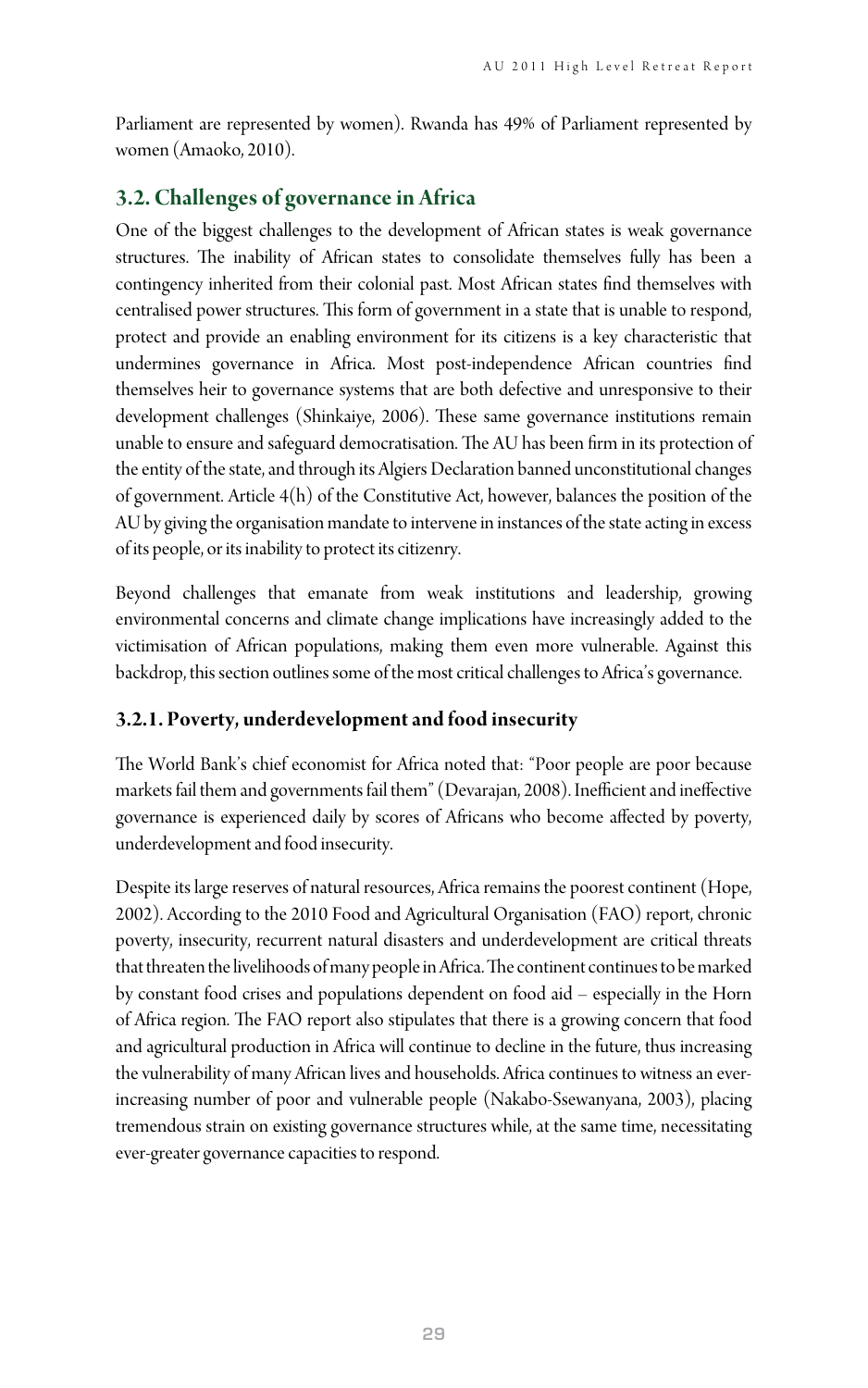Linked to discussions on food insecurity, participants at the retreat emphasised that the history of conflict and marginalisation of certain groups within state structures, coupled with limited physical and social infrastructure and harsh environmental concerns, are factors that continue to increase governance challenges in Africa, and can result in instability and conflict. Climate change and its subsequent environmental consequences have further intensified the problem, resulting in the increasing scarcity of resources. This increasing scarcity in environments where there is weak governance can feed into or exacerbate existing social, political or economic drivers of conflict. Indeed, existing socio-political drivers – such as poor wealth distribution and a lack of sufficient employment, and access to opportunities and freedoms, particularly for a large youth population – also increase the risk of instability. As inequality and poverty combined with weak institutions increase the risk of conflict (UN, 2011), it is critical that governance solutions are developed and implemented to respond to these complex and interconnected issues.

In addition, most African states are underdeveloped and characterised by poor physical infrastructure, which is a key requirement for economic growth and development. Indeed, Africa's growing urban populations are placing greater strain than ever on existing infrastructure, and are exacerbating urban poverty. In responding to infrastructural challenges on the continent, governments require large capital investments to support infrastructure development – capital that is often attached to conditions of governance performance.

#### **3.2.2. The democracy deficit and election-related violence**

Post-independence states in Africa have been characterised largely by one-party governments, until the wave of democratisation that swept through the continent in the 1990s. As a result, many African states went through constitutional review processes to allow for multiparty politics; however, the inability of many African states to exercise effective and truly inclusive democracies remains a leading governance concern (Andrews, 2003). When elections meet the global standards of fairness, administrative professionalism and respect for human rights, they provide popular support and legitimacy for the respective elected governments. Electoral processes do and must emphasise the peaceful management of social conflict through public dialogue and vigorous debate, and the selection of leaders through agreed rules and processes. Thus, while elections are not on their own the definition of democracy – rather, they are one element of it – they create the necessary foundation for democratic governance by ensuring that leaders have credible and accepted mandates to govern (UNDP, 2009). The presumption here is that when people can choose freely those that govern them, they are less likely to feel a need to resort to violence to resolve their differences or to make their voices heard.

Electoral processes have been a daunting task for many African states; for different reasons, they have been marked by manipulation, the politics of brinkmanship and subversion. Thus, the intent of elections in building a democracy, guaranteeing the right of the citizens to elect leaders and promoting good governance, has often failed to be realised in many African electoral processes. Elections, which should give hope and feelings of inclusivity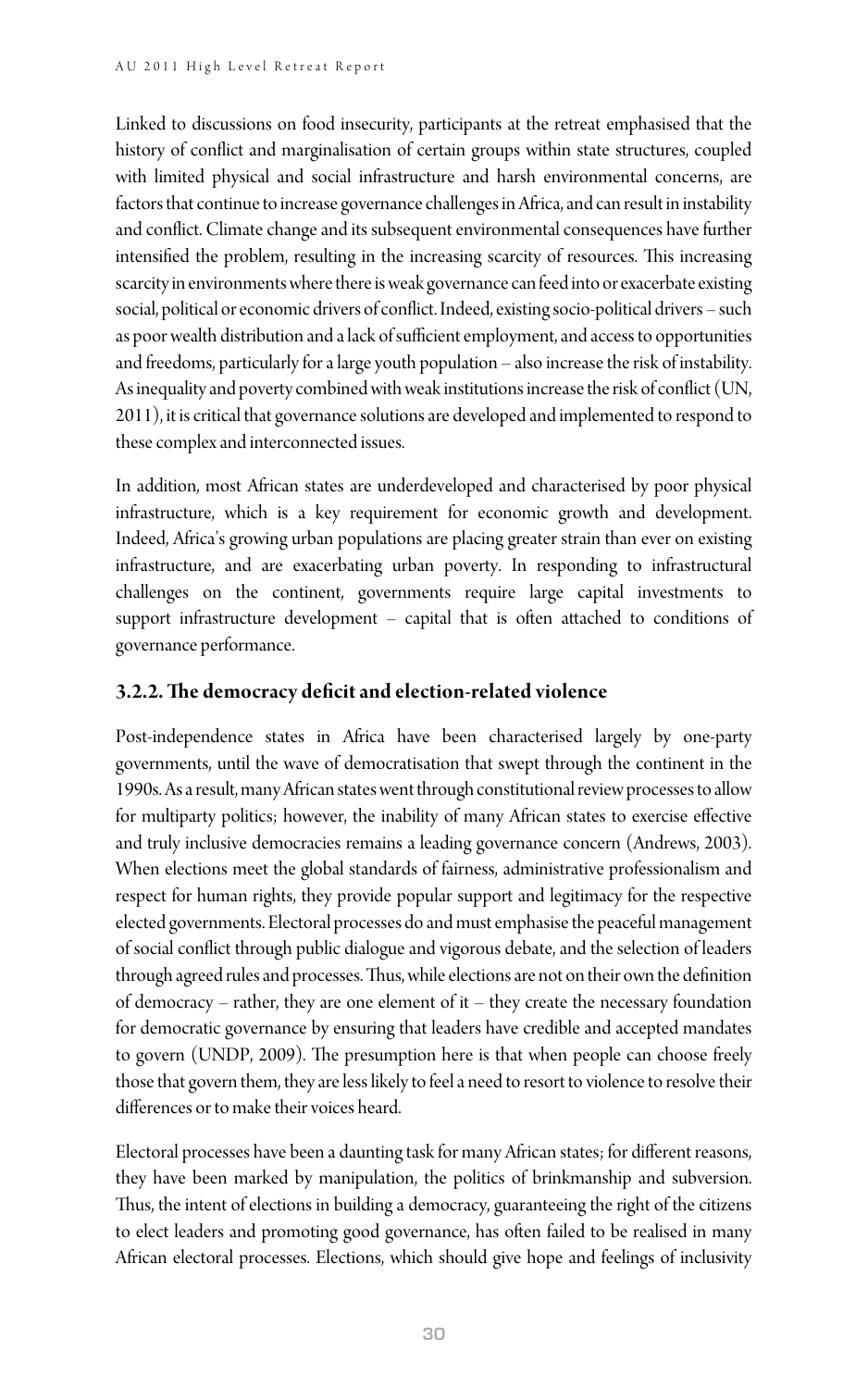to populations, are now regarded with anxiety, as they have resulted in rigged results or violence in a number of cases (Adejumobi, 2000) – with severe implications for governance processes and structures. The winner-takes-all model of democracy is perhaps the greatest challenge for multi-ethnic African states, and this forms the foundation of identity-based polarisation. In a bid to secure their political space, politicians have used ethnicity and religion as driving forces in consolidating support for elections – as was evidenced in Kenya in the 2007/8 elections.

The challenge remains as to how African states can practise democracy, be more inclusive of the whole and guarantee that all citizens feel represented. Participants at the retreat noted a growing need for the evolution of African-specific models of electoral systems that reflect the specificity of the region – and, in turn, the specific nature of the politics, systems and cultures of each country. Until this is realised, elections will continue to be a challenge. Whilst the intent of elections is to unify nations through participation in electing strong leaders, in many African states there is a growing concern that elections are but triggers of violent conflict that result in the loss of human life and property, and undermine good governance.

#### **3.2.3 Weak institutions and leadership**

In discussing governance challenges in Africa, scholars have often cited weak institutions as a fundamental reason for poor governance. It has been argued that colonial structures did very little to develop strong, indigenously rooted institutions that could tackle the development demands of modern states (Bräutigam and Knack, 2004). It is this absence of strong institutions that can lend itself to a lack of accountability and poor leadership. However, as discussions at the retreat highlighted, to argue that poor institutions are merely a contingency of colonialism would be erroneous, given that poor leadership and weak institutions have also been a product of poor choices by current leadership. The ongoing concerns over corruption and mismanagement are key indicators of poor choices in many African states. All these factors have continued to undermine the development of effective institutions and responsive leadership. Bräutigam and Knack (2004: 1) summarise this by stating that "when patterns of poor governance deepen over time and become institutionalized, the political difficulties of reform become even more challenging". Good governance requires fair, legal frameworks to be enforced by an impartial, independent judiciary. The judiciary's decisions should be transparent and implemented in a way that follows established rules and regulations. Transparency and the rule of law are required to hold leadership accountable, making accountability a key requirement for good governance (Sharma, 2007).

Another critical challenge, especially in post-conflict states, is low human resource and material capacity in state structures. Strong institutions can only emanate from capable human capacity and skill, and this is a challenge for many states. Linked to this is the problem of a weak civil society. Strong civil society can ensure and advocate proper governance across all aspects of society. Ideally, CSOs should be a buffer between governments and citizens – but this has not been the case in Africa, where CSOs either have an extremely acrimonious relationship with governments or, in other instances, are too closely linked to governments. This characterisation has meant that CSOs in many African countries are unable to offer a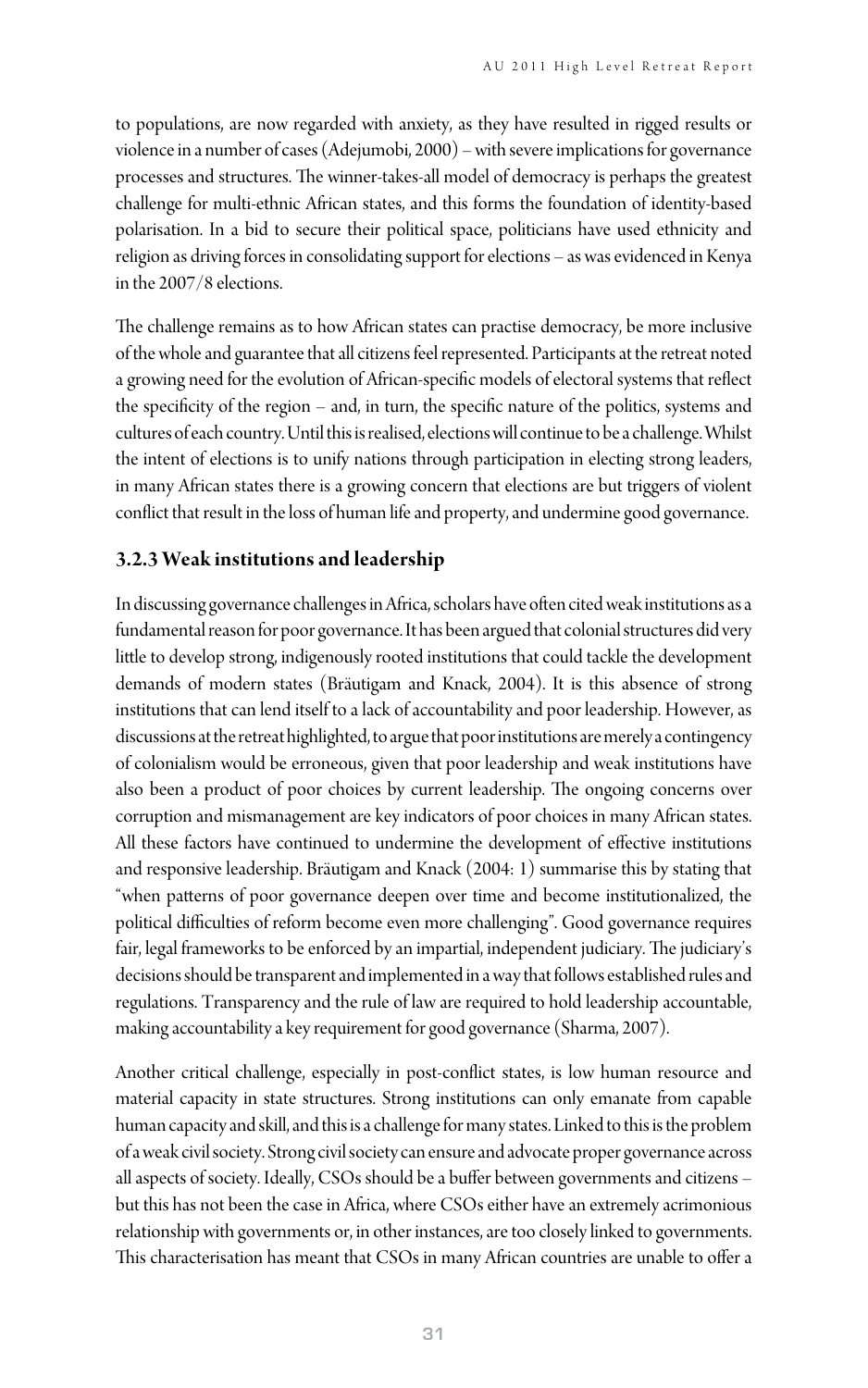great contribution to good governance. Therefore, it is necessary not only for the leadership of governmental institutions, but also the leadership of CSOs, to be accountable to the public and to their stakeholders to promote accountability and, as a result, good governance.

#### **3.2.4 Entrenched structures of poor governance**

Weak or poor governance finds its expression through the absence of the rule of law, limits to democracy, lack of accountability and transparency, and multifaceted corruption. Across different states these issues are engrained in state structures, undermining the very concept of governance. Some scholars have argued that such characteristics in a state emanate from incompetence, ignorance and inadequate infrastructure. What is unique in the case of Africa, however, is that the scramble for wealth by ruling predator elites has dominated the life of African politics since independence (Obadina, 2000). Weak institutions and lack of a regulatory framework continue to nurture corruption.

In most African states, access to state power is considered to be the easiest way to access wealth and, in many of these states, the government is the primary employer. There is, therefore, a high value attached to controlling state power – not just for the individual, but also for their interest groups. This could explain the violence that is often associated with elections as, for most candidates, losing means more than political loss, and many incumbents will fight to retain their positions (Obadina, 2000). Political expression in many of these states finds voice in ethnic, religious and tribal rhetoric, with politicians consolidating support on divisive characteristics so as to ensure that they maintain or acquire power.

Entrenched structures of poor governance may be explained by different internal factors and the greed for power that characterises political life in Africa. This explanation on its own is, however, too simplistic, as it ignores the different external factors – especially the geo-political and economic interests of the larger global community that constantly play a significant role in undermining the very idea of good governance (Ong'ayo, 2008). When coupled with poverty, disease, violence, political and economic instability, and the manipulative tendencies of the local elite, good governance in African state is constantly under threat.

Good governance presumes that governments are inclined to govern efficiently and effectively for the benefit of their citizens. The question as to when governance can be classified as good or bad remains a critical dilemma in the governance debate. There is now increased advocacy for institutions to create monitoring and evaluation systems so as to enable governments to monitor their own progress. It is believed that continuous introspection by different institutions and governments will enhance their performance. Tools such as the APRM and the Ibrahim Index of African Governance are intrinsically meant to encourage better performance on the part of states and their respective leaders. Governance assessments stem from the fact that every government is ultimately accountable to its citizenry and, as such, must be able to provide an explanation on how public funds and assets are used. The increasing dependence on donor aid by many African countries also demands that there is accountability not just to the citizenry, but to the international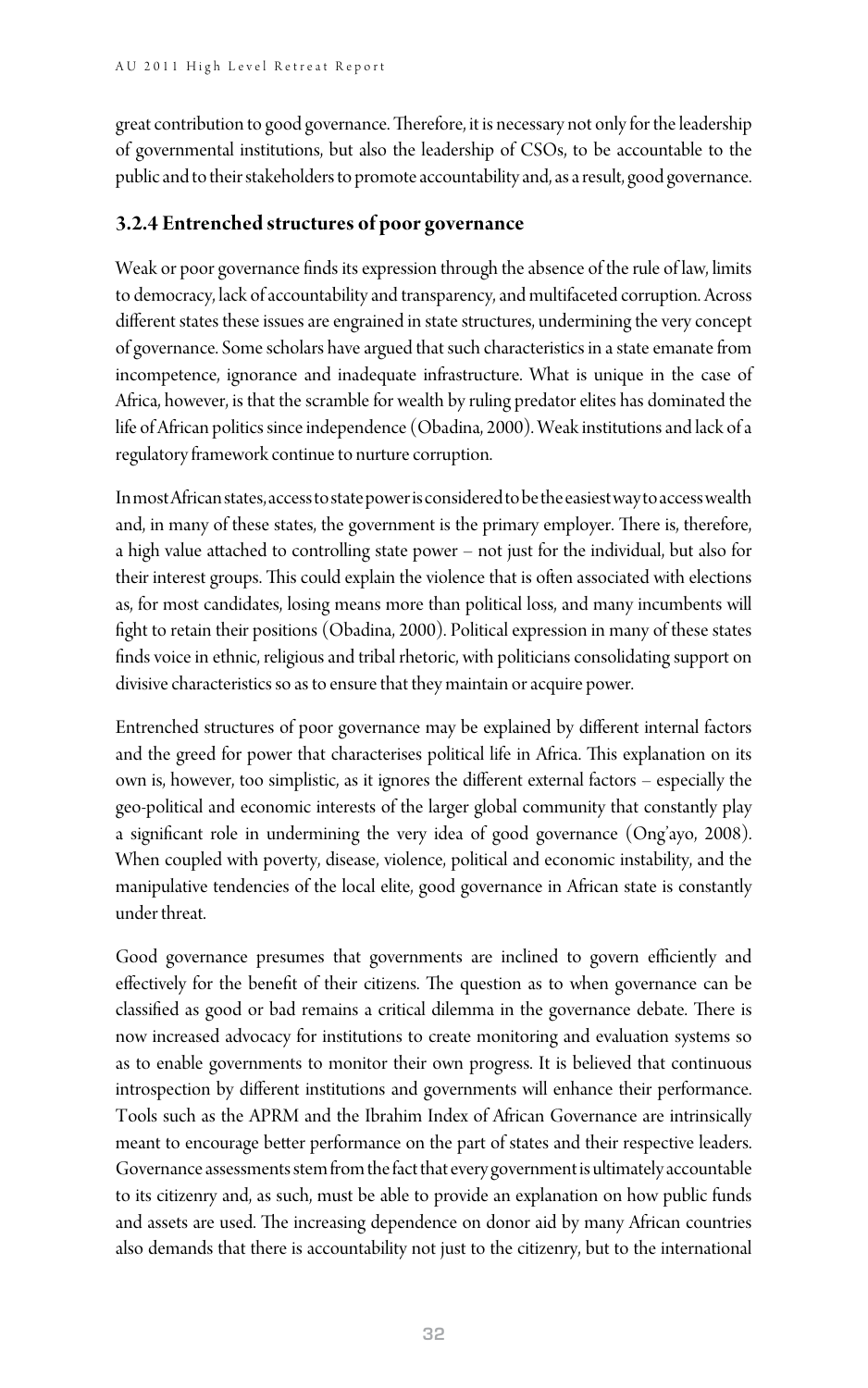community. While this proposition is ideal, the reality is such that many countries lack political good will or are structurally impeded and, as a result, have failed to conduct these assessments effectively (Governance assessment portal, 2011). Where assessments have been completed, at times they have fallen short and have often been regarded as ritualistic and devoid of intrinsic value.

The inability of some African states to undertake checks and balances of themselves or each other has created opportunistic gaps for predatory elites, as there is little possibility of accountability. Most African states that are devoid of the necessary checks and selfassessments have often become a machinery that benefits only the ruling elite, at the expense of the greater citizenry (USAID, 2006). The failure to institutionalise a culture of transparency that calls for constant self-assessment and which interrogates the benefit of particular decisions for the greater good is a significant challenge that continues to undermine good governance of African states and the eventual benefits of such governance for the people. Ritualistic assessments that have a tick-box approach should be eradicated to ensure the focus remains on proper and meaningful governance.

#### **3.2.5 Security sector reform**

The failure of African security organisations in the past has often stemmed from poor governance of the state and, in particular, the security sector – making this a key factor in developing strategies and mechanisms for improved governance on the continent. Democratic security sector governance, by comparison, not only implies that a state can manage security organisations effectively and efficiently, but also that it is legitimate, transparent, trusted and accountable to its citizens (Ball & Fayemi, 2004). Yet, the challenge still remains to overcome a history of violent transfers of power and the use of force to ensure and maintain political power. Some have argued that many African countries have been theatres to state-sponsored violence aimed at coercing legitimacy, and violence from informal groups, armed opposition groups, militias and gangs that are either looking to capture power or to make profit illegally (Ong'ayo, 2008). Such violence has seen the citizenry excessively victimised and losing life and property. Predatory elites have often used violence as a means of ensuring their access to and sustainability of power. In states where security forces effectively create greater insecurity for their populations, the use of violence, and subsequent instability, continues to be a challenge (Ong'ayo, 2008). As such, an unreformed security sector represents a significant obstacle to sustainable development, democracy and peace – as well as undermining progressive governance structures and policies in Africa. It is, therefore, evident that efficient, well-managed security forces provide positive momentum for sustainable peace and development. In this context, participants at the retreat pointed to the importance of embedding security sector reform (SSR) processes within a framework of democratic oversight and control, while focusing on human security as the overriding goal. This focus on human security, including economic development, guaranteeing basic human rights and protecting people from the fear of violence, is in stark contrast to traditional definitions of security that focus on protecting the state and its citizens from external aggression (Ball & Fayemi, 2004).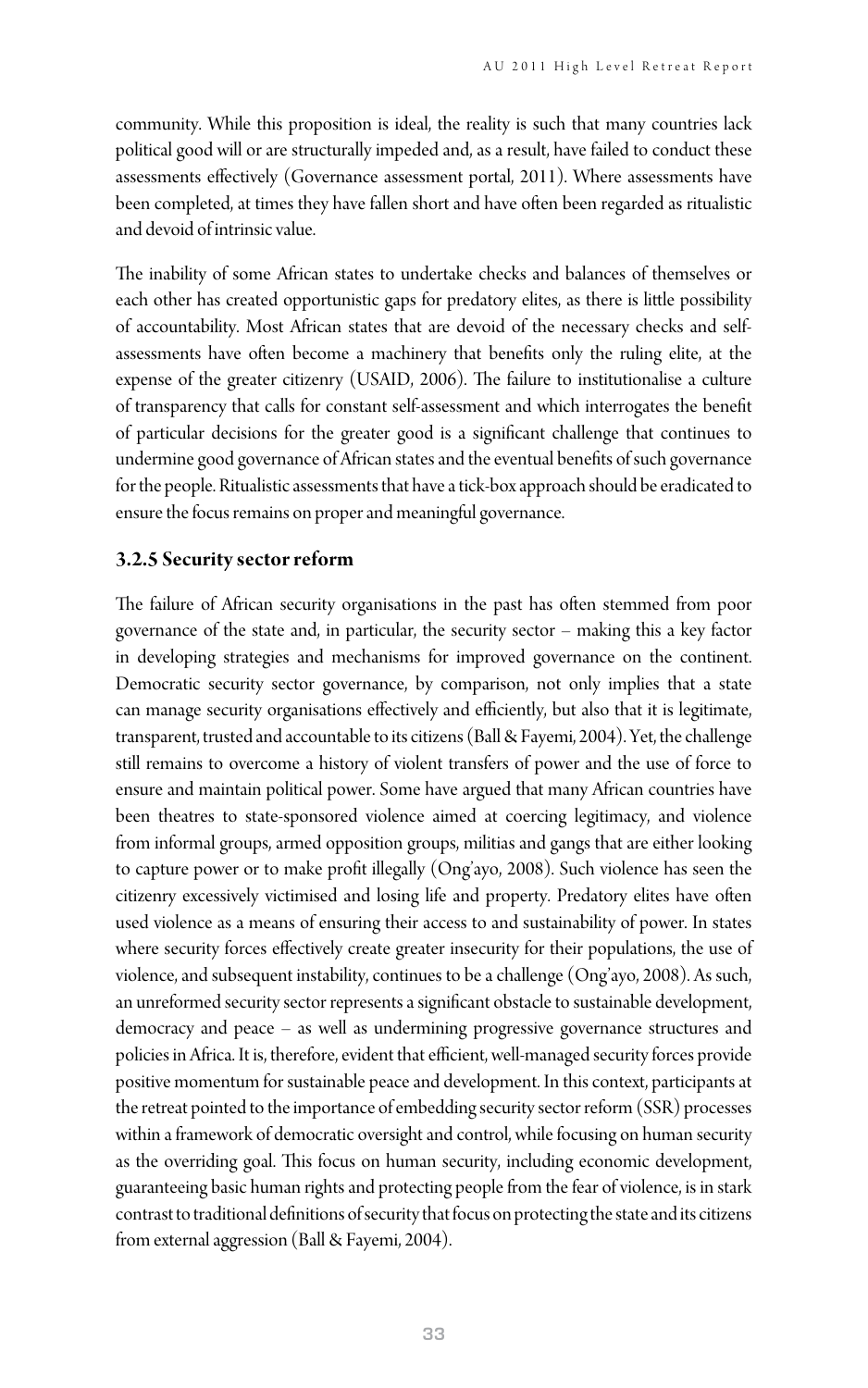The underlying rationale behind focusing on human security within the broader context of SSR is that it is only through shifting how security is perceived fundamentally and putting citizens at the core of security planning and security governance reforms that states can create sustainable platforms for peace and development. To achieve this, participants at the retreat discussed the need to integrate traditional reforms, such as defence and police forces, with efforts to increase the efficiency and effectiveness of democratic governance. Indeed, without meaningful reform and, ultimately, transformation within the security sector, upholding and implementing the outcomes of governance reform becomes increasingly difficult. Participants thus noted the need to develop comprehensive conceptions of security that encompass all levels of the state and society, so as to permit the emergence of SSR frameworks that fit within established guidelines for good governance and democratic practices.

Despite the legislative effort to codify SSR processes and frameworks, there remain significant challenges when it comes to implementing reforms. As such, successful and sustainable SSR processes will be those that fit best with progressive steps to improve governance structures across the state. Understanding that security actors are part of a broader context that includes the other arms of government, civil society and citizens, allows for the human security-centred approach to reform and transform the security structures of the state.

#### **The African Union and SSR**

The AU has developed broad principles relating to the security sector. These are elaborated in a number of key instruments, including but not limited to the Constitutive Act of the AU, the Protocol Relating to the Establishment of the Peace and Security Council of the African Union, the Solemn Declaration on a Common African Defence and Security Policy and the Policy on Post-conflict Reconstruction and Development (PCRD), among others. In addition to this, a set of global SSR norms and principles have been developed by the UN and are elaborated in the UN Secretary General's report on SSR and subsequent UN documents. These principles form the overarching framework for the AU's approach to SSR (Policy Framework on Security Sector Reform, 2011).

#### **3.2.6 The impact of natural resources and climate change on governance**

The ability of a state to benefit from the presence of natural resources within its borders is often a function of its governance strengths or weaknesses – those states unable to tax, regulate and control the flow of natural resources across its borders adequately can suffer from a 'paradox of plenty'. This term refers to countries that are richly endowed with nonrenewable mineral or oil reserves, yet suffer from continued underdevelopment. In addition, abundant natural resources have both caused conflicts and, equally, led to its funding on the continent and beyond. Over the past 20 years, one in three UN peacekeeping missions have arguably been deployed in response to conflict over natural resources (UN, 2006). Conflict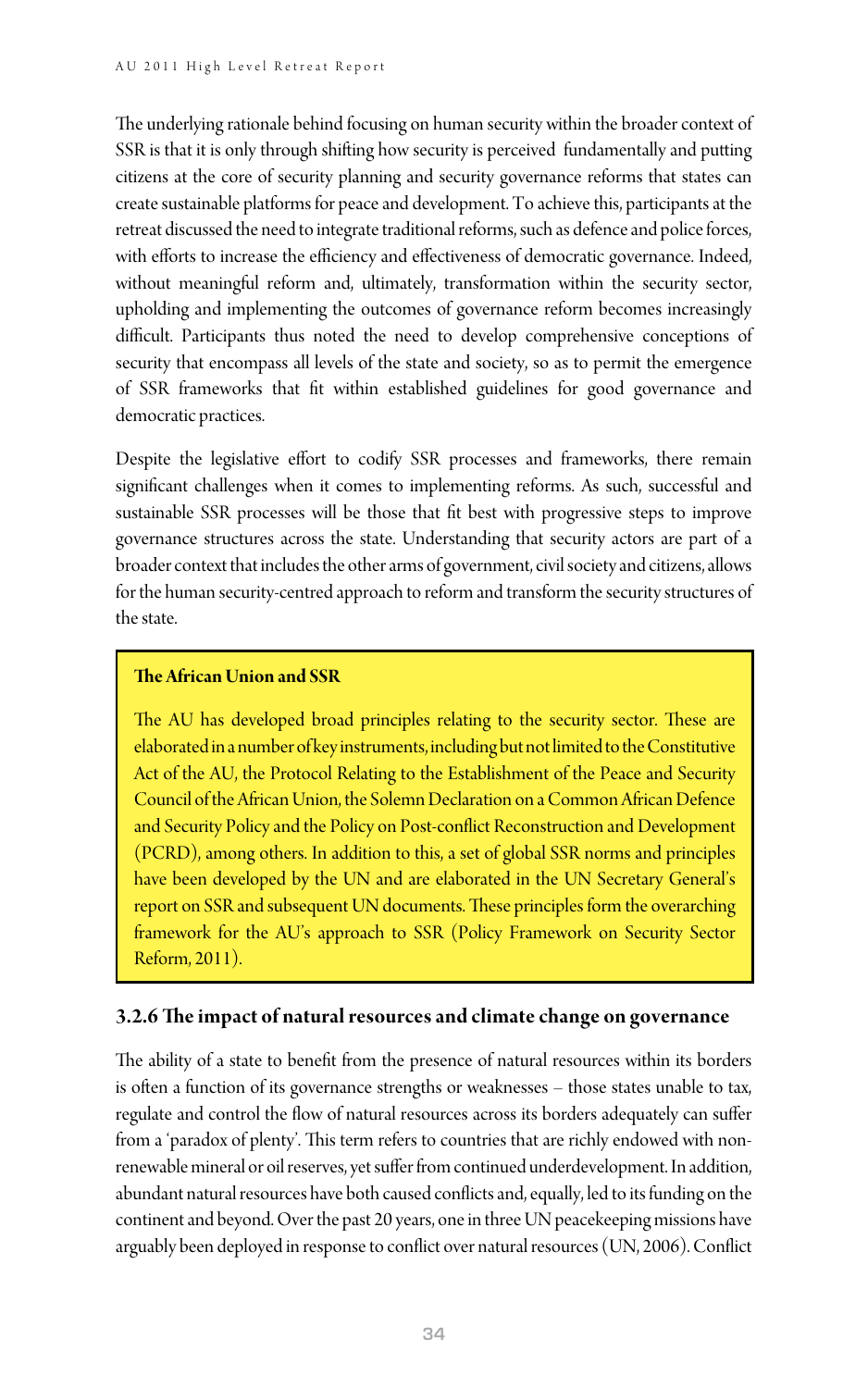in the Democratic Republic of the Congo (DRC), for example, has a strong mineral resources dimension, which contributes to ongoing insurgencies and regional fighting – as well as continued underdevelopment. Thus, as discussions at the retreat highlighted, natural resources can either spark conflict or merely delay resolution, as the profits from activities such as illegal mining create incentives to maintain the status quo.

In this context, the impact of natural resources on governance is significant, as economies largely dependent on mineral resources or oil experience a decline in the competitiveness of other sectors within the economy – which, when combined with poor governance, mismanagement and corruption, create the negative spirals of economic decline that characterise the 'resource curse'. The challenge facing many African governments is that in an economy characterised by limited employment opportunities, single-source revenue streams (associated with natural resources or oil sales) are easily diverted to elites associated with the government. Without strong governance mechanisms to prevent this, social discontent rises, weakening the credibility and the ability of the state to govern effectively.

However, in assessing the relationship between natural resources and governance, natural resources can become a valuable asset in a country's development through improved governance (the regulation and capacity for enforcement). As such, stakeholders at the retreat emphasised the importance of governance capacity in adhering to international treaties and legal statutes around the trade of natural resources, as well as the ability to enforce such resolutions. Key to the support for improved resource governance in Africa is an international response that matches efforts in Africa, through identifying money flows associated with the illegal or corrupt sales of natural resources and enforcing international regulations.

Closely linked to the economic exploitation of natural resources is the environmental management of resources such as forests and water. In Africa, where large, rural populations rely on non-piped water for their livelihoods, resource management (as a function of governance) is critical – and can be a contributing factor for conflict at a community level.

The dramatic expansion of productive forces that has accompanied globalisation has not been matched by environmentally sustainable practices. Globalisation and the emergence of aggressive, profit-seeking industries have the potential to impact negatively on development and peace in Africa. This is due both to the immediate impacts of exploration and production and the long-term consequences of global warming through the emission of greenhouse gases. The Intergovernmental Panel on Climate Change (IPCC) report (2007) notes that global temperatures have increased and will continue to increase over the coming century. This affects rainfall and the frequency and intensity of extreme weather conditions, as well as a rise in sea level. Extractive mining industries also have an impact on land use and water resources. The vast displacement of earth, rock and local ecology in mining affects water resources, while tailings and the untreated discharges from mining processes impact negatively on coastal and marine ecosystems. The majority of people in Africa depend on agriculture for food production. Since this sector relies heavily on a predictable climate, concerns are growing as global warming alters climatic conditions leading to threats to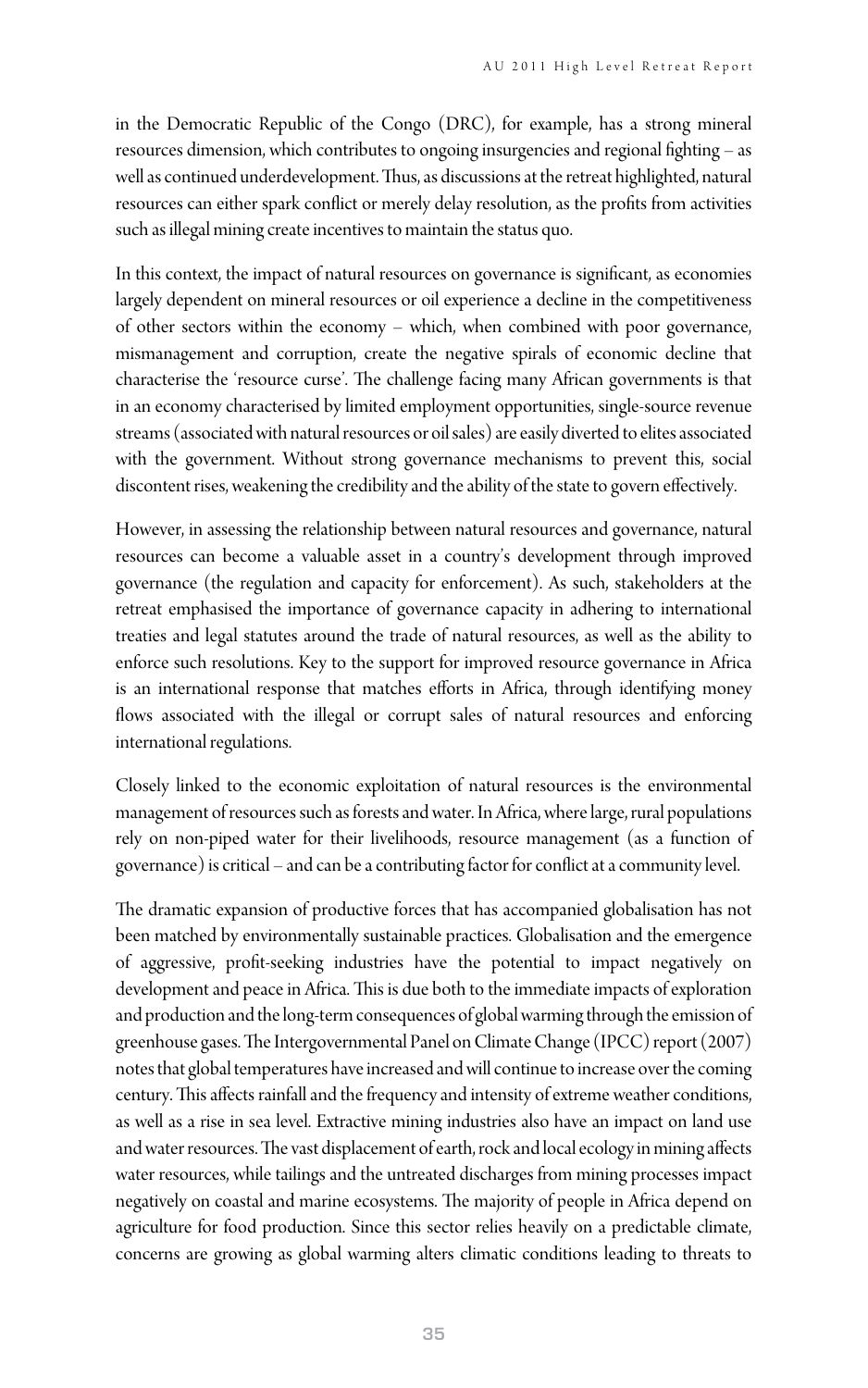food security and the large-scale displacement of people – and the possibility of conflict is heightened as communities struggle over access to dwindling resources. This is a real threat and an emerging challenge for governance globally and, more specifically, in Africa.

#### **3.2.7 The 'youth bulge'**

In sub-Saharan Africa, youth unemployment levels are among the highest in the world – at approximately 60% of young people. Youth unemployment will likely pose a threat to durable peace and will serve as a conflict driver, since they can be more susceptible to armed violence and militarisation (Sawyers, 2002). However, some youths who are unemployed and uninvolved in socio-political processes will find a way to vent their frustration and express their marginalisation, and will not necessarily become criminals or members of rebel groups. The rise of protest politics among disenchanted youths is to be expected, although reactions by governments will differ. Given the problems of unemployment, poverty, limited education and lack of opportunities for political participation, young people are more likely to be engaged in risky behaviours such as violent crime, prostitution, drug use and trafficking, and gang violence, among others. Already, this has been evidenced in the political violence sparked by youth in Kenya during the post-election violence in 2007/8, and the exploitation of young people in countries like Liberia and Rwanda by political and military elites (Bryan, 2010). The capacity of African governments to engage the youth meaningfully will continue to be a challenge, but positively addressing the issue will lend greater support to African governance structures in the long term.

# **4. Conclusion: taking the leap forward – strengthening political governance in Africa**

During deliberations, participants stressed the need to update and strengthen existing frameworks and instruments of good governance, and have also called for the operationalisation and popularisation of existing instruments by AU member states through acceleration of the signature, ratification and domestication of relevant instruments. These should include the required political and socio-economic reforms. It was recognised that the continued prevalence and proliferation of armed conflict and violence on the continent is linked to the lack of decisive improvements in political and economic governance – underscoring the importance of effective leadership in sharing and maintaining institutions for good governance. The significant contribution that social media can make in sharpening the organisational tools for service delivery, the promotion of good governance and conflict prevention was recognised, and the AU, RECs/regional mechanisms (RMs) and governments were encouraged to take full advantage of these.

The conclusion of the retreat witnessed a call to the AU to support ongoing transition processes in North Africa fully, to ensure that the quest for democracy and good governance is met. One of the outcomes of the retreat was the Cairo Declaration (AU, 2011), which reiterates the need for renewed efforts by different actors and stakeholders in governance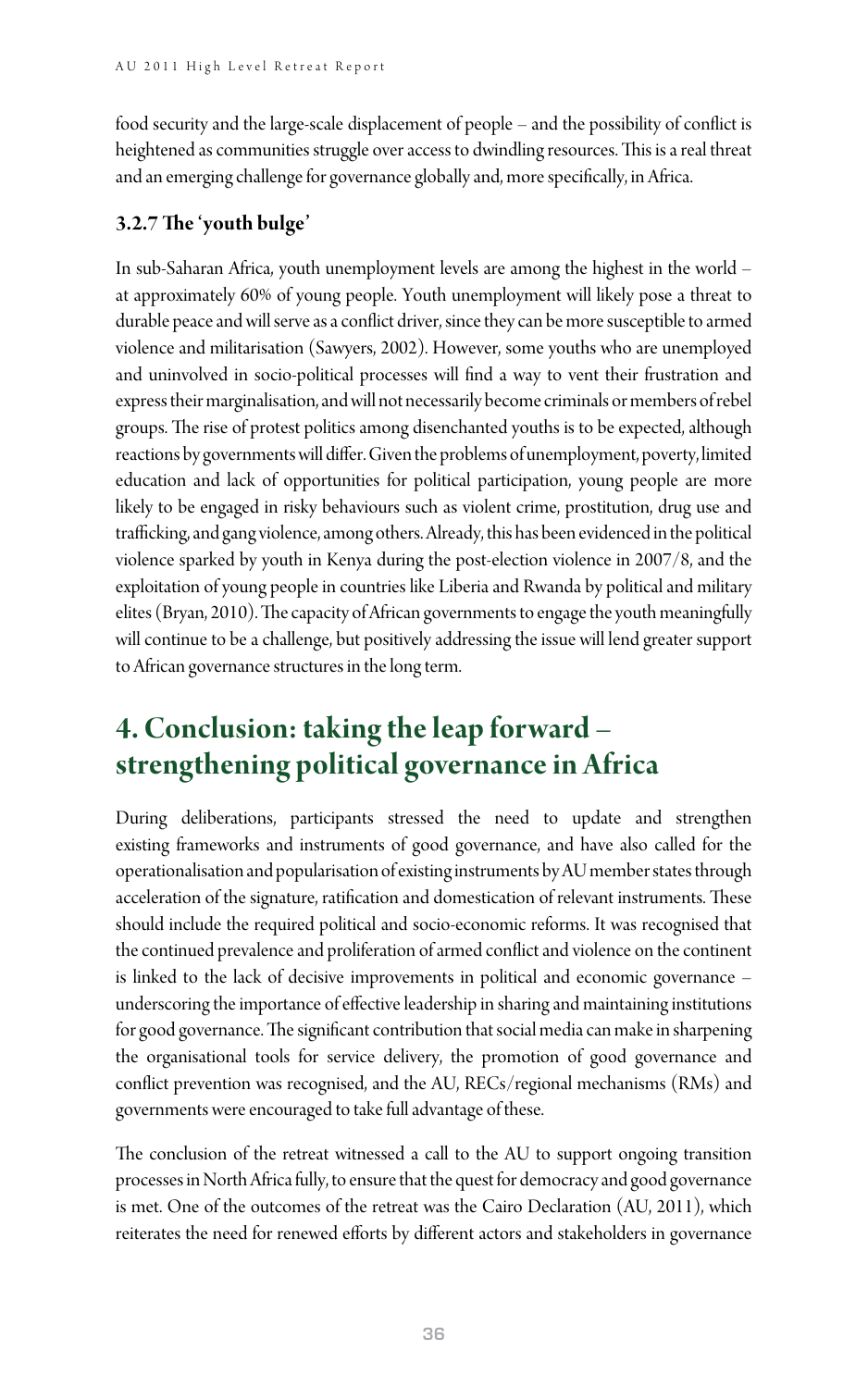to address implementation gaps. The Cairo Declaration captures the following key recommendations.

### **4.1 Tripartite partnership between government, civil society and the private sector**

Good governance has the danger of remaining rhetoric if there are no attempts to maximise political will to implement the existing governance frameworks and instruments. It is important for civil society actors, the AU and member states to undergo a paradigm shift to realise the fundamental need for the moral imperative of good governance. One such strategy for implementation is to enhance the tripartite partnership of government, civil society and the private sector to augment the development–governance nexus. The private sector should partner with government and civil society in enhancing good governance through the support of institution-building initiatives and economic growth endeavours, as well as through the creation or maintenance of socio-economic capital among citizens. There is also a need to enhance efforts towards inclusive development and decision-making to facilitate democratic governance in public-sector agencies.

#### **4.2 The role of CSOs in promoting governance**

The role of civil society in influencing attitude and behavioural change has been demonstrated in a number of cases in Africa. Civil society can play a role in highlighting the gaps or failures of government and the private sector, especially in promoting good governance – which includes transparency and accountability in policy-making and the expenditure of state resources. As participants at the retreat pointed out, in recent years there has been an emergence of more pluralistic political systems on the continent, and the accompanying growth of civil society must be recognised and supported as a key pillar in the development and sustainability of improved cultures of governance. Thus, despite the challenges that many of these organisations face, they remain critical players in ensuring good governance by widening the space for societal participation in oversight and holding governments to account.

#### **4.3 Gendered empowerment and youth advancement**

Youth and women remain important players in the quest for good governance in Africa. There is consensus that women's political participation in governance is positively correlated to sustainable peace and development. As such, there is a need for the AU, member states and civil society to increase specific efforts towards gender empowerment and youth advancement in development initiatives, politics and public spheres. To engage with citizenry effectively – and youth in particular – governments are encouraged to take advantage of social media to sharpen organisational tools for service delivery, conflict prevention and the promotion of good governance.

#### **4.4 Consolidating the non-indifference policy by the AU and RECs**

The AU and RECs must remain key partners in dealing with developments affecting the continent, including unrest in member states, abuse of power by African states and the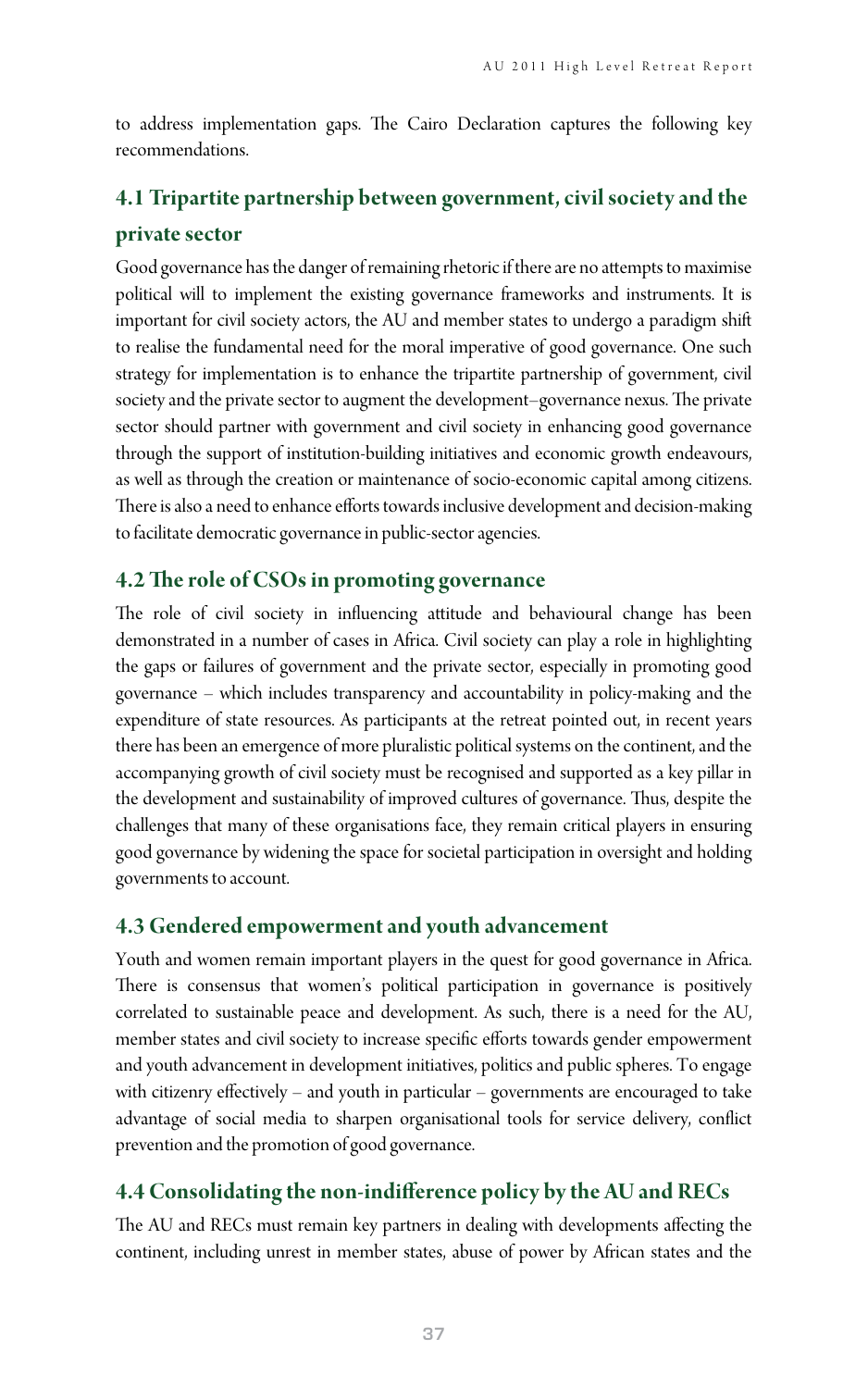disrespect of constitutionalism, which is exhibited in various locales on the continent. Although the AU underscores its non-indifference policy, this needs to be institutionalised and operationalised such that there is consistency and uniformity in applying this policy. Innovative monitoring and evaluation tools – such as the APRM, AGR and the Ibrahim Index of African Governance – should be fully utilised by the AU, RECs and member states to promote accountability, facilitate transparent economic management and, ultimately, consolidate good governance and democracy.

In addition to the above recommendations, participants called for the PSC to exercise its powers fully under Article  $7(m)$  of the PSC Protocol, which stipulates that the PSC, in collaboration with the Chairperson of the Commission, shall "follow up, within the framework of its conflict prevention responsibilities, the progress towards the promotion of democratic practices, good governance, the rule of law, protection of human rights and fundamental freedoms, respect for the sanctity of human life by member states". Greater involvement of the AU PoW, the PAP and the AUC on Human and People's Rights were also encouraged towards overall efforts to promote good governance.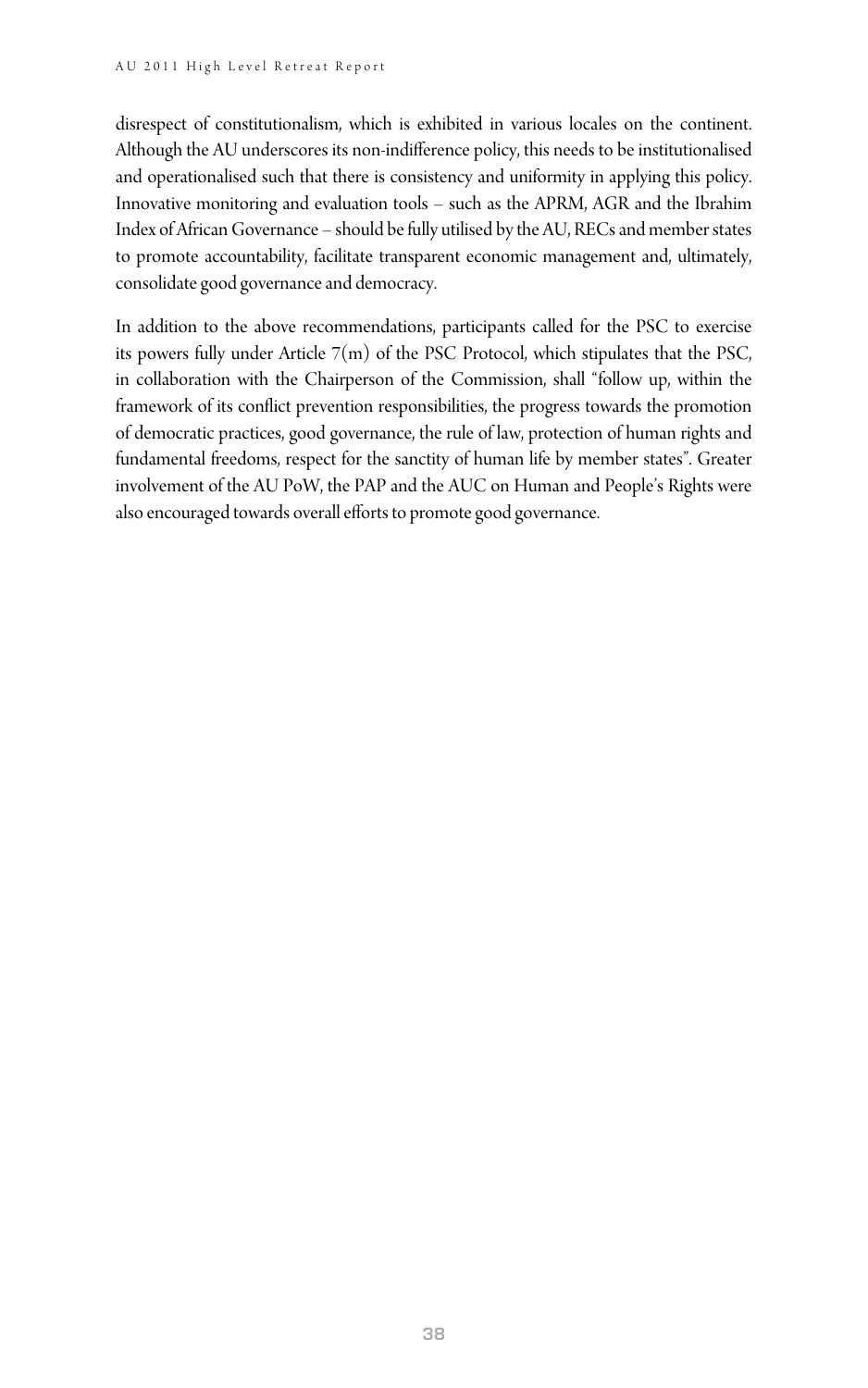# **Bibliography**

Adejumobi, S. (2000) Elections in Africa: a fading shadow of democracy. In: Nnoli, O. ed. *Government and Politics in Africa*: A Reader. Harare, AAPS Books, pp. 242–261.

African Union. (2002) AU Constitutive Act. *African Union* [Internet]. Available from: <http://au.int/en/sites/default/files/Constitutive\_Act\_en\_0.htm> [Accessed 25 October 2011].

African Union. (2007) AU Charter on Democracy, Governance and Elections. *African Union* [Internet]. Available from: <http://www.un.org/democracyfund/ Docs/AfricanCharterDemocracy.pdf> [Accessed 25 October 2011].

African Union. (2011a) African Charter on Values and Principles of Public Service and Administration. *African Union* [Internet]. Available from: <http://www.au.int/en/ content/african-charter-values-and-principles-public-service-and-administration>.

African Union. (2011b) Cairo Declaration. Second African Union High Level Retreat on the Promotion of Peace, Security and Stability in Africa, 4–5 September 2011, in Cairo, Egypt.

African Union. (2011c) The role of governance in preventing conflicts: jumpstarting governance: how new technologies and social media can revolutionise the relationship between citizens and state, in Section 1: Background Information, p. 10. Second African Union High Level Retreat on the Promotion of Peace, Security and Stability in Africa, 4–5 September 2011, in Cairo, Egypt.

Amoako, K.Y. (2000) *Perspectives on Africa's development*. New York, United Nations.

Andrews, M. (2003) New public management and democratic participation: complementary or competing behaviour? A South African study. *International Journal of Public Administration*, 26 (8&9), pp. 991–1015.

Ball, N. and Fayemi, K. (eds.). (2004) *Security sector governance in Africa: a handbook. Centre for Democracy and Development* [Internet]. Available from: <http://www. ssrnetwork.net/document\_library/detail/3155/security-sector-governance-in-africa-ahandbook> [Accessed 1 February 2012].

Bräutigam, D. and Knack, S. (2004) Foreign aid, institutions, and governance in sub‐Saharan Africa. *Economic Development and Cultural Change*, 52 (2), pp. 255–285.

Bryan, S. (2010) The youth bulge in Africa: opportunities for constructive engagement in the political process. *NDI* [Internet]. Available from: <http://www.ndi.org/files/Youth\_ Bulge\_Africa\_102710.pdf> [Accessed 25 October 2011].

Chibba, M. (2009) Governance and development. The current role of theory, policy and practice. *World Economics*, 10, pp. 79–108.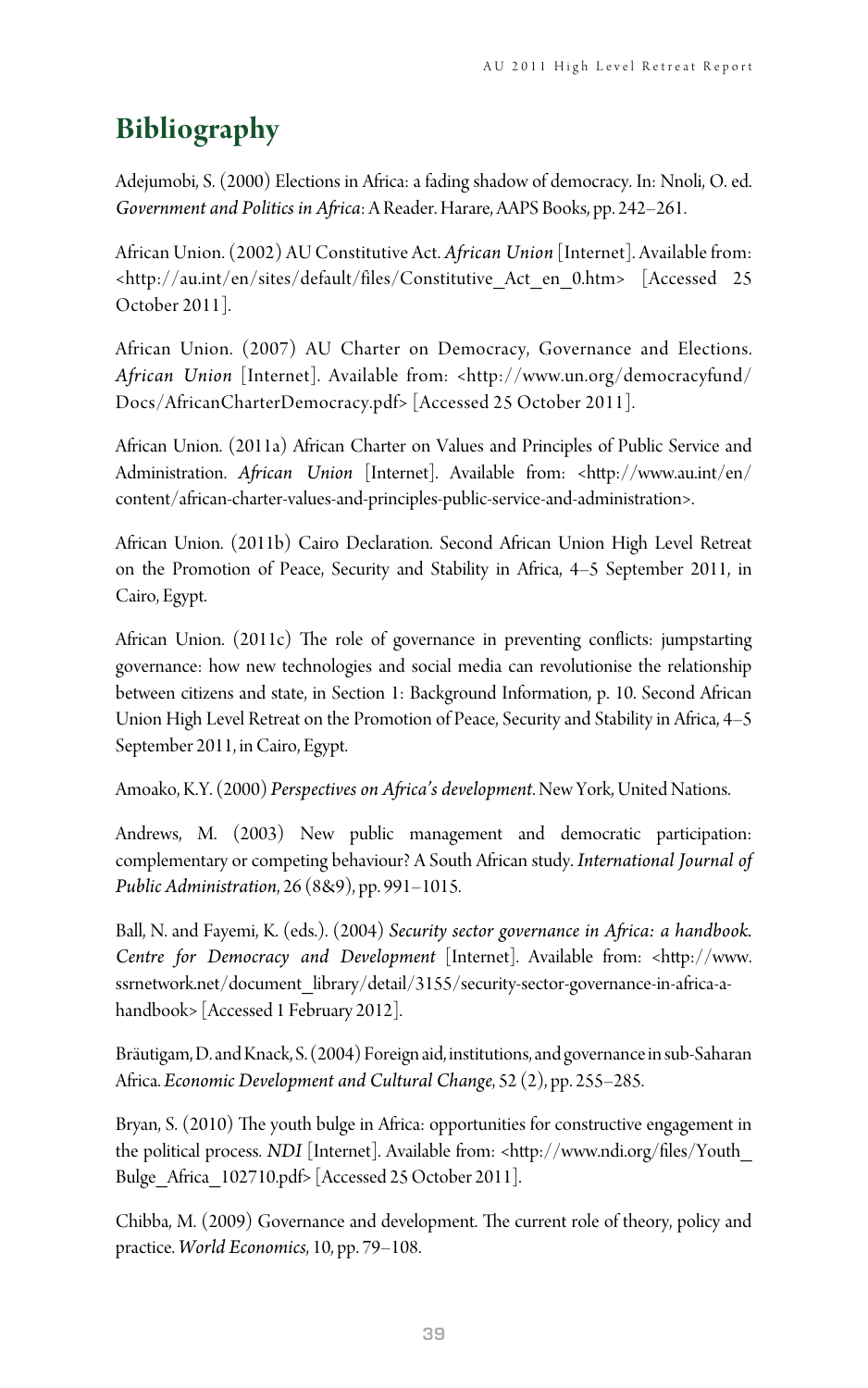Clark, D. (2001) E-governance in Ghana: National Information Clearing House. *International Institute for Communication and Development* [Internet]. Available from: <http://unpan1.un.org/intradoc/groups/public/documents/un/unpan015175.pdf> [Accessed 1 February 2012].

Court, J., Hyden, G. and Mease, K. (2002) Assessing governance: methodological challenges. *World Governance Discussion Paper 2, United Nations University* [Internet]. Available from: <www.odi.org.uk/resources/download/3137.pdf> [Accessed 16 December 2011].

Devarajan, Shanta. (2008) Poverty in Africa and elsewhere. *World Bank blog* [Internet]. Available from: <http://blogs.worldbank.org/africacan/poverty-in-africa-and-elsewhere> [Accessed 1 February 2012].

Fombad, C. and Murray, C. (eds.) (2010) *Fostering constitutionalism in Africa*. Pretoria, Pretoria University Law Press.

François, R. (2009) Why should governance be evaluated, and for what purpose? *World Governance Index* [Internet]. Available from: <http://www.world-governance.org/IMG/ pdf\_WGI\_full\_version\_EN.pdf> [Accessed 20 January 2012].

Gender Advocacy Programme. (2000) Gender politics at local level. Agenda, 45, (Local Government, Bringing Democracy Home), p. 14.

Governance assessment portal. (2011) *Governance assessment portal* [Internet]. Available from: <http://www.gaportal.org/regional-initiatives/africa> [Accessed 25 October 2011].

Hamdok, A. (2011) How can the private sector support good governance? Paper presented at the Second African Union High Level Retreat on the Promotion of Peace, Security and Stability in Africa, 4–5 September 2011, in Cairo, Egypt.

Hope, K.R. (2002) *From crisis to renewal: development policy and management in Africa*. Leiden, the Netherlands, Brill.

Intergovernmental Panel on Climate Change (IPCC). (2007) *Climate change 2007: synthesis report: an assessment of the Intergovernmental Panel on Climate Change*. Valencia, Spain, IPCC.

Kabbaj, O. (2003) *The challenge of African development*. New York, Oxford University Press.

Kanbur, R. (2004) The African Peer Review Mechanism (APRM): an assessment of concept and design. *AfriMAP* [Internet]. Available from: <http://www.afrimap.org/ english/images/documents/file425bdf4ba55b3.pdf> [Accessed 26 October 2011]

Kauzy, J-M. (2007) The human factor in global governance: leadership capacity development perspective in Africa. United Nations Discussion Paper. *United Nations* [Internet]. Available from: <http://unpan1.un.org/intradoc/groups/public/documents/ un/unpan028410.pdf.> [Accessed 26 October 2011].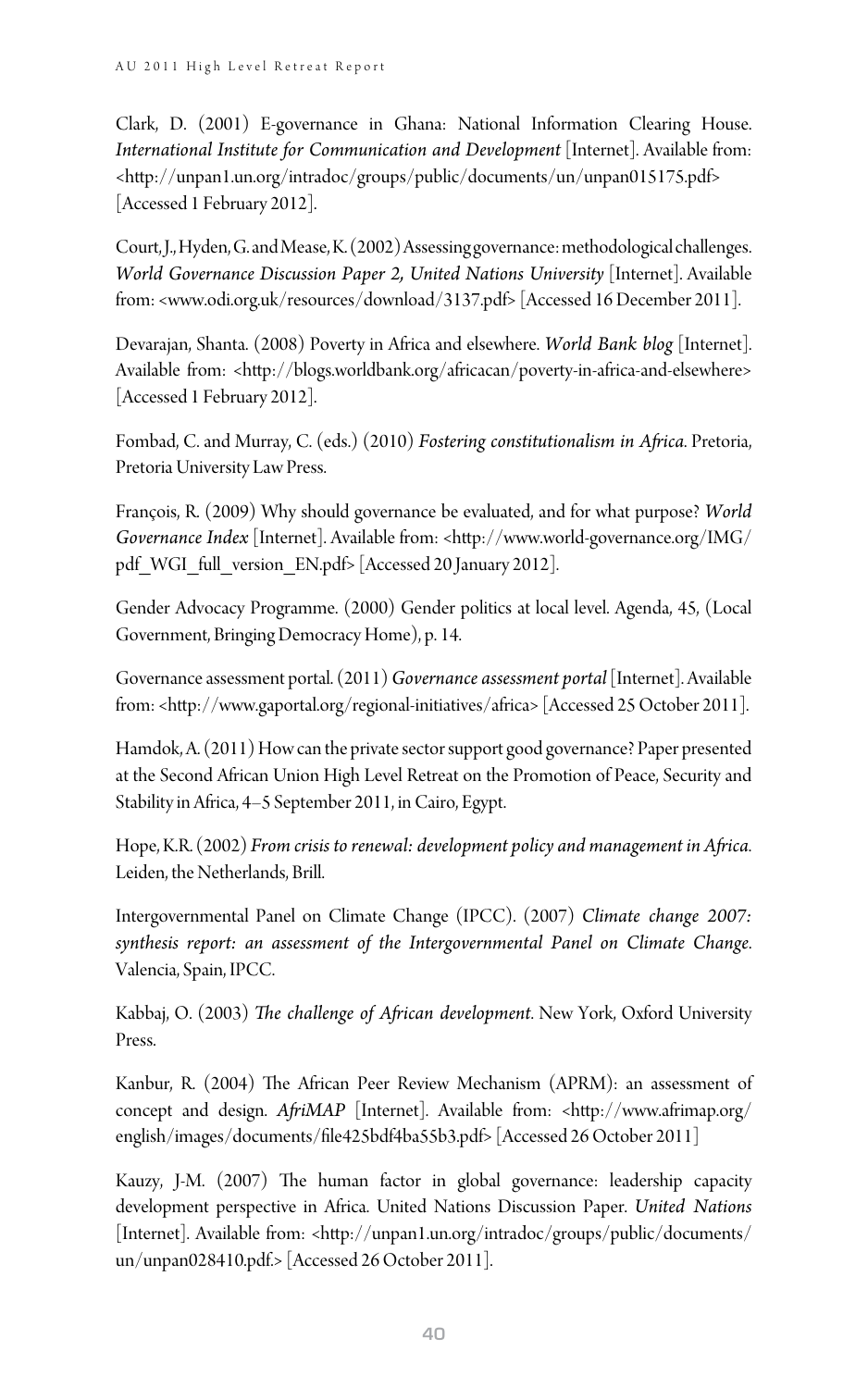Klinken, R. (2003) Operationalising local governance in Kilimanjaro. *Development in Practice*, 13 (1), pp. 71–82.

Mo Ibrahim Foundation. (2012) *Mo Ibrahim Foundation* [Internet]. Available at: <http:// www.moibrahimfoundation.org/en/section/the-ibrahim-index/methodology> [Accessed 24 January 2012].

Mukhopadhyay, M. (2003) Creating citizens who demand just governance: gender and development in the twenty-first century. *Gender and Development*, 11 (3) (Citizenship, Nov. 2003), pp. 46, 52.

Nakabo-Ssewanyana, S. (2003) Food security and child nutrition status among urban poor households in Uganda: improvements for poverty alleviation. AERC research paper, Nairobi, Kenya.

New Partnership for Africa's Development (NEPAD). (2002) Declaration on Democracy, Political, Economic and Corporate Governance. *NEPAD* [Internet]. Available from: <http://www.chr.up.ac.za/undp/regional/docs/nepad1.pdf> [Accessed 16 December 2011].

New Partnership for Africa's Development (NEPAD). (2007a) Governance in Africa's Development: Progress, Prospects and Challenges (thematic paper for the 9th Africa Partnership Forum on Governance and Development). *NEPAD* [Internet]. Available from: <http://www.oecd.org/dataoecd/40/9/39696978.pdf> [Accessed 25 October 2011].

New Partnership for Africa's Development (NEPAD). (2007b) African Governance Report II. *NEPAD* [Internet]. Available from: <http://www.uneca.org/agr/> [Accessed 26 October 2011].

New Partnership for Africa's Development (NEPADa). (2012) *NEPAD* [Internet]. Available from: <http://www.nepad.org> [Accessed 24 January 2012].

New Partnership for Africa's Development (NEPADb). (2012). African Peer Review Mechanism. *NEPAD* [Internet]. Available from: <http://www.nepad.org/ economicandcorporategovernance/african-peer-review-mechanism/about> [Accessed 24 January 2012].

Obadina, T. (2000) Africa's crisis of governance. *Africa Economic Analysis* [Internet]. Available from: <http://www.afbis.com/analysis/crisis.htm> [Accessed 26 October 2011].

Ong'ayo, A. (2008) Political instability in Africa: where the problem lies and alternative perspectives. Paper presented at the symposium Afrika: Een Continent op Drift, organised by Stichting Nationaal Erfgoed, 19 September 2008, at Hotel De Wereld, Wageningen.

Open Society Foundation (2011) Africa Governance Monitoring and Advocacy Project – What is AfriMAP? *Open Society Foundation* [Internet]. Available from: <http://www. afrimap.org/ourmission.php> [Accessed 16 December 2011].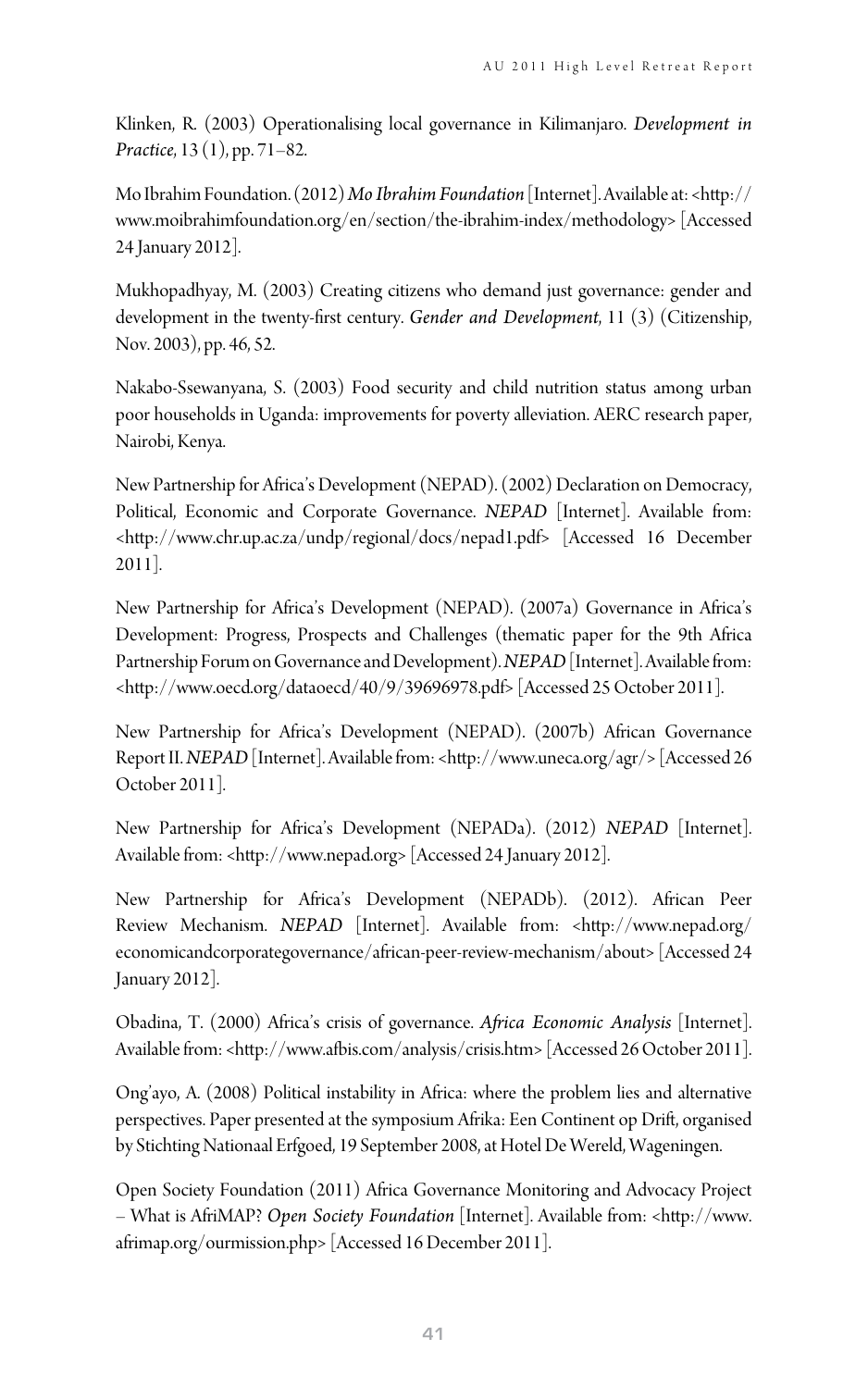Patrick, S. (2011) Time to bolster Africa's security institutions. *CFR blog* [Internet]. Available from: <http://blogs.cfr.org/patrick/2011/10/04/time-to-bolster-africa%E2%80%99ssecurity-institutions/> [Accessed 26 October 2011].

Sawyers, A. (2002) Violent conflict and governance challenges in West Africa: the case of the Mano River Basin area. *Journal of Modern African Studies*, 42 (3), pp. 1–37.

Sharma, S.D. (2007) Democracy, good governance, and economic development. Taiwan *Journal of Democracy*, 3 (1), pp. 29–62.

Shinkaiye, J. (2006) Governance challenges in Africa and the role of the African Union. Public lecture to mark the 20th anniversary of the European Centre for Development Policy Management (ECDPM), in Addis Ababa, Ethiopia. *ECDPM* [Internet]. Available from: <http://www.ecdpm.org/Web\_ECDPM/Web/Content/Download.nsf/0/CCF873223 7BB6BD3C12572AD005A61C8/\$FILE/Speech%20Amb.%20Shinkaiye.pdf> [Accessed 25 October 2011].

Social Development Network (SodNet). (2012) About *SodNet* [Internet]. Available from: <www.sodnet.org> [Accessed 13 January 2012].

United Nations. (2005) Implementation of the recommendations contained in the report of the Secretary General on the causes of conflict and promotion of durable peace and sustainable development in Africa: Progress report of the Secretary General. *United Nations* [Internet]. Available from: <http://www.un.org/africa/osaa/reports/2005%20 Causes%20of%20Conflict%20report.pdf> [Accessed 25 October 2011].

United Nations. (2006) Natural resources and conflict in Africa: transforming a peace liability into a peace asset. Expert group meeting report. *United Nations* [Internet]. Available from: <http://www.un.org/africa/osaa/reports/Natural%20Resources%20 and%20Conflict%20in%20Africa\_%20Cairo%20Conference%20ReportwAnnexes%20 Nov%2017.pdf> [Accessed 25 October 2011].

United Nations. (2011) Poverty and underdevelopment as root cause of conflict. Security Council discussion (11 February 2011). *United Nations* [Internet]. Available from: <http://www.un.org/apps/news/story.asp?Cr1=development&NewsID=37519&Cr=sec urity> [Accessed 1 February 2012].

United Nations Development Programme (UNDP). (1997) Good governance - and sustainable human development. UNDP policy document. *UNDP* [Internet]. Available from: <http://mirror.undp.org/magnet/policy/chapter1.htm>.

United Nations Development Programme (UNDP). (2009) Elections and conflict prevention: a guide to analysis, planning and programming. *UNDP* [Internet]. Available from: <http://aceproject.org/ero-en/misc/elections-and-conflict-prevention-a-guide-to/ view> [Accessed 13 January 2012].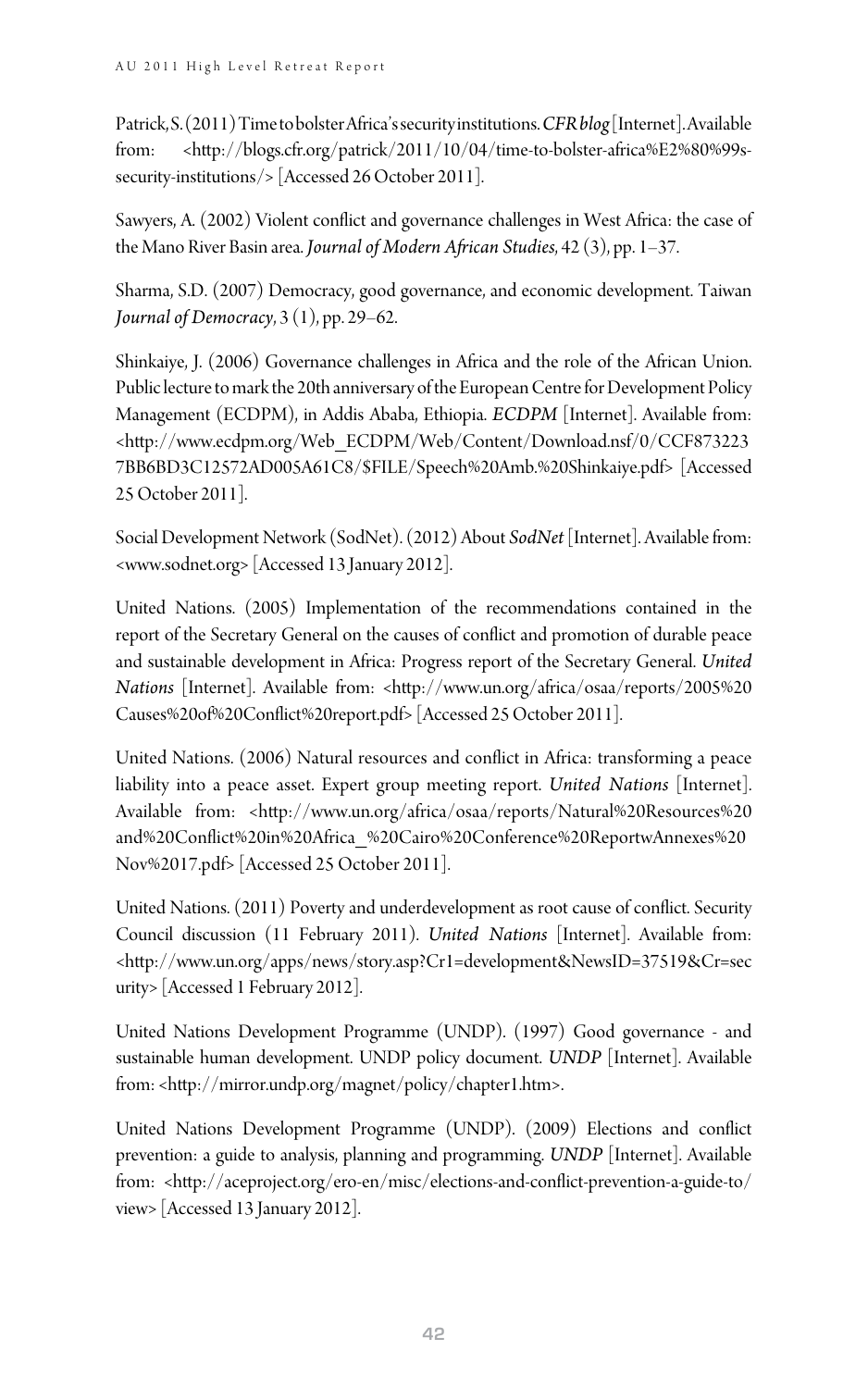United Nations Development Programme (UNDP). (2012) Human Development Index. *UNDP* [Internet]. Available from: <http://hdr.undp.org/en/statistics/hdi/> [Accessed 25 October 2011].

United Nations Food and Agricultural Organisation. (2010) Report on Sudan. *NA, NP, ND* [Internet]. Available from: <http://www.fao.org/fileadmin/templates/tc/tce/pdf/ CAP2010\_SUD.pdf> [Accessed 25 October 2011].

USAID. (2006) Democracy and governance assessment of Nigeria. *USAID* [Internet]. Available from: <http://pdf.usaid.gov/pdf\_docs/PNADI079.pdf> [Accessed 26 October 2011].

Ushahidi. (2011) *About Us* [Internet]. Available from: <http://ushahidi.com/about-us> [Accessed 26 October 2011].

Willard, T. (2009) Social governance and networking for sustainable development. *International Institute for Sustainable Development* [Internet]. Available from: <http:// www.iisd.org/pdf/2009/social\_net\_gov.pdf> [Accessed 23 October 2011].

World Bank. (2003) *Reforming public institutions and strengthening governance: a World Bank strategy: implementation update*. Washington, DC, World Bank.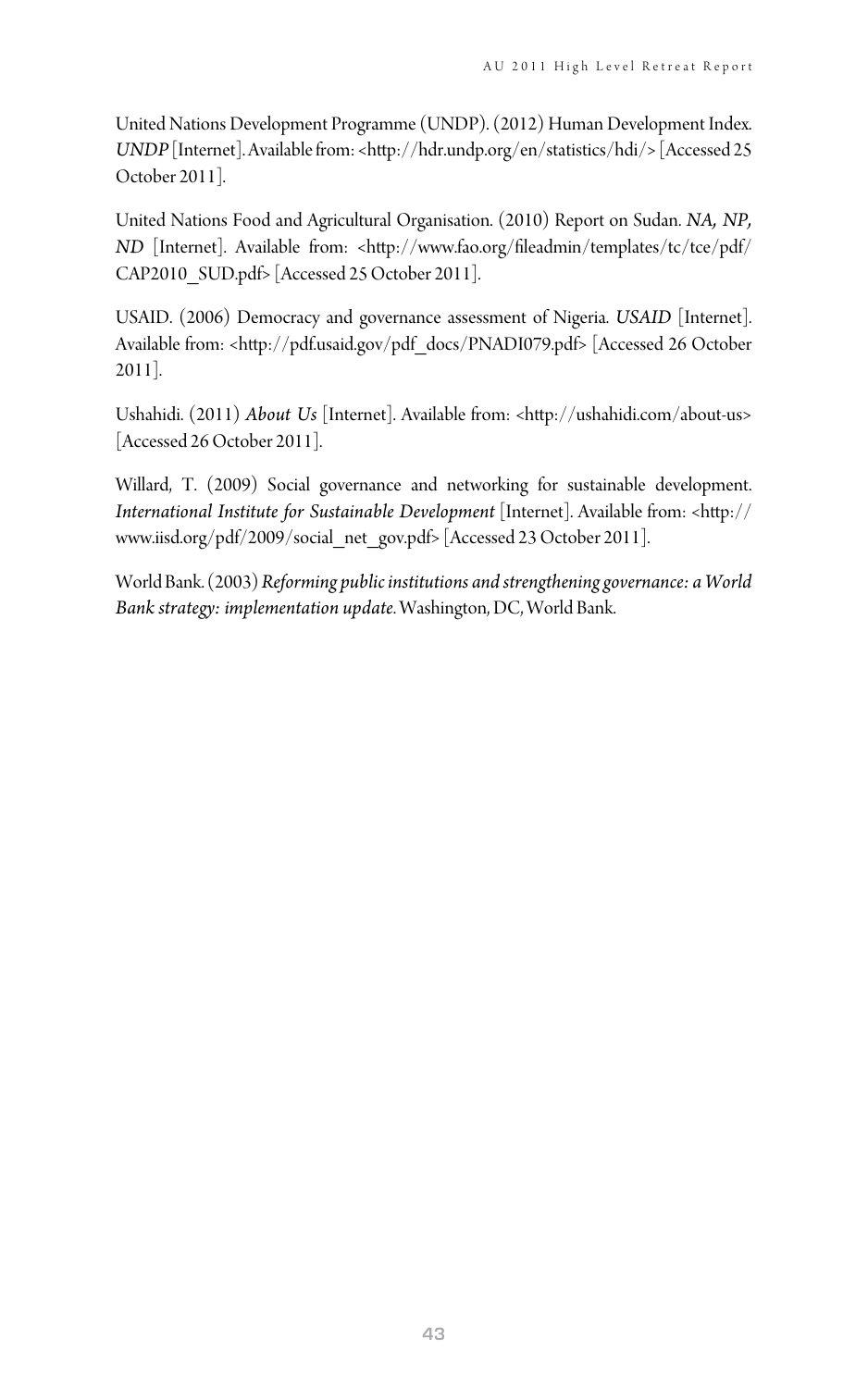# **ANNEX I: Agenda**

#### **African Union 2011 High-level Retreat Making Peace Happen: Strengthening Political Governance for Peace, Security and Stability in Africa 4 – 5 September 2011, Cairo, Egypt**

#### **Sunday, 4 September 2011**

08:30 – 10:30 *Opening Session* Keynote Address: H.E. Dr. Jean Ping, Chairperson of the African Union Commission 10:30 – 11:00 *Coffee Break* 11:00 – 13:00 *Political Governance in Africa: Trends, Challenges and Prospects* This session will provide an overview of the consequences of poor governance for peace, security and stability on the continent by looking at recent achievements and setbacks in promoting good governance. It will also consider different governance monitoring approaches with a view to assessing their contribution to

> Chair: Ambassador Ramtane Lamamra, African Union Commissioner, Peace and Security

- 13:00 14:30 *Lunch*
- 14:30 16:00 *The Role of Governance in Preventing Conflicts (Part 1)*

improving governance.

 *Plenary Session: Jumpstarting governance: How new technologies and social media can revolutionise the relationship between citizens and state*

 This session will consider how new technologies and social media have connected societies and mobilised them to identify and overcome governance challenges. It will also look at how governments, despite limited resources, can use and adapt new technologies to significantly improving governance and service delivery to their citizens.

- 16:00 16:30 *Coffee break*
- 16:30 18:00 *The Role of Governance in Preventing Conflicts (Part 2)* Three sessions running in parallel will continue the discussion on the role of good governance in preventing conflicts. Participants can choose which session to attend.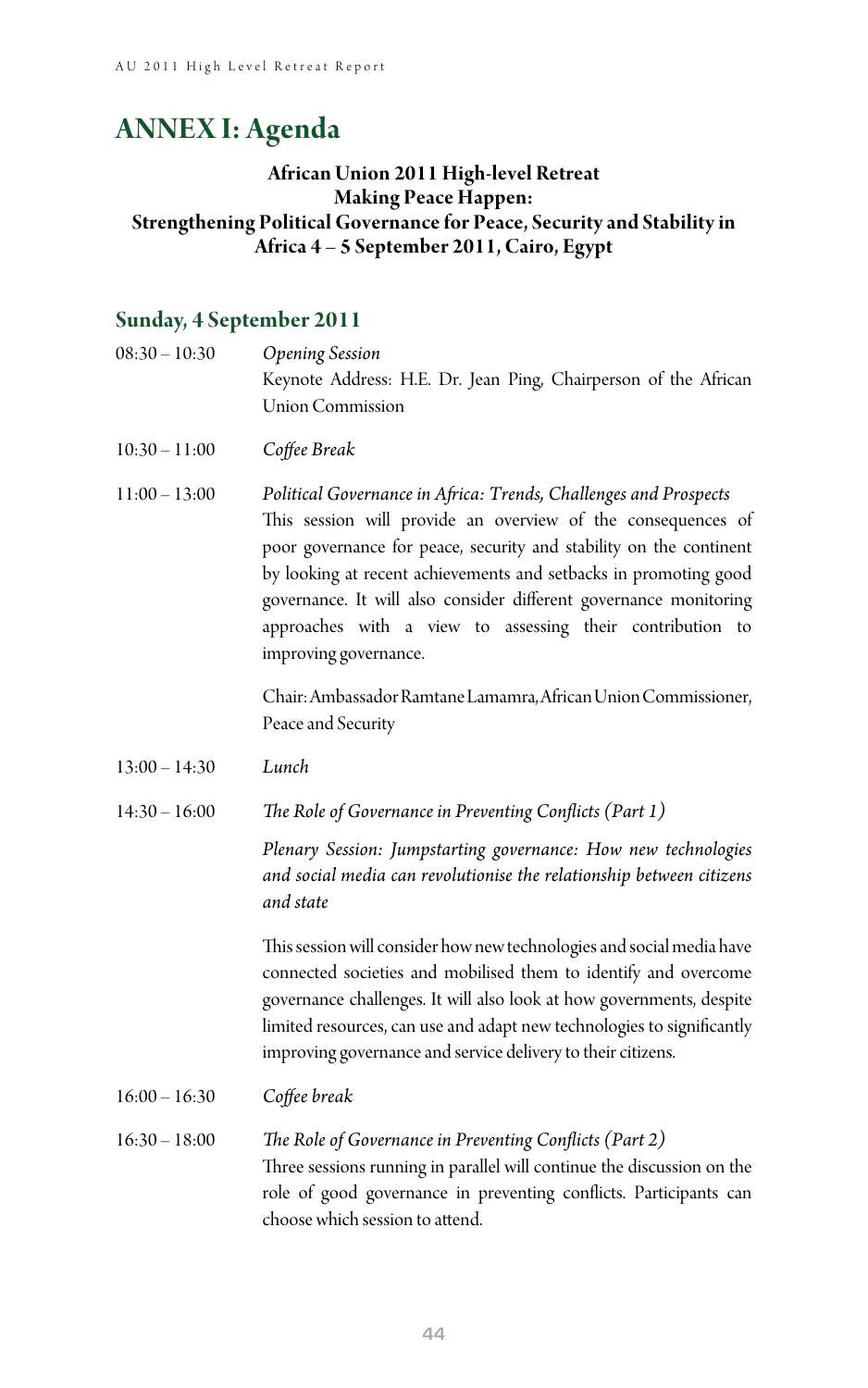#### **Parallel Session I:** Leadership and Accountability

This session will look at the role of leadership and institutions in ensuring good governance. It will consider how leaders can be held accountable for their actions and inaction, and how to support leaders in reforming the public sector to ensure better governance.

**Parallel Session II:** Sharing Responsibility for Governance: Public Opinion and the Role of Civil Society

This session will critically assess the contribution of the African media and civil society to supporting responsible governance. Participants will examine the role of civil society in ensuring credible elections in Ghana in 2008.

**Parallel Session III:** How can the Private Sector Support Good Governance?

This session will examine how a vibrant private sector can contribute to good governance. Participants will elaborate on the strategies and policies currently available to governments to empower, and partner with, the private sector.

18:00 – 18:30 *Plenary Session: Report Back from Day one*

#### **Monday, 5 September 2011**

| $08:30 - 10:30$ | High Level Panel: The Uprisings in North Africa: A New Dawn                                                                                                                                                                                                                                                                                                                                                                |
|-----------------|----------------------------------------------------------------------------------------------------------------------------------------------------------------------------------------------------------------------------------------------------------------------------------------------------------------------------------------------------------------------------------------------------------------------------|
|                 | for Governance?<br>This session is an opportunity to reflect on lessons to be learned from<br>the recent developments in North Africa. Speakers will discuss how<br>the increasing demand for more accountable and transparent<br>governments will affect the relationship between regional structures,<br>governments and citizens across Africa, and in particular leaders'<br>understanding and practice of governance. |
| $10:30 - 11:00$ | Coffee break                                                                                                                                                                                                                                                                                                                                                                                                               |
| $11:00 - 12:30$ | Restoring Peace When Governance Breaks Down                                                                                                                                                                                                                                                                                                                                                                                |

 Four sessions running in parallel will consider options for restoring peace when governance breaks down. Participants can choose which session to attend.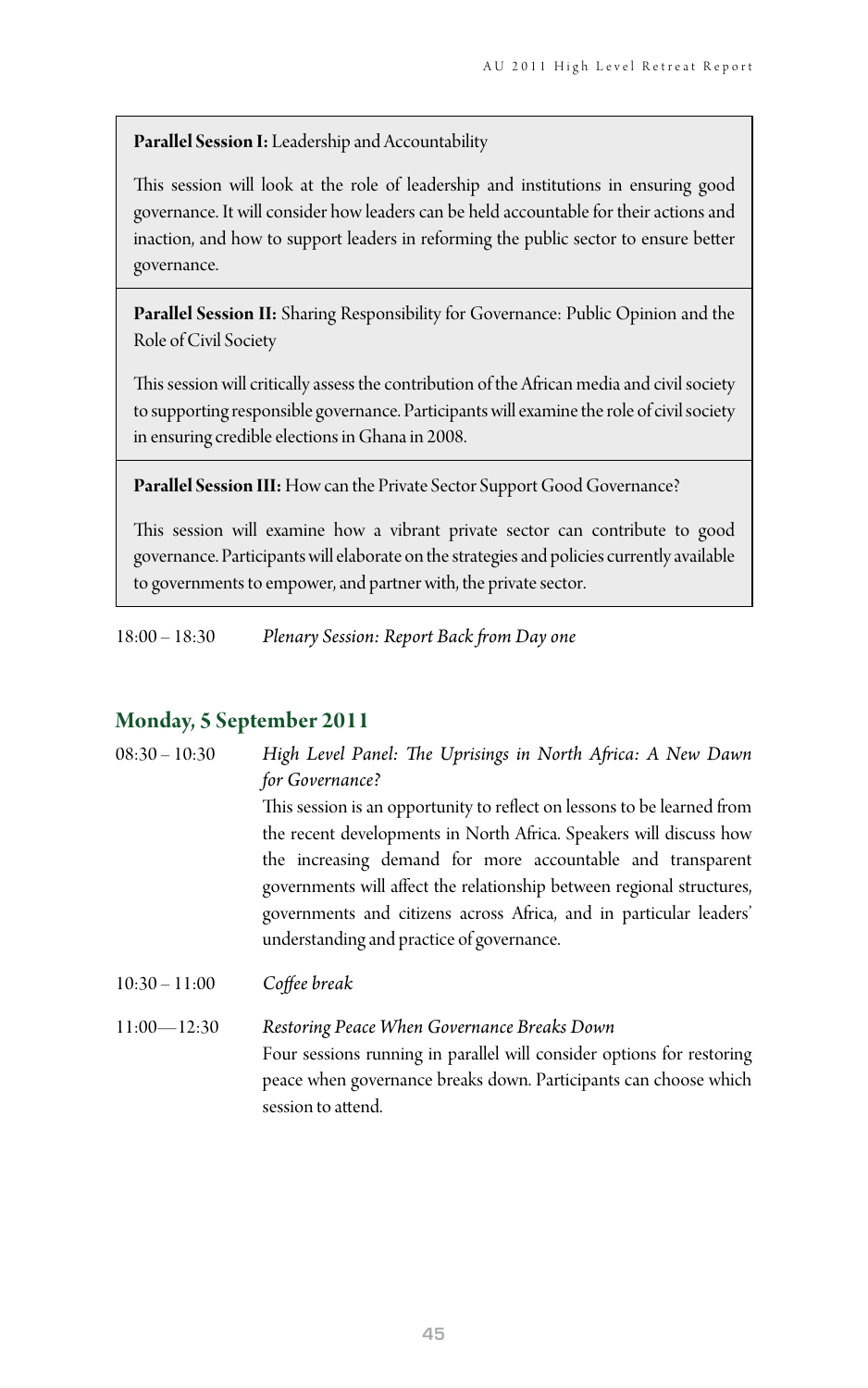#### **Parallel Session I:** Responding to Election-related Conflicts

This session will examine the phenomenon of election-related and political violence. It will aim to identify options to deal with, and resolve, these conflicts as well as to help reestablish the credibility of the democratic process after it has been abused.

#### Parallel Session II: Addressing Constitutional Crises

This session will examine cases of constitutional impasse and coup d'etats, in order to identify structural similarities between them and options to address them. Participants will look at the factors that usually lead to political breakdown and may lead to violence. The session will consider how working institutions and processes can be strengthened to protect African states from future unconstitutional changes of government.

**Parallel Session III**: Responding to a Dysfunctional Security Sector

Dysfunctional security structures often lie at the heart of (re-emerging) violence. This session will look at how the security sector can be transformed so that it is subject to the democratic control and actively promotes human security and the rule of law.

Parallel session IV: Responding to Mismanagement of Natural Resources

This session will seek to identify possible responses to situations where the management of natural resources triggers, escalates or sustains violent conflict. It will examine the many ways in which resources affect conflict dynamics and how the management of resources can be included in peace talks.

| $12:30 - 13:00$ | Plenary Session: Report Back From Day Two                                                                                                                                                                                        |
|-----------------|----------------------------------------------------------------------------------------------------------------------------------------------------------------------------------------------------------------------------------|
| $13:00 - 14:30$ | Lunch                                                                                                                                                                                                                            |
| $14:30 - 16:00$ | Inspire Change: Strengthening Political Governance<br>Four distinguished personalities will reflect on past experiences<br>and governance challenges as well as outlining the prospects for good<br>governance on the continent. |
| $14:00 - 17:00$ | Concluding Remarks<br>Chair: Ambassador Ramtane Lamamra, African Union Commissioner,<br>Peace and Security                                                                                                                       |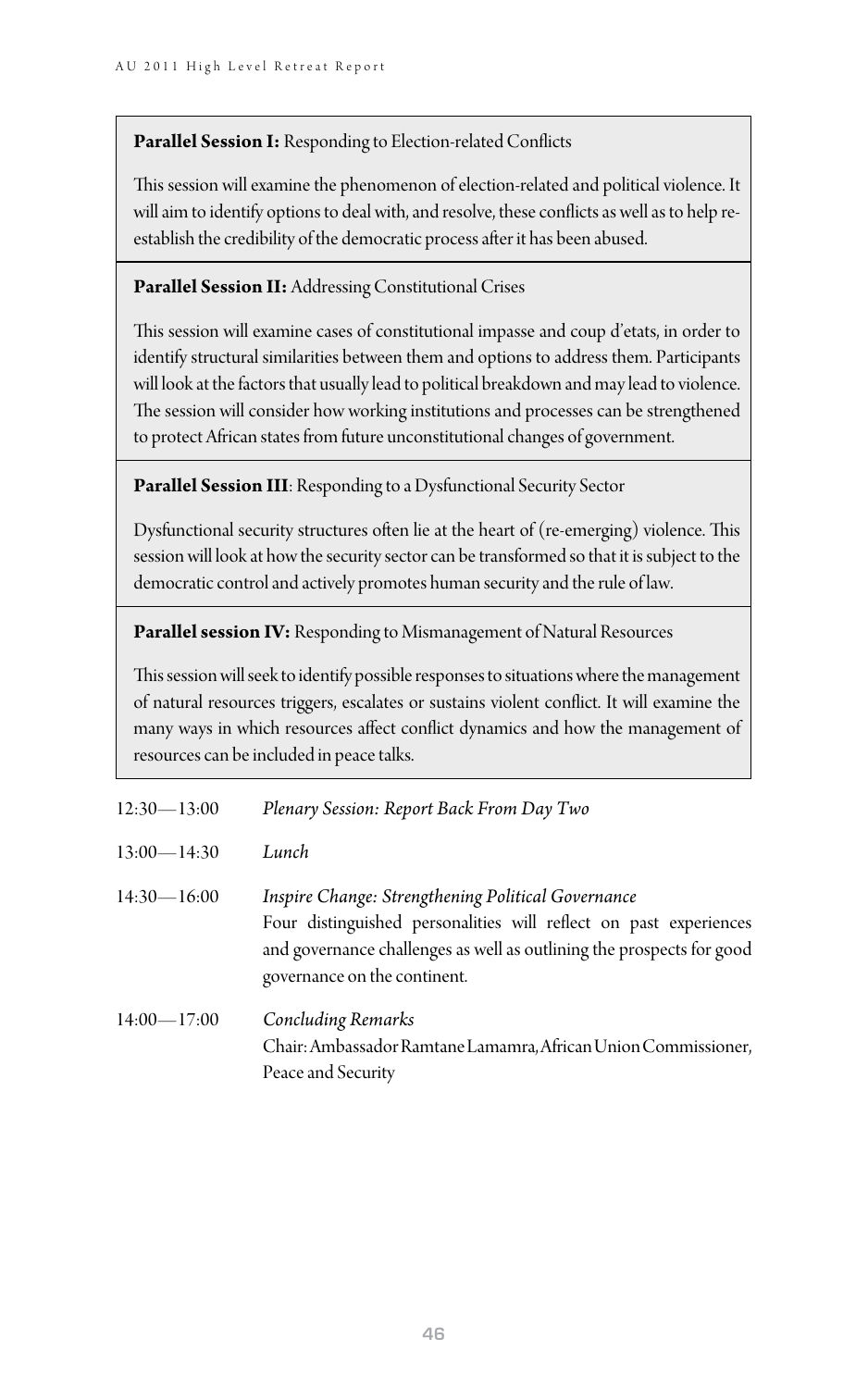# **ANNEX II: Cairo Declaration**



**SECOND HIGH‐LEVEL RETREAT ON THE PROMOTION OFF PEACE, SECURITY AND STABILITY IN AFFRICA** 

**CAIRO, EGYPT** 

**4 – 5 SEPTEMBER 2001**

# **CAIRO DECLARATION** HL/Retreat/YoPS.Decl.(II)

## **""STRENGTHENING POLITICAL GOVERNANCE FOR PEACE, SECURITY AND STABILITY IN AFRICA"**

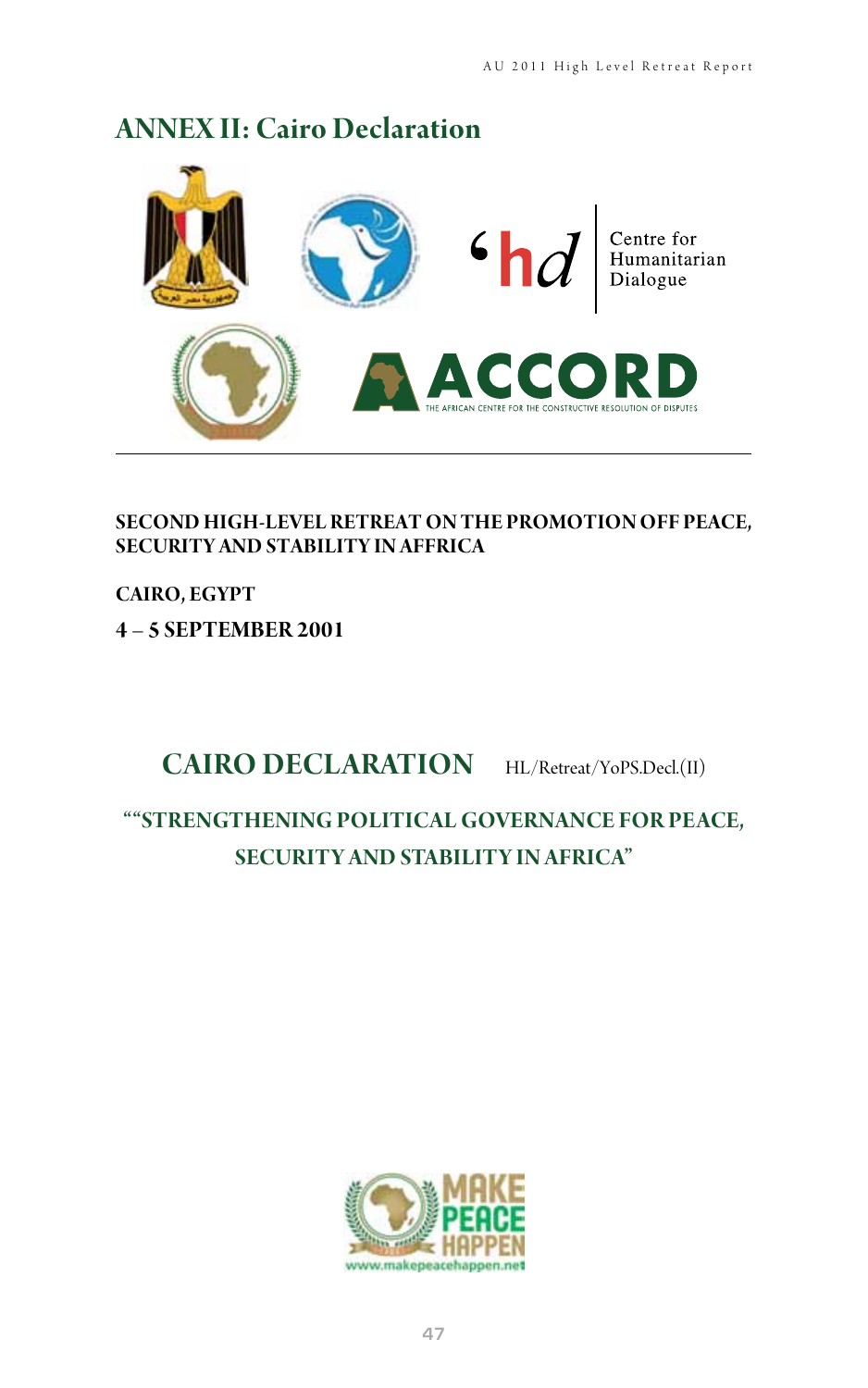# **Cairo Declaration**

The second African Union (AU) High-Level Retreat on the Promotion of Peace, Security and Stability in Africa took place in Cairo, Egypt, from 4 to 5 September 2011, on the theme "Strengthening Political Governance for Peace, Security and Stability in Africa". The Retreat provided an opportunity to exchange views in‐depth, in both plenary and breakout sessions, on the following topics: (i) trends, challenges and prospects for political governance in Africa; (ii) the role of governance in preventing conflicts, including leadership and accountability, the role of public opinion and civil society and modalities through which the private sector can support good governance; and (iii) the restoration of peace when governance breaks down, with focus on election‐related conflicts, constitutional crises, security sector reform and management of natural resources. The Retreat also devoted a plenary session to the following topic: "Uprisings in North Africa – a new dawn for governance?"

The Retreat, which was organized in cooperation with the Government of Egypt, the African Centre for the Constructive Resolution of Disputes (ACCORD), the Cairo Regional Centre for Training on Conflict Resolution and Peace‐keeping in Africa (CCCPA) and the Centre for Humanitarian Dialogue (HD), was attended by the leadership of the AU Commission and its Special Envoys and Representatives, members of the AU Panel of the Wise and of the Advisory Council for the Year of Peace and Security in Africa, representatives of the Chair of the Union and the Chair of the Peace and Security Council (PSC) for the month of September, as well as several former African Heads of State. Also in attendance were the United Nations Secretariat and Missions on the ground in Africa, the United Nations Economic Commission for Africa (UNECA), the United Nations Development Programme (UNDP), the Regional Economic Communities/Regional Mechanisms for Conflict Prevention, Management and Resolution (RECs/RMs), partner organizations, namely the League of Arab States, the European Union, the International Organisation of La Francophonie and the Organization of the Islamic Cooperation, as well as representatives of civil society organizations, think tanks and resource persons.

The Retreat took place against the background of the unprecedented developments in North Africa, which erupted as a result of several factors, ranging from widespread dissatisfaction with authoritarian and unaccountable governments; increasing income inequalities, high levels of poverty, and declining living standards; and disproportionately high levels of youth unemployment, leading to social alienation. These developments call for the updating and strengthening of existing frameworks and instruments, so as to efficiently and effectively anticipate, prevent and manage them. In the meantime, Participants stressed the need for full support to be extended to the ongoing transition processes to ensure their successful conclusion and facilitate the establishment of new dispensations that meet the legitimate aspirations of the people concerned.

Participants noted that the North African uprisings have unveiled a profound process that has the potential to contribute to democratic consolidation on the continent. They stressed the need for AU Member States to take advantage of the opportunity thus created to renew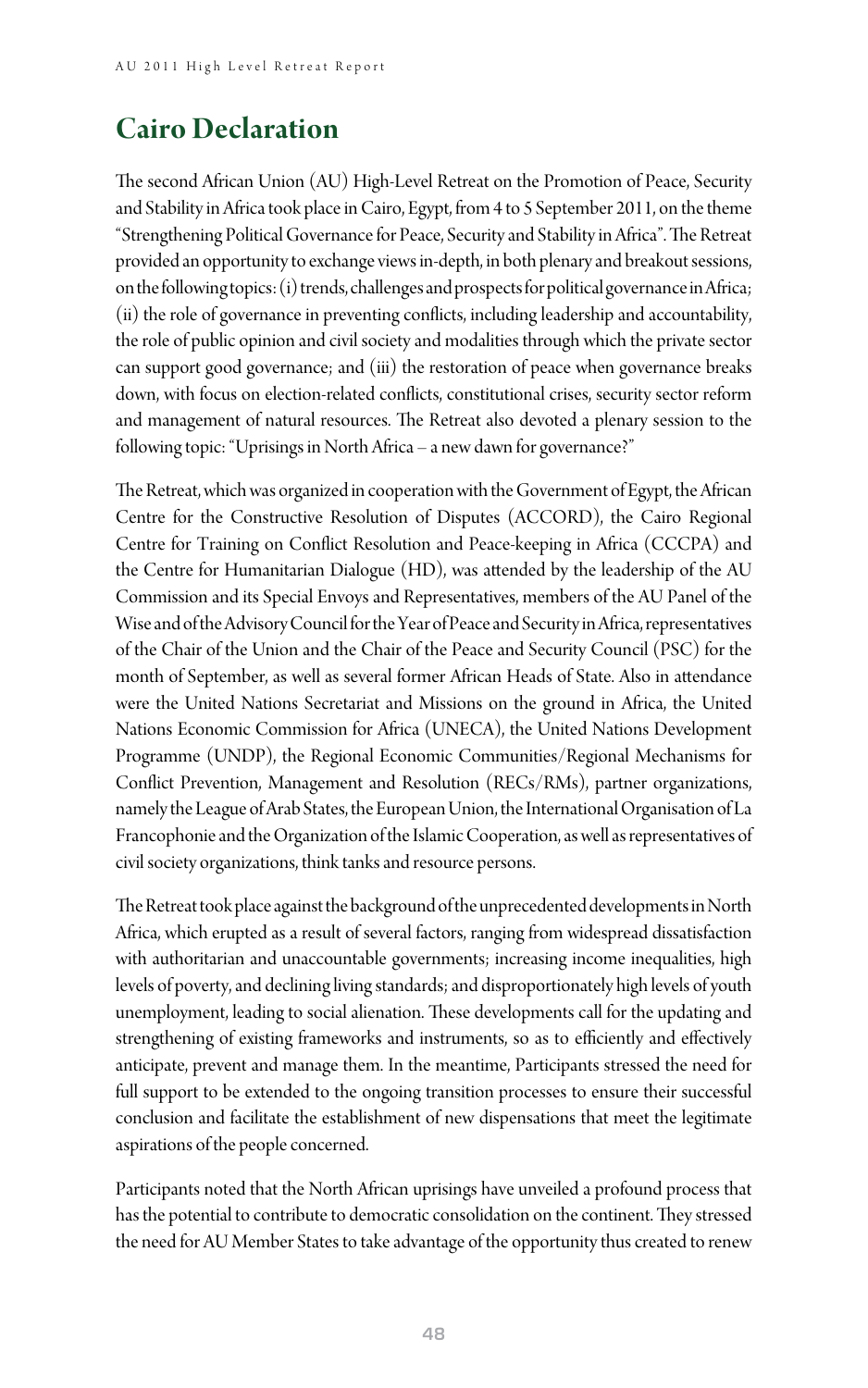their commitment to the AU democratic and governance agenda, give added momentum to the efforts deployed in this respect and implement the required political and socioeconomic reforms.

Participants recognized that the continued prevalence of armed conflicts and violence on the continent, in spite of the significant progress made over the past years, was, as stressed by the PSC, linked to the lack of decisive improvements in political and economic governance on the continent, conditions that inevitably generate frustration and discontent in the population, culminating in revolts and revolutions in some cases. Accordingly, they stressed the imperative of good governance through the strengthening of democratic culture and institutions, respect for human rights, upholding of the rule of law as a means for preventing conflicts and enhancing the participation of citizens in addressing the problems that concern them.

Participants acknowledged that, over the years, the AU has adopted several instruments on human and people's rights, governance, elections and democracy, respect for diversity and minority rights, as well as management of natural resources, which represent a consolidated framework of norms and principles, underlining the significance of the decision on the shared values adopted by the Assembly of the Union at its  $16<sup>th</sup>$  Ordinary Session held in Addis Ababa, from 30 to 31<sup>st</sup> January 2011.

Participants also noted the establishment of mechanisms aimed at monitoring progress in governance, such as the African Peer Review Mechanism, the UNECA‐led Africa Governance Report (AGR) and the Mo Ibrahim Index, which provide early warning tools to anticipate the occurrence of governance-related conflicts, as well as of the AU and RECs/ RMs early warning systems. They stressed that observance and effective use of the existing instruments/mechanisms would considerably reduce the risk of conflicts and violence on the continent, while improving the living conditions of the African people.

Participants agreed that focus for the AU should no longer be the adoption of additional instruments, unless exceptional circumstances so require, but rather the implementation of the existing ones. In this respect, they called for renewed efforts from all concerned to address implementation gaps, enhance compliance and live up to the expectations for a better governance arising from the commitments made by the African leaders. They underscored the importance of effective leadership in shaping and maintaining institutions of good governance.

Participants underlined the need for continued African unity of purpose and unified action, including in the governance institutions of the world. They equally stressed the critical importance of mobilizing further financial resources for the AU from within the continent to ensure full ownership and true leadership.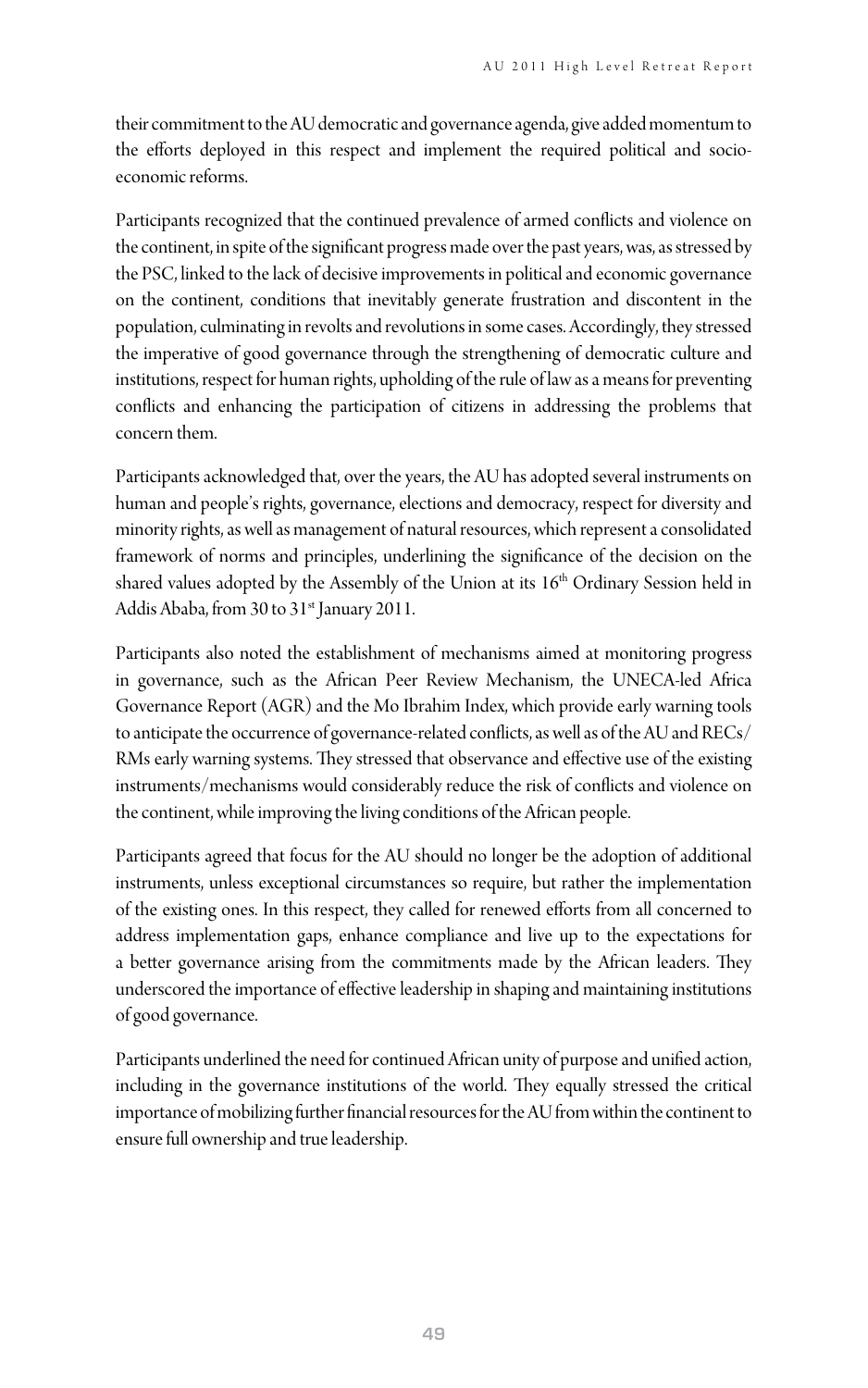While recognizing the progress made in improving governance, Participants made the following recommendations, which build on earlier AU pronouncements, including the decision to proclaim 2012 as the year of shared values:

- (i) acceleration of the signature, ratification and domestication of relevant AU instruments – in this respect, they appealed to Member States that have not yet done so to urgently take the necessary steps to become parties to these instruments;
- (ii) launching of an effective sensitization and outreach campaign to better popularize relevant existing AU instruments and the provisions contained therein, for them to be owned by all stakeholders, which require coordinated efforts by the AU, the UN, the RECs/RMs, the African civil society and private sector;
- (iii) enhancement of compliance with the existing instruments, with better monitoring. Participants underscored the critical role that civil society could play in monitoring implementation, including through the development of a compliance index that can leverage on Information and Communications Technologies (ICTs) and would provide regular updates on the steps taken by Member States in fulfillment of their commitments;
- (iv) effective use of existing mechanisms and instruments for improving and monitoring quality of governance in Africa, such as the APRM, the AGR and the Mo Ibrahim Index. These tools should be widely disseminated and the recommendations contained therein better followed up;
- $(v)$  full exercise by the PSC of the powers entrusted to it under Article  $7(m)$  of the PSC Protocol, which stipulates that the PSC, in collaboration with the Chairperson of the Commission, shall "follow‐up, within the framework of its conflict prevention responsibilities, the progress towards the promotion of democratic practices, good governance, the rule of law, protection of human rights and fundamental freedoms, respect for the sanctity of human life by Member States";
- (vi) greater involvement of the AU Panel of the Wise, the Pan‐African Parliament and the African Commission on Human and People's Rights in the overall efforts to promote good governance and prevent conflicts, in accordance with the relevant provisions of the PSC Protocol;
- (vii) implementation, wherever required, of security sector reform programs, on the basis of relevant AU instruments and partnership among all stakeholders.

Participants recognized the significant contribution that social media can make in sharpening the organizational tools for service delivery, the promotion of good governance and conflict prevention. They called on Governments and relevant international organizations, in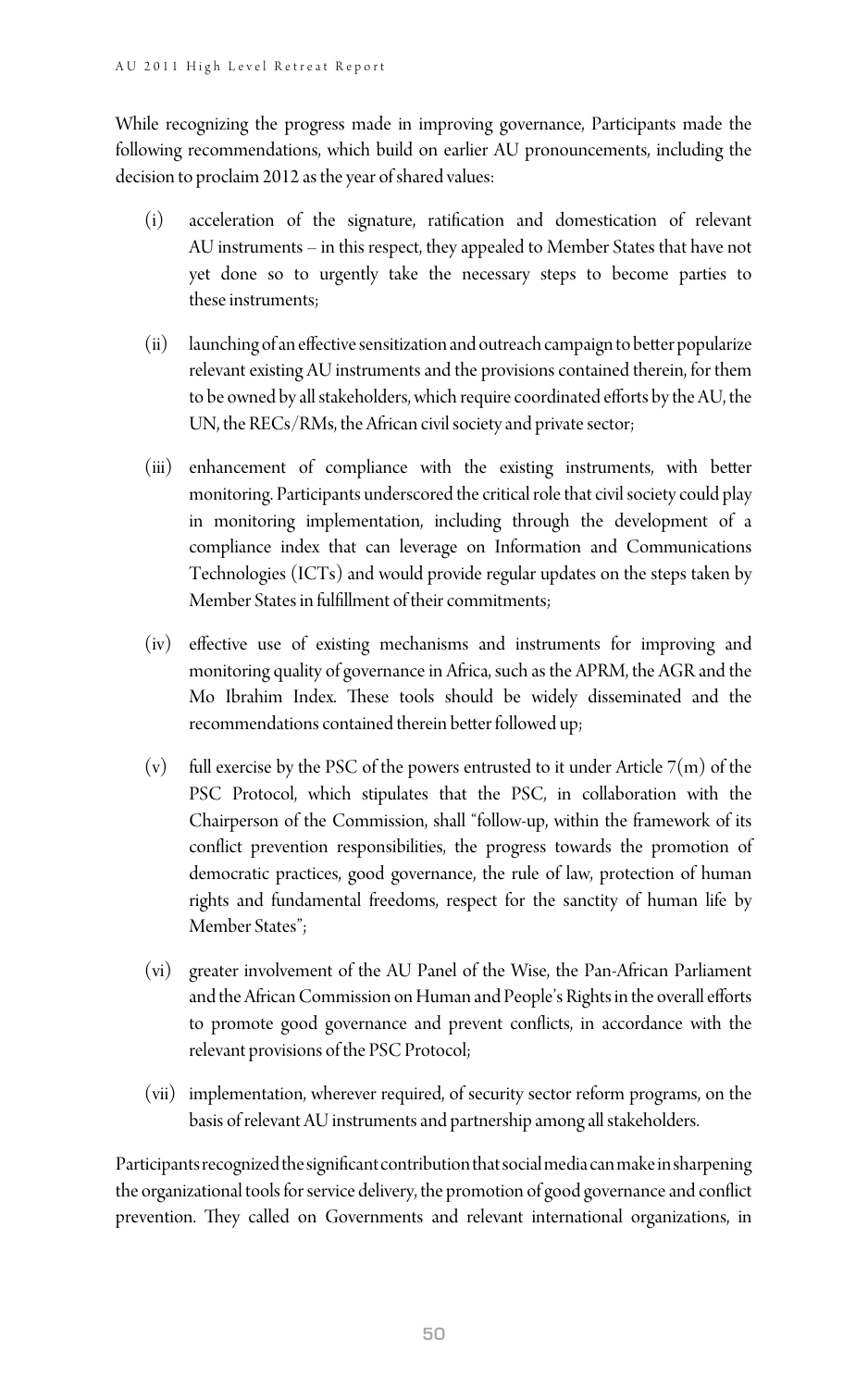particular the AU and the RECs/RMs, to take full advantage of these new tools, in order to more effectively engage with the citizenry, particularly the youth.

Participants welcomed the steps being taken by the AU Panel of the Wise to undertake a comprehensive review of the existing mechanisms relating to democratization and governance in Africa, and make recommendations to the PSC, in pursuance of the request made by this organ at its ministerial level meeting of 26 April 2011.

Participants called on the AU Commission and the UNECA, working closely with other relevant partners, to draw a comprehensive action plan, taking into consideration the detailed recommendations provided by the various plenary sessions and thematic groups.

Participants expressed their sincere gratitude to the Government of the Arab Republic of Egypt and the CCCPA for their generous hospitality and all the facilities provided for the successful convening of the Retreat, as well as to ACCORD, HD, the Government of Finland and UNDP for their support.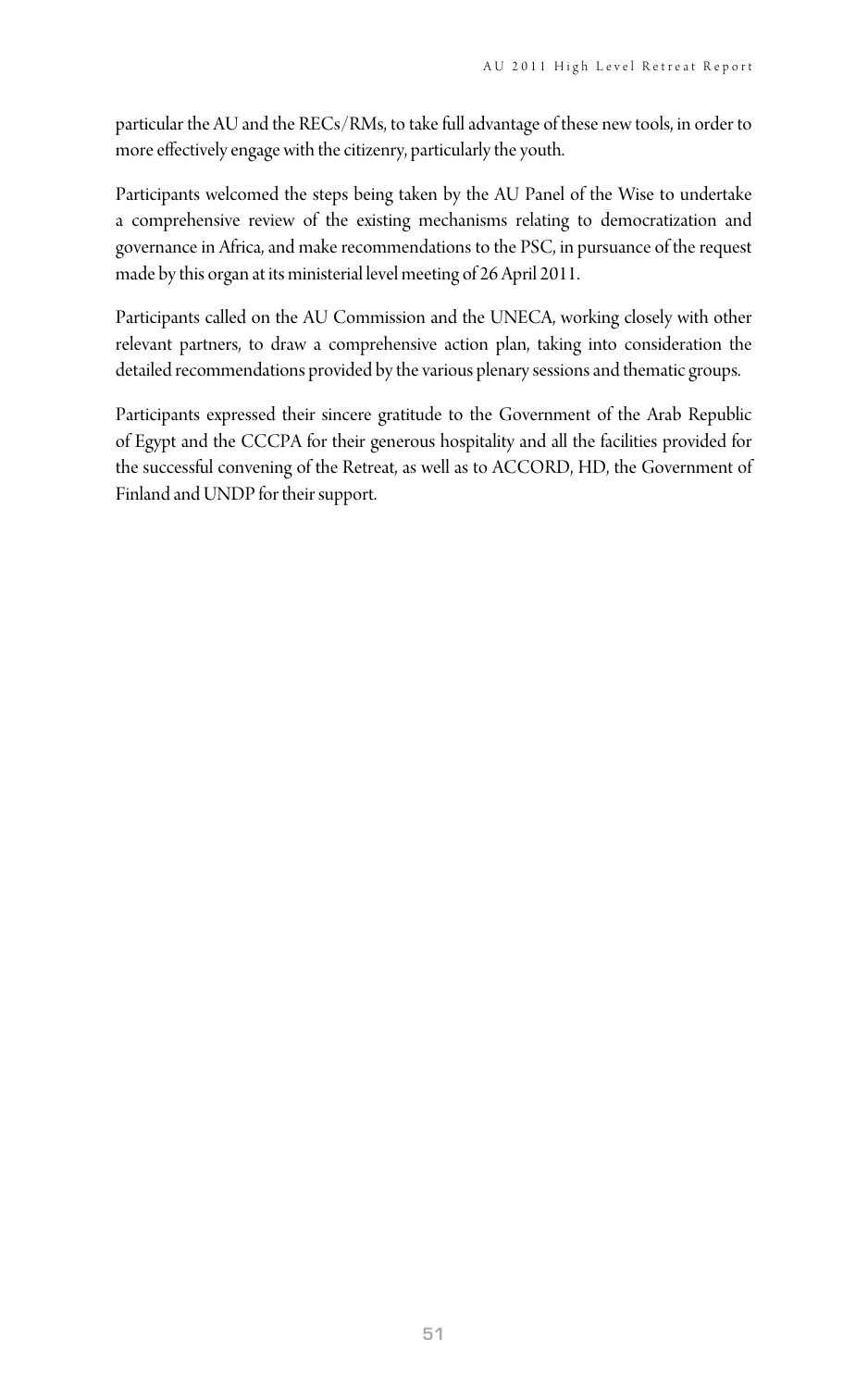